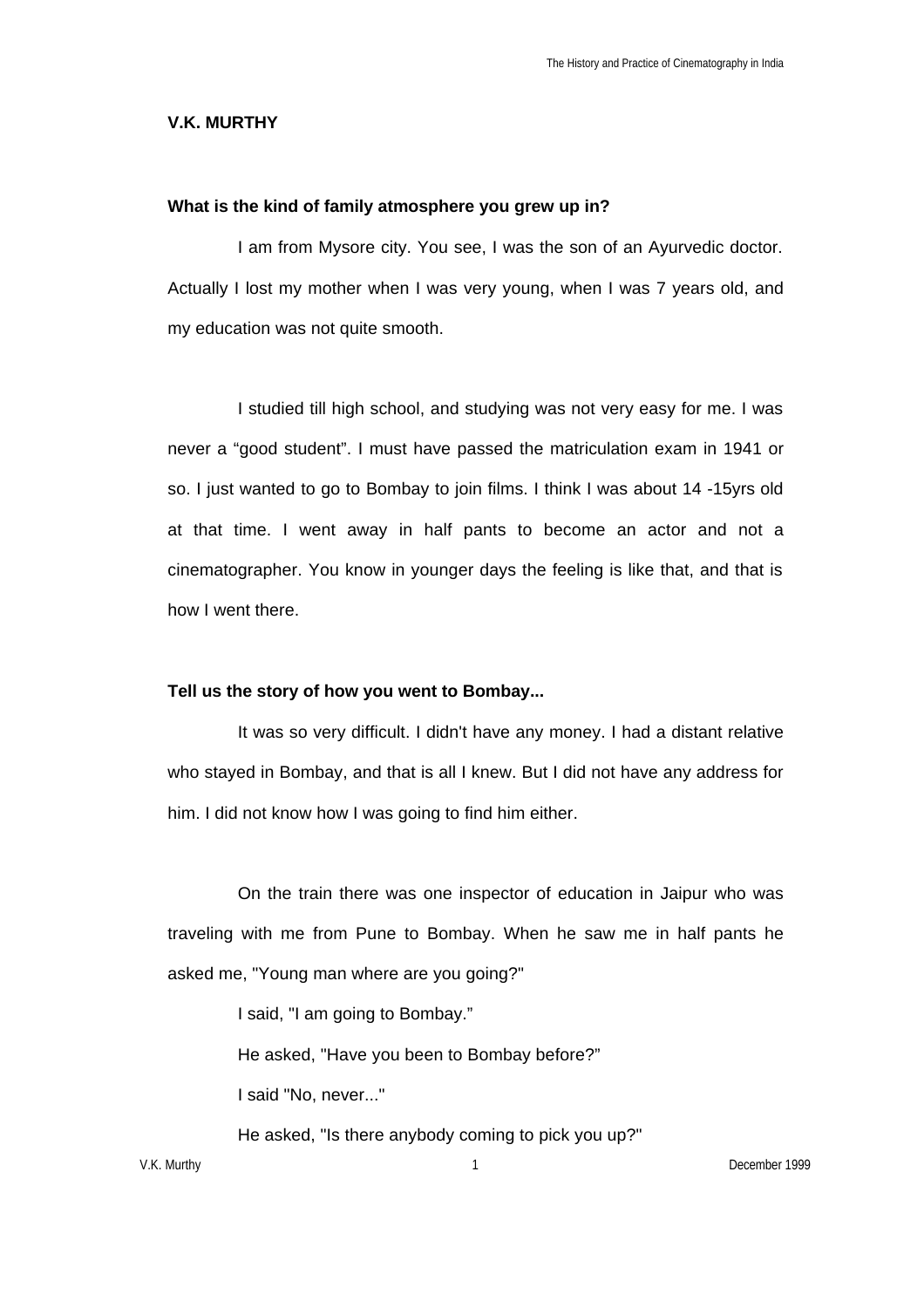I said "No, I have to go and find my relative" .

He said, "You are a fool, you had better come with me. I am staying in Bombay for 1or 2 days and then proceeding to Jaipur. I am staying in a hotel room, so you can come and stay with me and try to find your relative".

He was a very nice man. It was so kind of him to be concerned about me. I knew that in two days I would somehow have to find my relative. I knew that he was in the police and I thought that it would b easy to find out about an inspector of police. I called up a police station and luckily I found the very man I was looking for.

He said, "stay at the hotel, I'll pick you up".

He was on night duty and there was some confusion about the time that he said that he would come to pick me up. Meanwhile, the inspector of education took me to the beach. His train to Jaipur was at 10-o-clock, he said we would just go for a stroll, so we went.

We came back at 8:30 or so, my relative had already come looking for me and left. Luckily for me he had left his address, so that I could go over to his place. I must say that it was very nice of him to have done so. I thanked the inspector of education and left to look for my relative. I found him at that address that he had left for me. He had never seen me and I had never seen him but I could tell that he was related to me. So he took me in and then went away to night duty.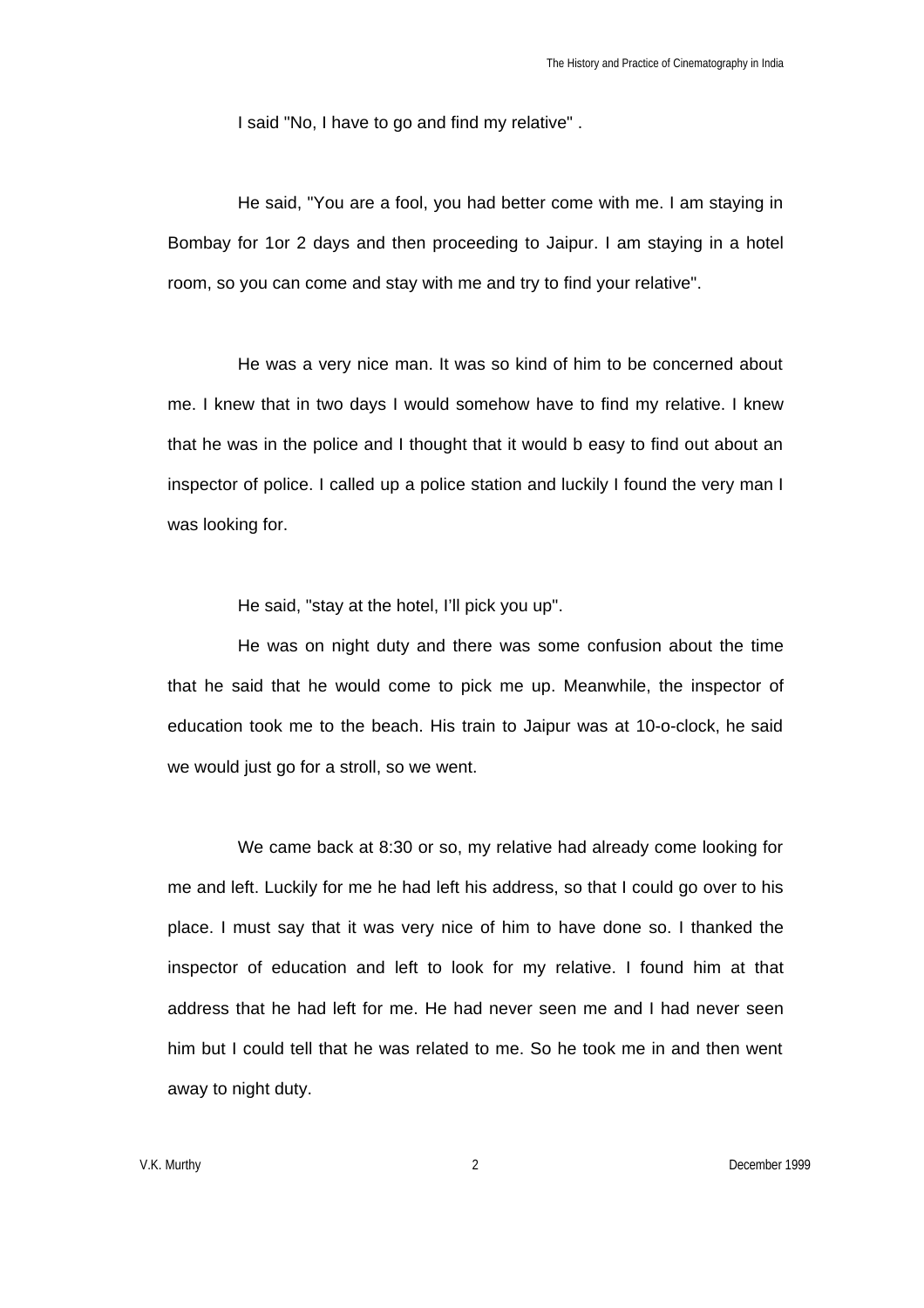This is the beginning of the story. This is how I came to Bombay. It was the month of August. It was raining heavily. It was terrible and depressing. What to do? You can imagine what I was feeling like. I was a 14-15 year old boy who had never stepped out of Mysore city, not even to go to Bangalore. And here I was, lost in Bombay. And it was raining. I started crying, thinking that I had to go back. So that was the situation at that time. Then of course I stayed there with my relative.

He asked me "Why did you come here?"

I said, "I want to join films".

He asked, "What do you mean by joining films?"

I had seen an advertisement in the newspaper for something like a film institute where all the departments were going to be taught, including acting. It was a very nice advertisement made out of glazed paper. I showed it to him. This is what I had come for.

This was in 1941. The advertisement mentioned a fee of Rs.250 for the course. That was a lot of money in those days. The train fare from Mysore to Bombay was 12 Rupees. So that is how I went to Bombay. I had seen that ad and made up my mind.

My relative also looked at the ad and said, "Let's go there tomorrow morning, and see if it really is an institute or not".

So I went and found the place that had been mentioned in the advertisement and saw that it was just a small office, a room and with a few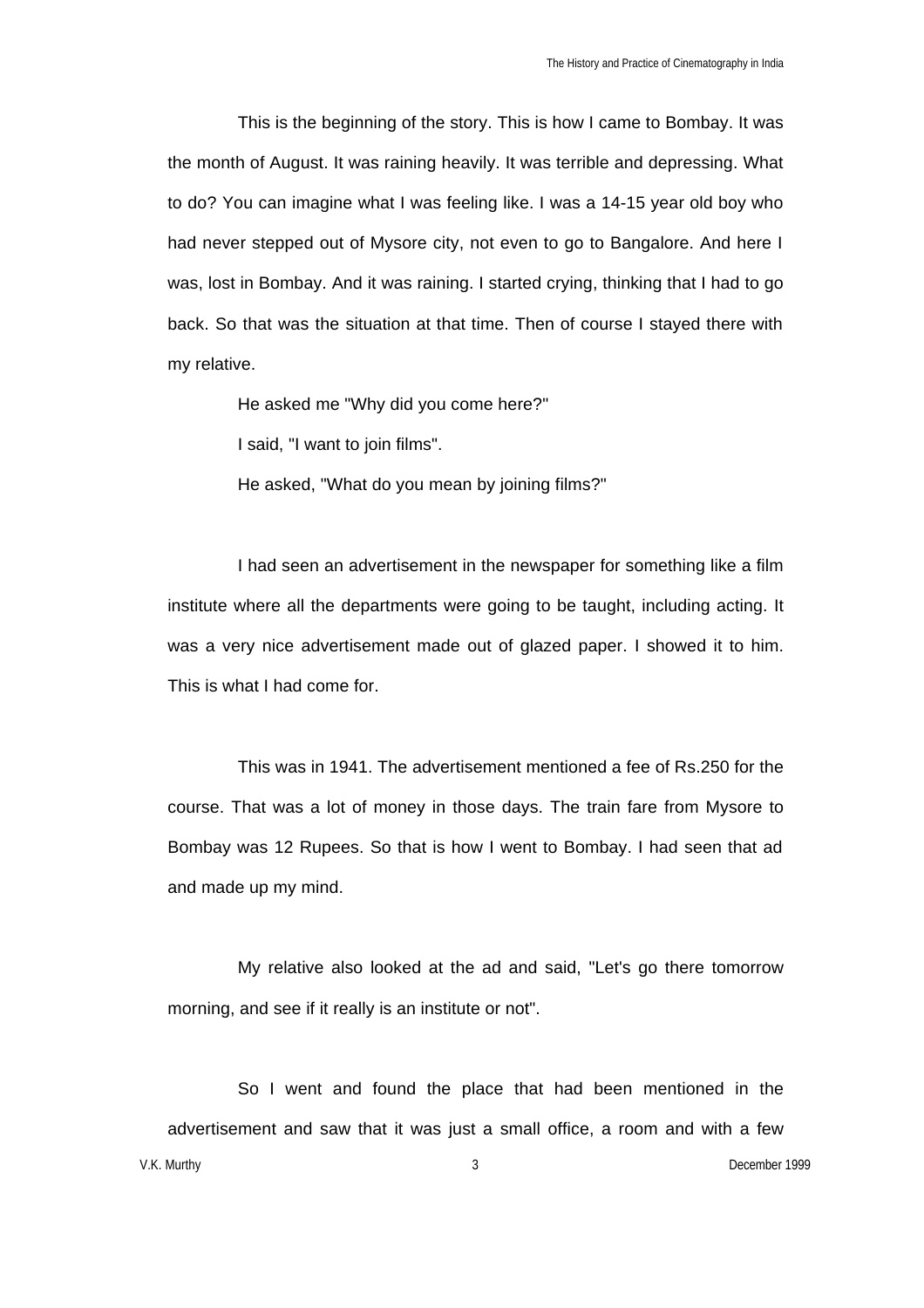tables, chairs, brochures and papers. I asked the person there, "Is this the Prabodh Institute?" (That was the name of the institute given in the ad).

"Yes-yes, come sit down."

He asked me where I had come from and when I told him that I had come all the way from Mysore he said that he would offer me a concession since I had come from so far away. He said "You can give me a hundred rupees now and pay the rest later. So what course would you like to enroll for?"

I said "I can give you 100Rs, but where is the institute? Where will the classes be held?"

He said. "Oh, that will be arranged, don't worry."

Then I got a little upset. I insisted on knowing whether I'll be taught in a studio or in a school. He said "We'll tell you everything, first of all just fill this form and pay 100Rs."

Then I said "I don't have 100Rs" and saying this, I went back to my relative's house. I told him what had happened.

He said, "You are a bloody fool, there are so many people who are just out to cheat people like this. Did you pay them anything?"

Luckily for me, I had not paid them anything. He told me to stay where I was and said that he would try and find some people who were connected with films, in the hope that they could give me some opening in the field.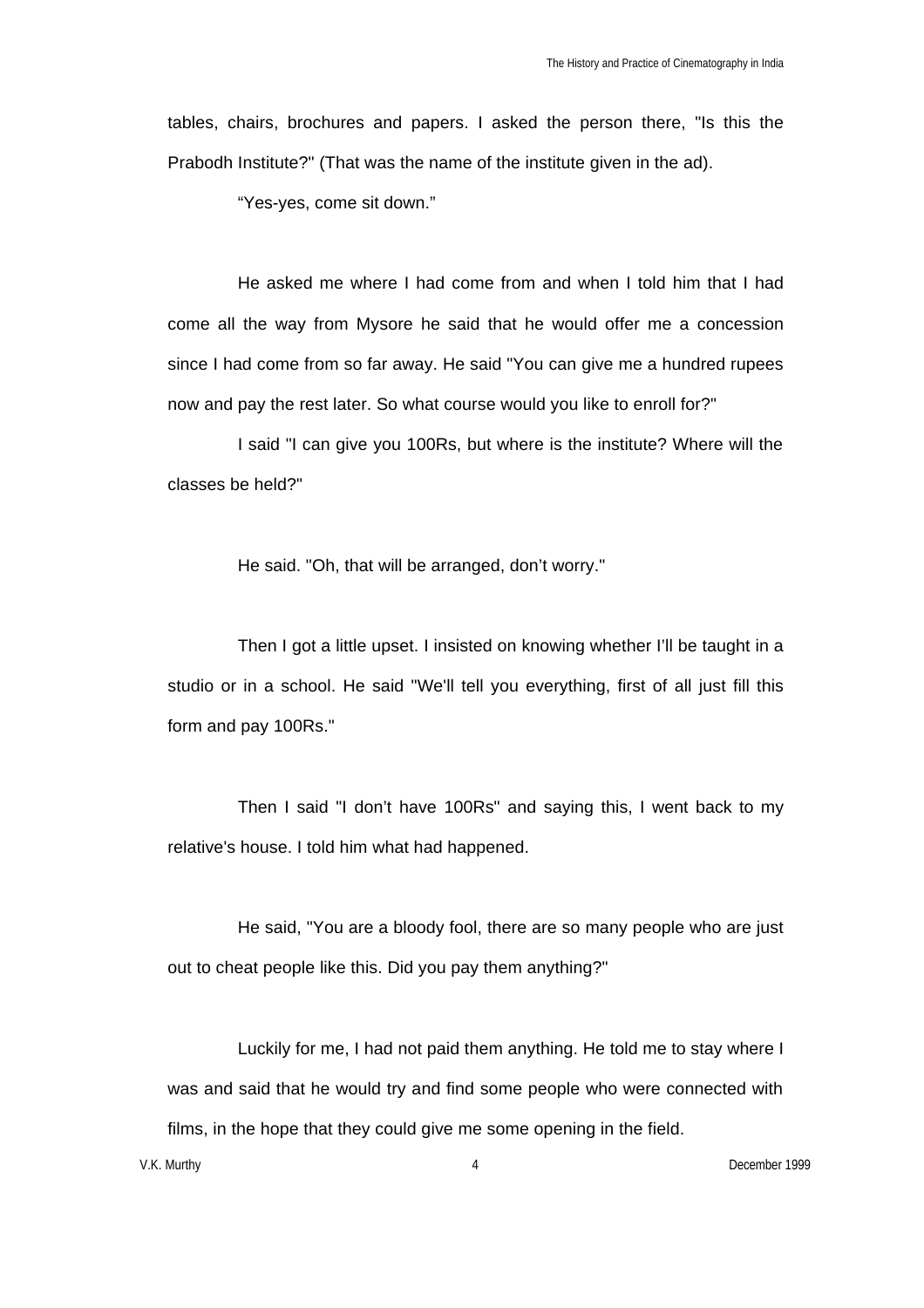Of course he was not that interested in finding a chance for me in films and he didn't know many people either. It was very difficult to get to know people in the film industry and moreover people who were working in films at that time were actually quite badly off. They were not paid well at all. People wanted to join films just for the glamour.

After some time my relative get in touch with a music director called Vasant Desai. He was one of the top music director's of those days and used to give the music for Shantaram's films.

This did not really work out either. Desai was in Pune; we were in Bombay. We never met. Then he took me to meet another musician who worked in films and introduced me to him. He thought that I wanted to work as a musician.

He asked me "Do you know anything about music?" I said, "I have learnt a little bit, I can play the violin". "Can you sing?" he asked. I said, "No, I can't, but why are you asking all these things?" He said, "Wouldn't you like to join films as a musician?"

I said, "No I have come for some other purpose, either to become a technician or an actor."

Then he said, "I am sorry, I can't help you at all"...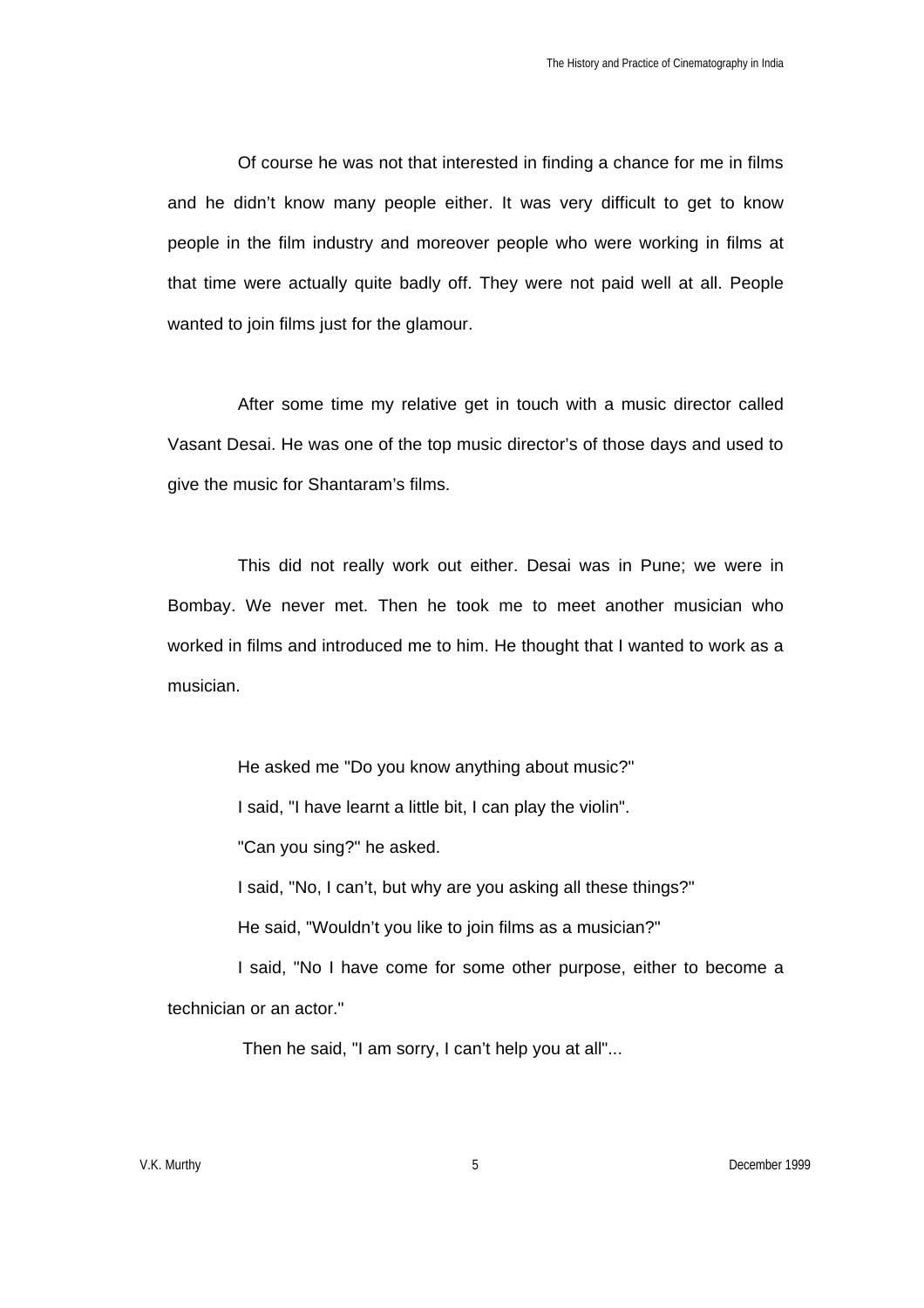So that ended then and there. But, over time, I went to all the studios. The security people at the gates would say to me, "Who are you, go away from here!" I went to Bombay Talkies. I went to Prabhat Studio and to Ranjit Studio. I went back again to Bombay Talkies. As usual, of course, the security men didn't allow me in. So I went back to where I had come from.

I had to come back actually. I had to appear for the matric examination in 1941 but I had wasted three to four months in Bombay, so I had to re-appear again. I realized my mistake.

By that time my father had retired. We didn't have much money. It had become quite difficult for us at home. We were three people at home, my elder brother, my father and myself. But it was difficult to run the household with the pension of Rs. 30 that he used to get. So he started teaching primary students (some 2-3 boys) at home. He used to earn 9-10 rupees by doing that, which helped pay my school fees.

But the main thing at that time for me was that I loved music.

I was learning to play the violin. Luckily for me, that year they had introduced music as an optional subject and this helped me a lot. I was bad in all subjects, especially science, maths and history. I was only good at art and music in school and secretly wanted to become an actor. Frankly, I would have failed in school if music as an optional subject had not been introduced.

I had started studying music earlier. Opposite our house there lived a man who learnt music, a violin teacher used to come to his house to give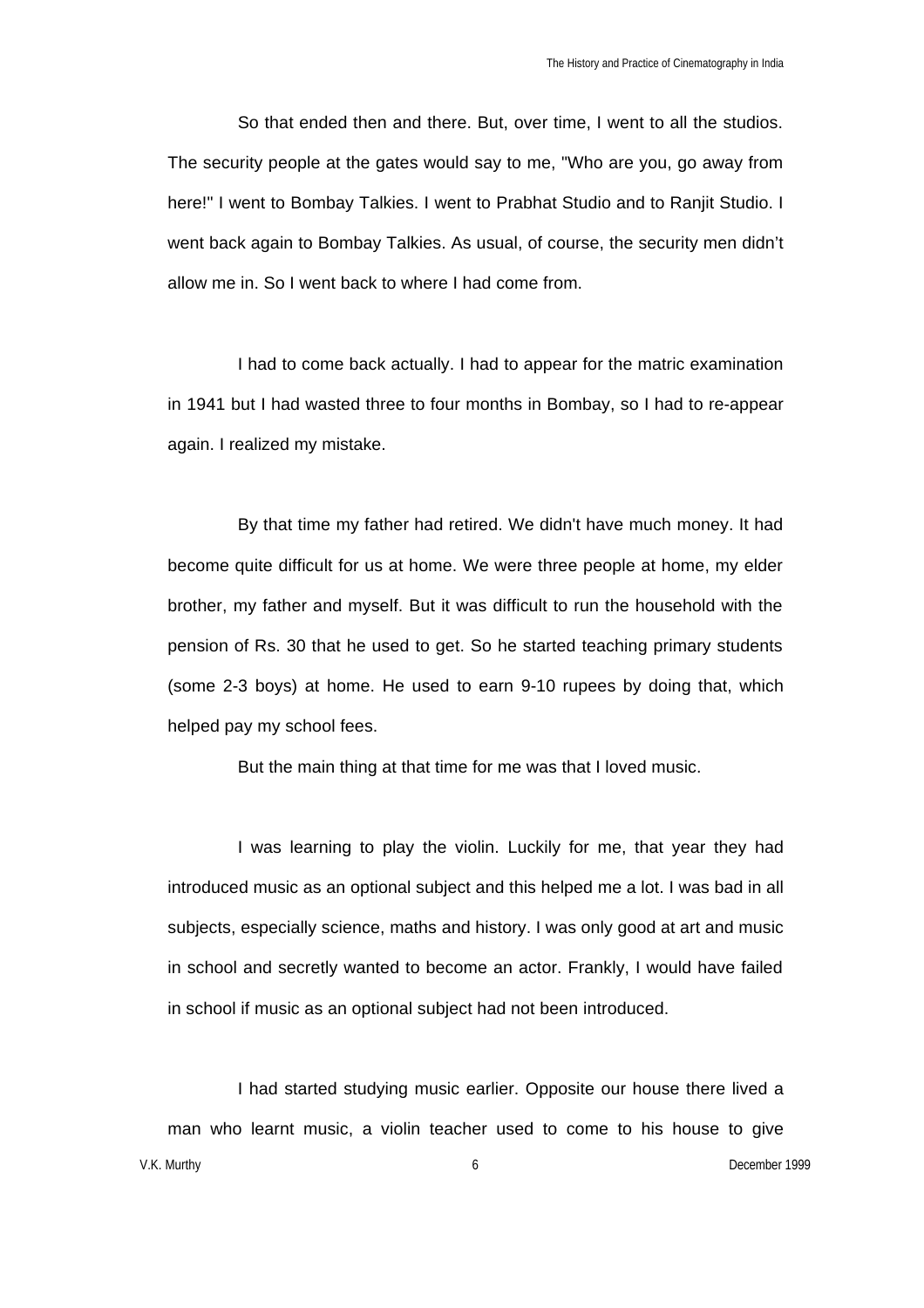lessons. I used to go there and sit, and I got this craze, or you could say inspiration, to learn how to play the violin. I requested my father to buy me a violin. And he bought one for me. Can you imagine for how much? For three rupees! That helped me a lot, so before I even reached High School I started learning how to play the violin, I think at that time I was around 12-13 years.

### **Did you watch lot of films? Where did you got your love for films?**

That's a nice question - I did see a lot of films. You will ask me how could I afford to get to films that time? You see, when I lost my mother I was about 8-9. So a cousin of mine became very sympathetic towards me. He was a harmonium player in Cinema halls. You see, in those days you needed musical accompanists for silent films. In fact I have seen him playing the harmonium when the film was going on. When a fighting scene came, the music would be different, sad scene had different kind of music, and so on. There was a harmonium, one tabla *walla*, one flute and some bells. 3-4 musicians in all. So my cousin used to play the harmonium.

As I said, he used to sympathize with me, he would say "Motherless fellow, what will you do, come to the theatre and spend some time with me"... and that is how every day I used to go. But in the interval time I came back. He used to drive me out, saying, "...Get out now, go home and study".

## **What kind of films?**

In those days, there were mainly stunt films. What we call "action films" these days were called stunt films. American films, English and Hindi Films. Tamil was not so popular. There were no Kannada films then.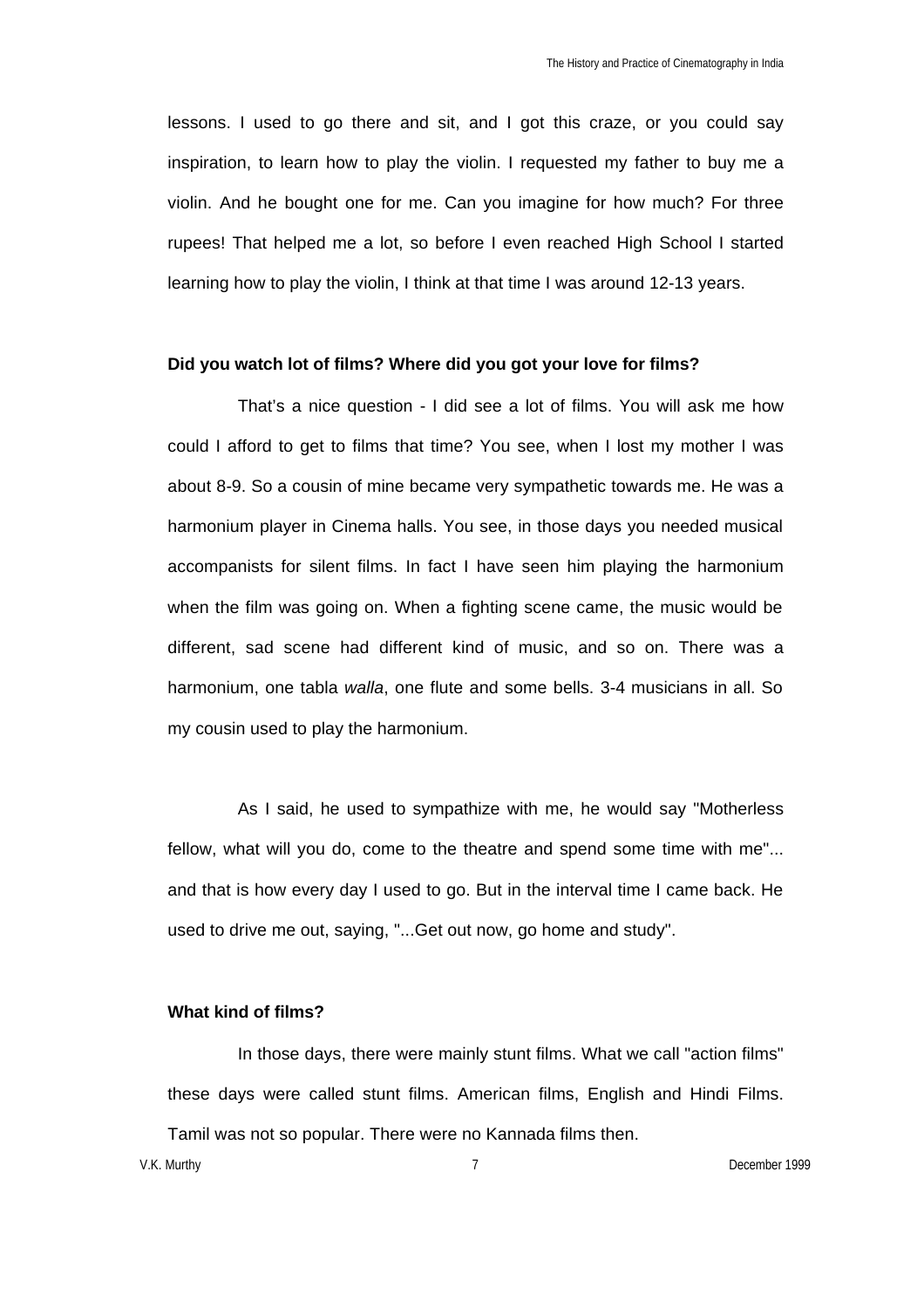#### **And what was the atmosphere of the cinema halls?**

The halls were very nice, very well maintained I should say. And the people who went to see films in those days were nice, not *goondas* like in these days. Nowadays, they tear off the seats.

It was quite good in those days. But, by that time silent film era had gone and talkies started coming. So where would these musicians (like my cousin) go? The proprietor of the theatre sympathized with these people (the musicians) and made them gate keepers and ticket collectors. My cousin being the only educated person (his education was not much, but he had gone to college for a year) was asked to manage the office, the collection and things like that. So that is how I got the bug of joining the films.

## **So did you think then of becoming a cameraman?**

No, no, no. At that time it was only the craze for being an actor. This is what it was like until I had gone to Bombay, got disappointed and returned. Then I decided that I am unfit to become an actor, and that too in Hindi films. My brain (mind) was not mature at that time. Then after that I started concentrating in my studies. This was in 1942. Quit India Movement was on. I joined this student freedom fighter group and got arrested. They put me in jail with other students. Then after 3-4 months they gradually they sent us home. I had lost touch with the lessons in school and all that. I somehow got through the matric exam. I didn't know what to do in the future. I had to do something with film, this I knew.

But still, it was 1940.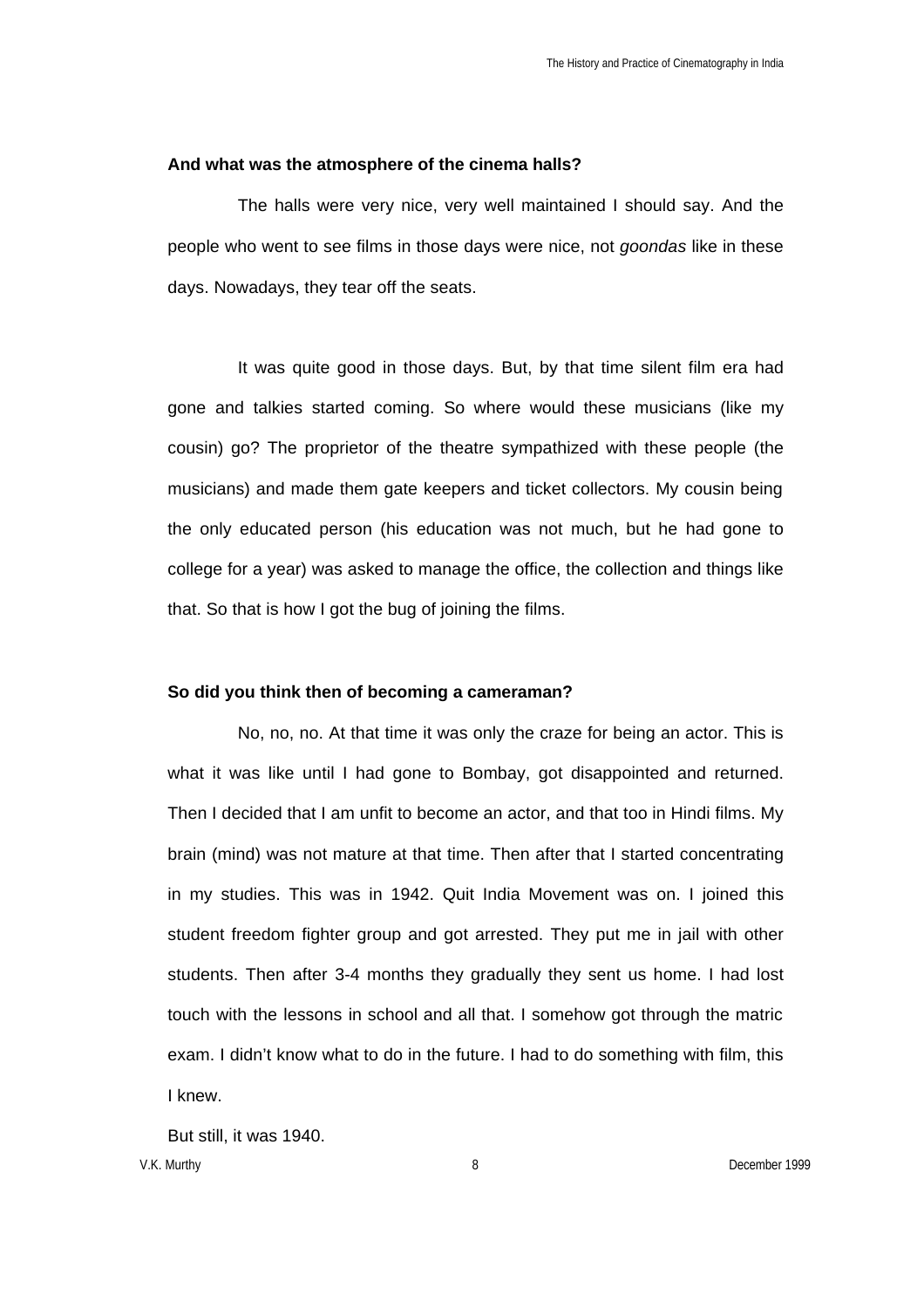The History and Practice of Cinematography in India

A relative, who was in Pune owned a big bookshop, a law bookshop. His wife was related to my mother. So he said come to Pune, let me try to bring you up (look after you). So I went there. He knew a cameraman, he took me to the studio, introduced me. I hung around for a long time there.

He (the cameraman) didn't allow me to come even 10 feet near the camera. That cameraman's name was Purohit. I can't ever forget that name because he didn't allow me to come 10 feet near the camera. Actually that camera was Debris camera. It looks like a box camera and nothing else. I was there for 2 months. I would go there every day stay 10 feet away from the camera and go back home. 2 months, mind you young people, it tortured me. It was real torture I tell you. Then I said to myself "...it's of no use, why should I stay here and just look at people working and learn nothing, get to know nothing about what they were doing".

Then I decided to go back to Mysore. This was the second disappointment. Once, many years later, after I had become successful, when I had become a cameraman, when my name was flashed a little bit here and there, this same Purohit came to me asking for an assistant's job. He said to me, "... take me as your assistant ". He was much older than me. So I said, "...I am sorry, you are a much older person. I can't take you as my assistant. I can help you financially." So I gave him 10 Rupees and said. "Please don't come to me again". So this is another incident that I can never forget.

V.K. Murthy 9 December 1999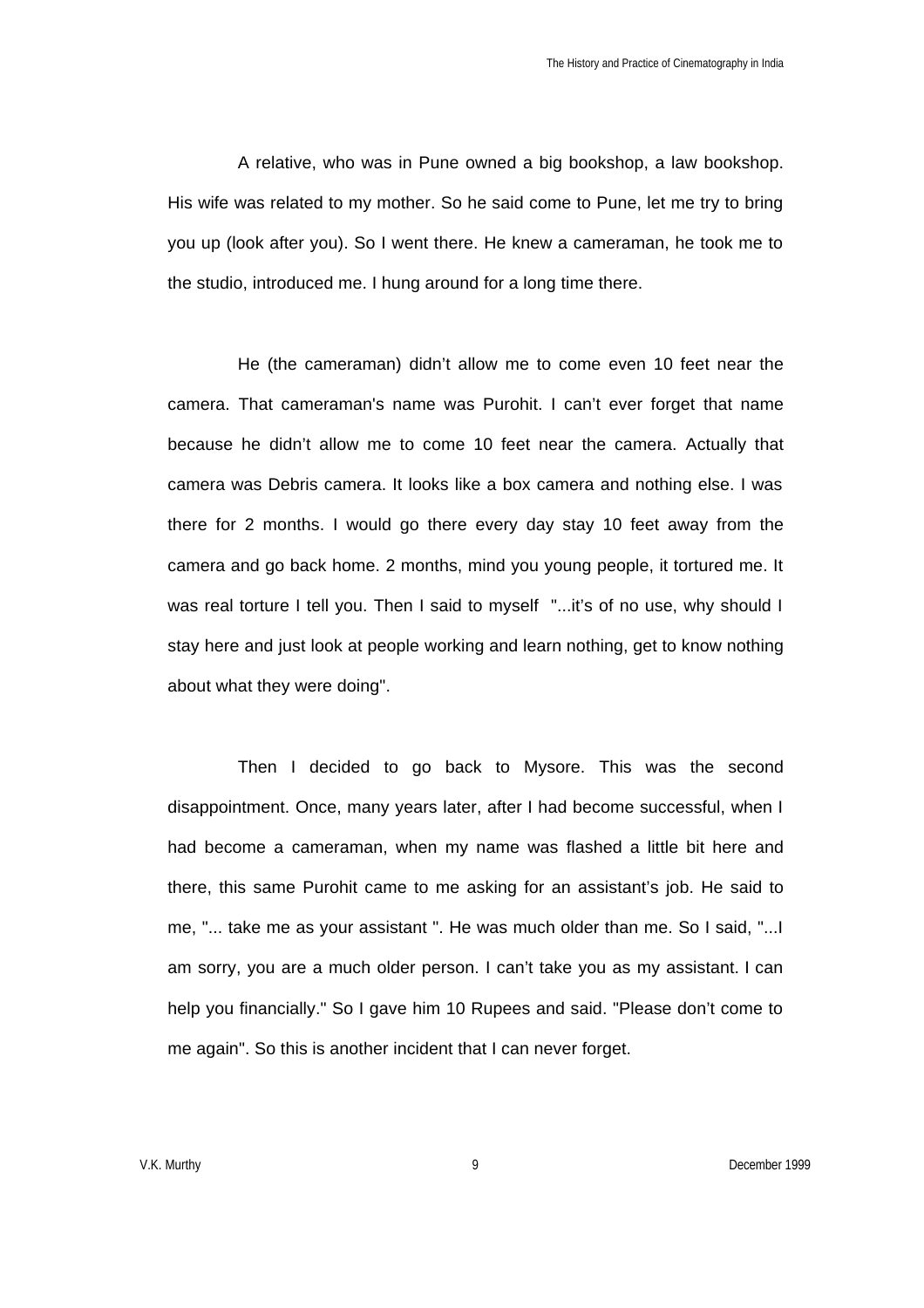There is another incident, in some ways quite similar. When I had first gone to Bombay Talkies as a cameraman, the security men who didn't allow me to go inside when I had gone there earlier as a boy (trying to become an actor), was still there. So I looked at him, I forgot his name, it was Bahadur or something. I asked him, "Kaise ho?" (how are you).

He said " theek hun jee" (I'm fine).

"Kitne saal se kam kar rahe ho"" (How many years have you been working here). I went on asking him. He said, "jab se paida hua, 25 saal to ho gaya ho ga" (Ever since I was born, must be 25 years)

I said "Tum ko maloom naheen hoga, main aaya tha, tumne mujhe ander bhi nahen jaane diya tha" (You probably would not know, I had once came here, and you had not let me go in)

He said, "vo to hum hamara kaam kiya hoga... maaf kijiye" (I was only following orders, please forgive me).

You know, poor fellow, what could he do, he was only doing his job. But these are the few incidents where I have felt hurt, so I never forget these.

## **So then you join the Bangalore Institute.**

When I came back I was from Mysore another cousin of mine, who was very close to me, wrote to me and said that an institute had opened which was offering cinematography as one of the subject. He wrote, "You are so interested in this, you had better come here and join".

V.K. Murthy 10 December 1999 He sent me an application form as well. By that time my father had retired and I didn't have money. My brother had left home and joined the military, I couldn't ask him for any help either. So it don't know what to do, or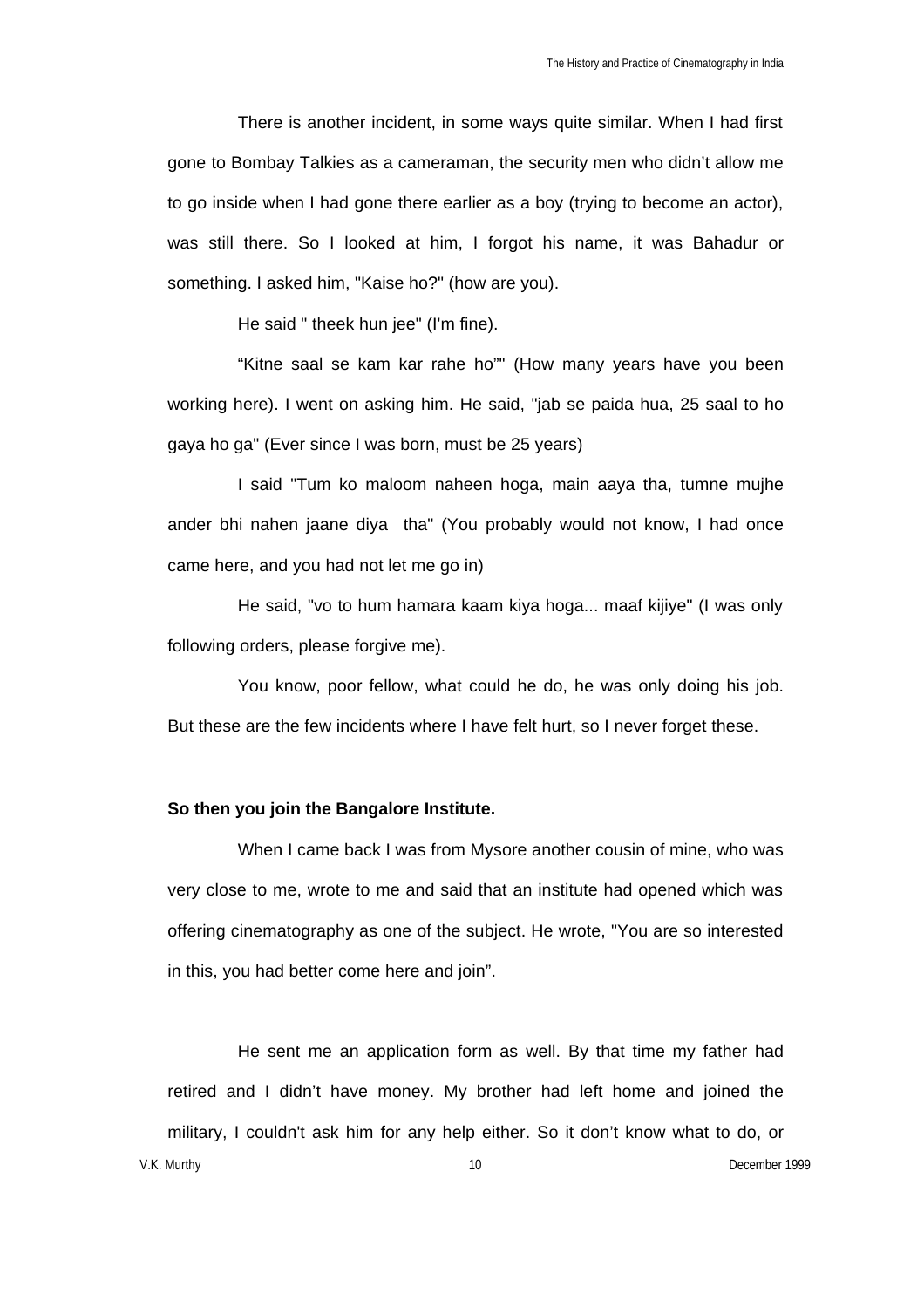how to go to Bangalore. It was a very bad situation. Still, I tried to borrow some money so that I could go to Bangalore, ask about the details. When I got there I was told that admission would start in a week's time. I was told to come at that time. They had mentioned Science as a required qualification. I had Science only as an optional subject. That itself was against me. So it had to get a recommendation letter from somebody to get admission.

My father had taught the Deputy Commissioner of that time when he was a small boy. I thought that this influence might work. The commissioner gave me a letter for the principal of the school. I came to Bangalore. He said, "OK, come to the institute".

I went there. He asked me "You are not a science student how can we give you a seat?"

I said, "Sir it's my ambition since childhood. I have been to Bombay and Pune for this. I actually worked at Saraswati Studio. It will be disappointing if you don't give me a seat."

So he said, "Ok, go and meet the manager and pay your fees". I didn't know I had to pay any fees.

The institute was conceived by Vishweshwarayya, his plan was to start an institute that taught not only theory, but also practical skills like carpentry, shoemaking, tailoring as well as civil and mechanical engineering along with cinematography and sound recording. Vishweswarayya donated his salary that was lying untouched from 20 years (whatever salary he was supposed to have got from the Mysore palace for his services as the Diwan of Mysore state). He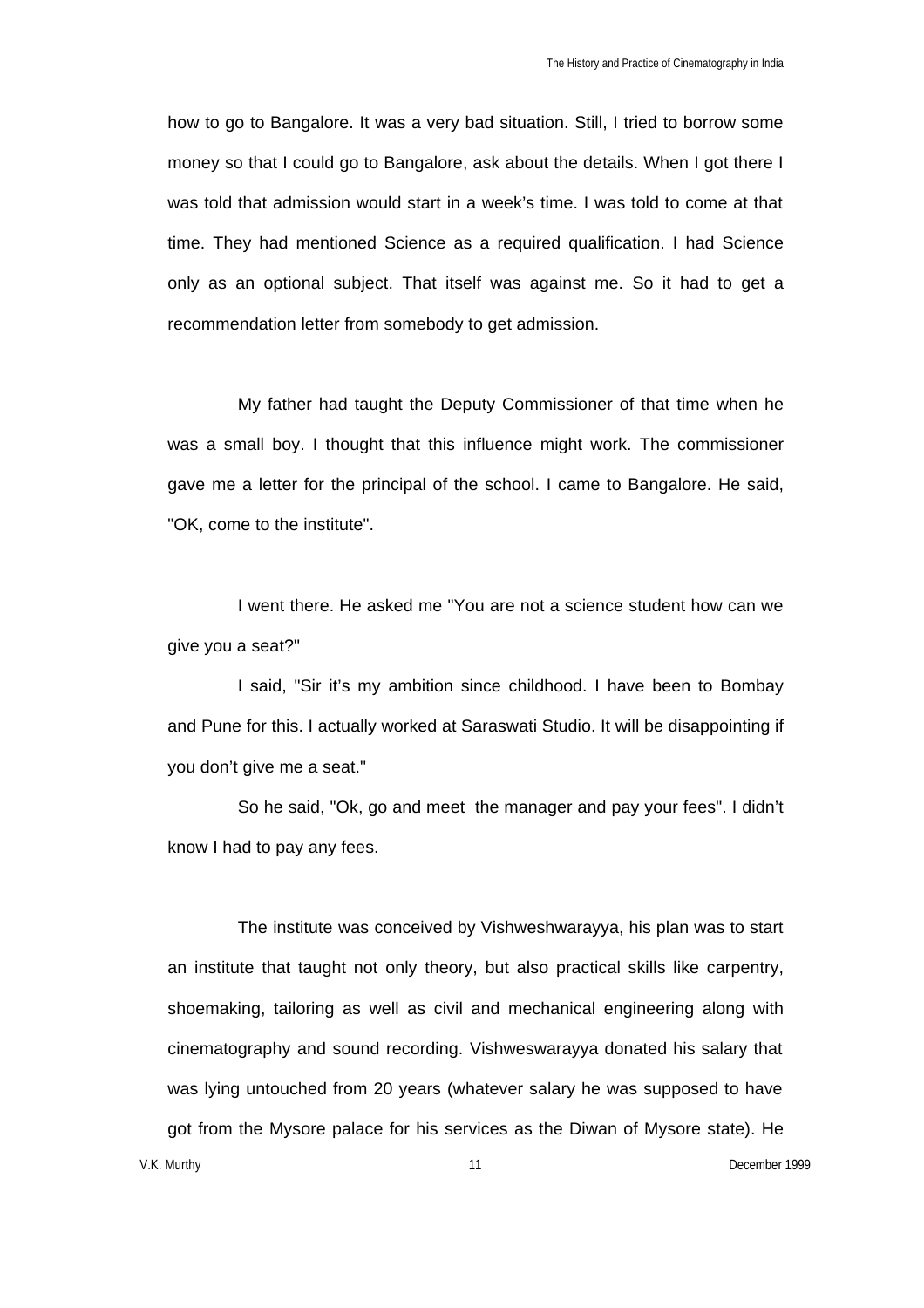had donated this money with the idea that the people who cannot afford to go to college for engineering degrees and people who didn't need much education to become a shoemaker or a practical electrician should be able to enter this institute. So this was his idea and luckily this was the subject and I got it. But still there was the matter of paying the fees.

The school fees were 60Rs. 10Rs. was the admission fee and 50Rs term fees. So I almost fainted. I had just borrowed just 3Rs. to come to Bangalore from my neighbour. I didn't know what to do. In desperation I went to see a friends of mine from Mysore who was also in Bangalore. This person was elder to me; he was working in shop, as a dealer of dal and sugar. He was a very close friend of mine. I went to his shop and sat there. He said, "Why have you come, what has happened?"

I told him what the matter was, I was literally crying. This was the first time that I had cried. He said, "What's wrong with you?"

I said, "I had thought that this was supposed to be free education. But now they have introduced fees. So I came here with a great ambition to study, but now I can't afford it."

He said, "Don't be silly. Are you a girl that you are crying? You want to study, how much money do you want."

I said, "I want Rs.60."

He said. "Come, tomorrow morning, take the money and arrange your admission".

Even today I can't forget this. With that Rs.60 I went and joined the institute. Not only this, for as long as I was studying there, for 21/2 Yrs, he would help me with fees as well as petty cash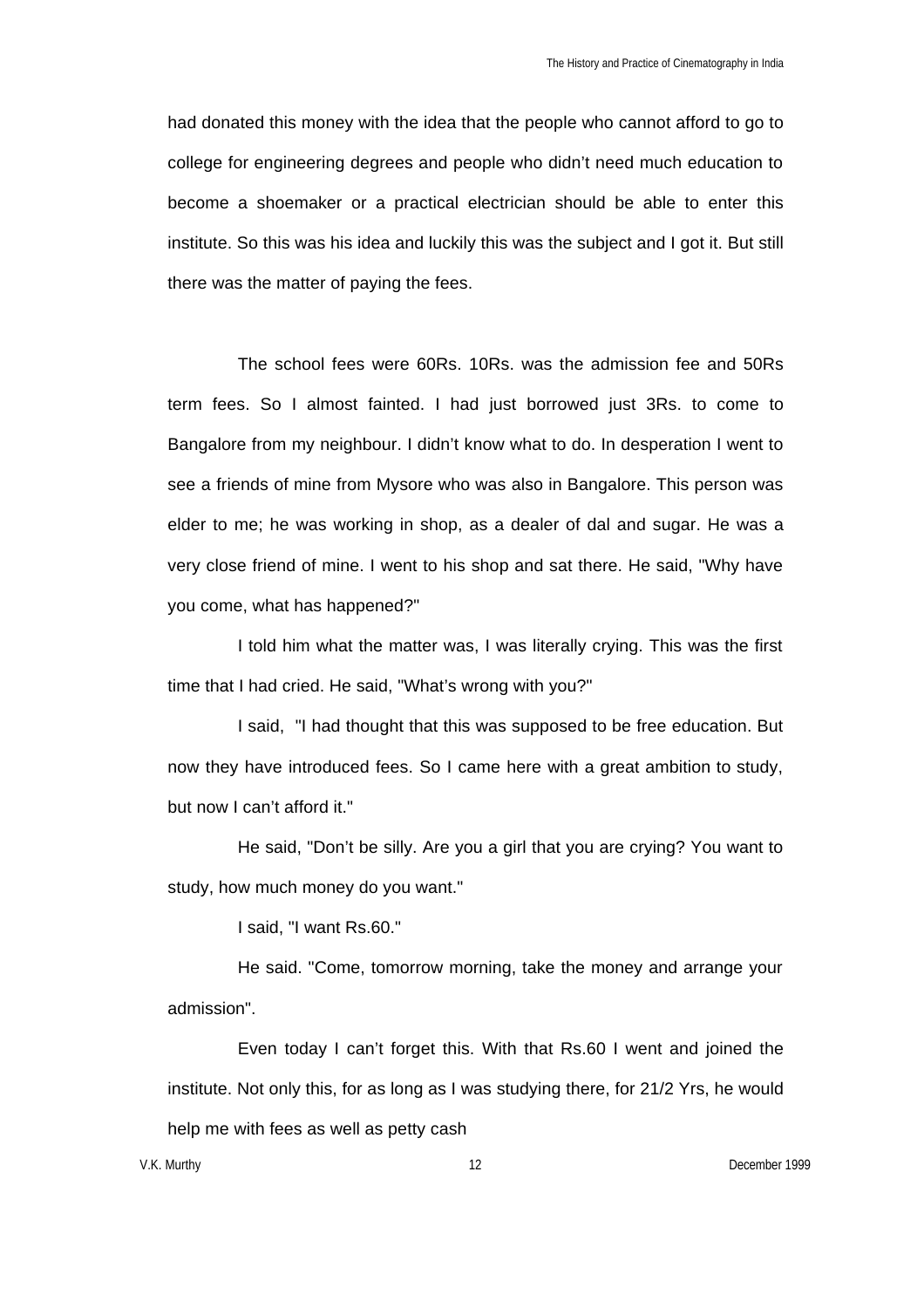### **Had you done any photography before that?**

No, I had done nothing. I had no camera, nothing. I came from a very poor family so I could not afford a camera or anything like that and unfortunately those were the days when Second World War was going on so films were not available either. Even a professional photographer could get only two or three rolls per month. And an amateur could only get one roll of a film called 120.

So I could neither afford to buy a camera or any film and nor did I have any practice. Only after joining the institute we used to study a lot of theory with equipment which was very old. There was one Balendo camera which should have been kept in a museum. Even our professor was not a professional cine photographer; he only knew still photography. So, there was a lot of theory but hardly any practicals. Somehow for 2 years I studied all this. From the third year they sent us for practical training in different studios and to have practical training. So that was the thing that helped us. I preferred to go to Bombay as my relative was there. It's only at that time that I was able to know something about the camera, lighting and other interconnected things.

## **So you began working as an assistant?**

We were only apprentices, that's all there was. There were three studios that accepted us as apprentices, one was Prakash studio in Andheri, next to that there was another one (whose name I don't remember) and then there was another one called Mohan Studio. Big studios like Bombay Talkies did not take us in. I was in Prakash studio, we were some 30 students in all, 5-6 had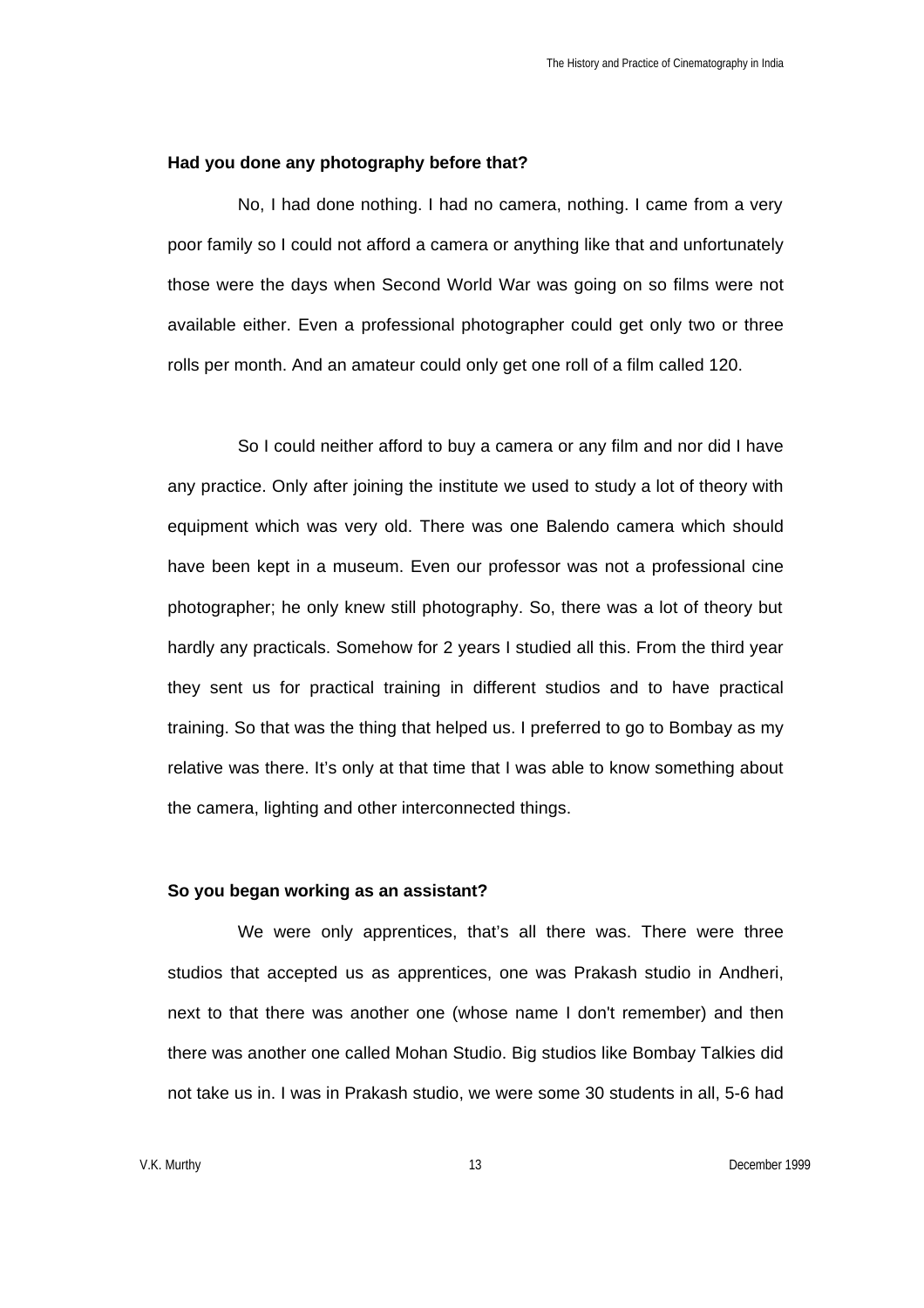gone to Madras and other 5-6 students in Bombay, so I preferred Prakash studio.

# **Was KPR Nair who later worked at the Pune film institute with you, or junior to you?**

Mine was the first batch in the Bangalore Institute, there were no Nair with me and I was the last student in rank in my class. I was interested mainly in art and music. I spent my time playing violin with a great dancer, a contemporary of Uday Shankar known as Ram Gopal, who went to London later. So I was with Ram Gopal for 6 months and he told me that he would give me Rs. 250 salary per month. Can you imagine - Rs. 250! Anyway, I didn't get even 2 and half Rupees from him, but I was going there all the same. But my music had helped me all through. When I came to Bangalore my music helped me a great deal. Do you want to know how?

You see, in the Ganapati festival in Bangalore everybody calls musicians to their homes and arranges for musical programmes. There was one student home in Bangalore called Ram Krishna Students Home. In this place they provided 30 students free boarding and lodging. The cousin of mine who had first called me to Bangalore was studying medicine and was one of the students there.

V.K. Murthy 14 December 1999 He knew the financial problems that I had. So he took me to meet the secretary of the students home. This man said, it's already late to be admitted here. It so happened that during the Ganapati festival this Student Home arranged Ganpati celebrations and used to call musicians for musical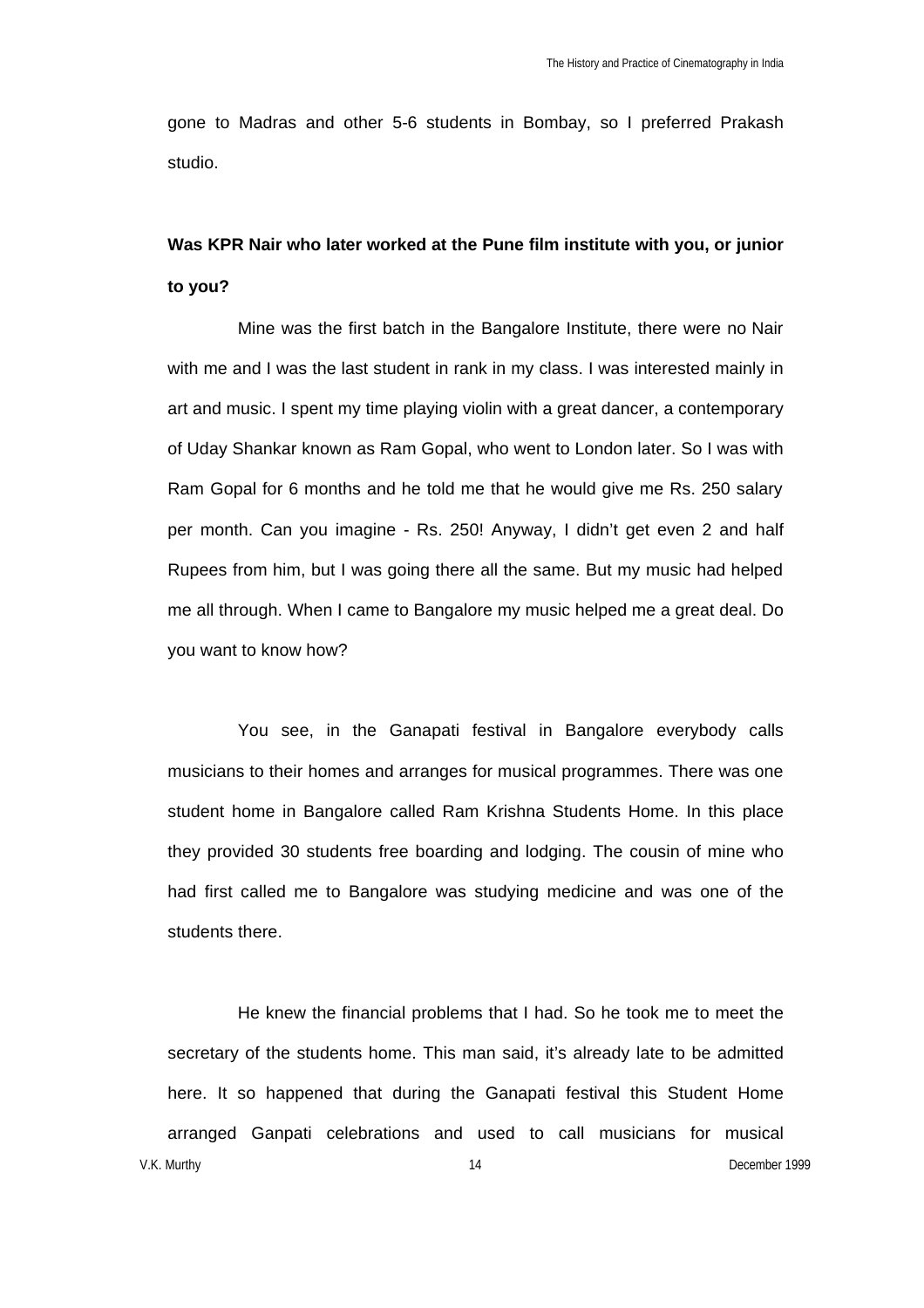programmes. So my cousin told me to go there and play the violin. So I played there for one and half-hours. It so happened that one of the main persons; a trustee of the Students Home was present in the function. This man liked my playing, and he called secretary, asking him if I was a boarder? The secretary told him that I could not get a seat over here. So he said remind me about him (me) in the next meeting of the board of the Students Home after 15 days.

So then they called me and said "...look young man, there is no vacancy as such, but if you want to have food here, you are welcome". So I said (to myself), "I was quite lucky, the music helped me".

When I joined Ram Gopal the dancer, he didn't pay me even a single rupee for 6 months. That was in my second year. In fact I was bunking the classes because of this man. But I was told that if I missed even one day more I would not be promoted, and that I should take care. Then I gave up and stopped going to play for Ram Gopal.

But, once I went to Bombay with Ram Gopal for an all India Dance Festival where Uday Shankar, RamGopal, Gopi Nath Thagamani from Madras and Janki were performing. These were the 'top dancers' of that time. During this event I got to be quite close to another man, a Punjabi called Mohan Sehgal, (Zohra Seghal's husband).

This helped me later on. After my apprenticeship in Bombay was over, I was looking for work. I used to meet Mohan Sehgal regularly. He said to me - "Murthy why are you wasting your time, I know a music director in films, join him as a violinist, he will take you to recordings". I agreed to this suggestion. This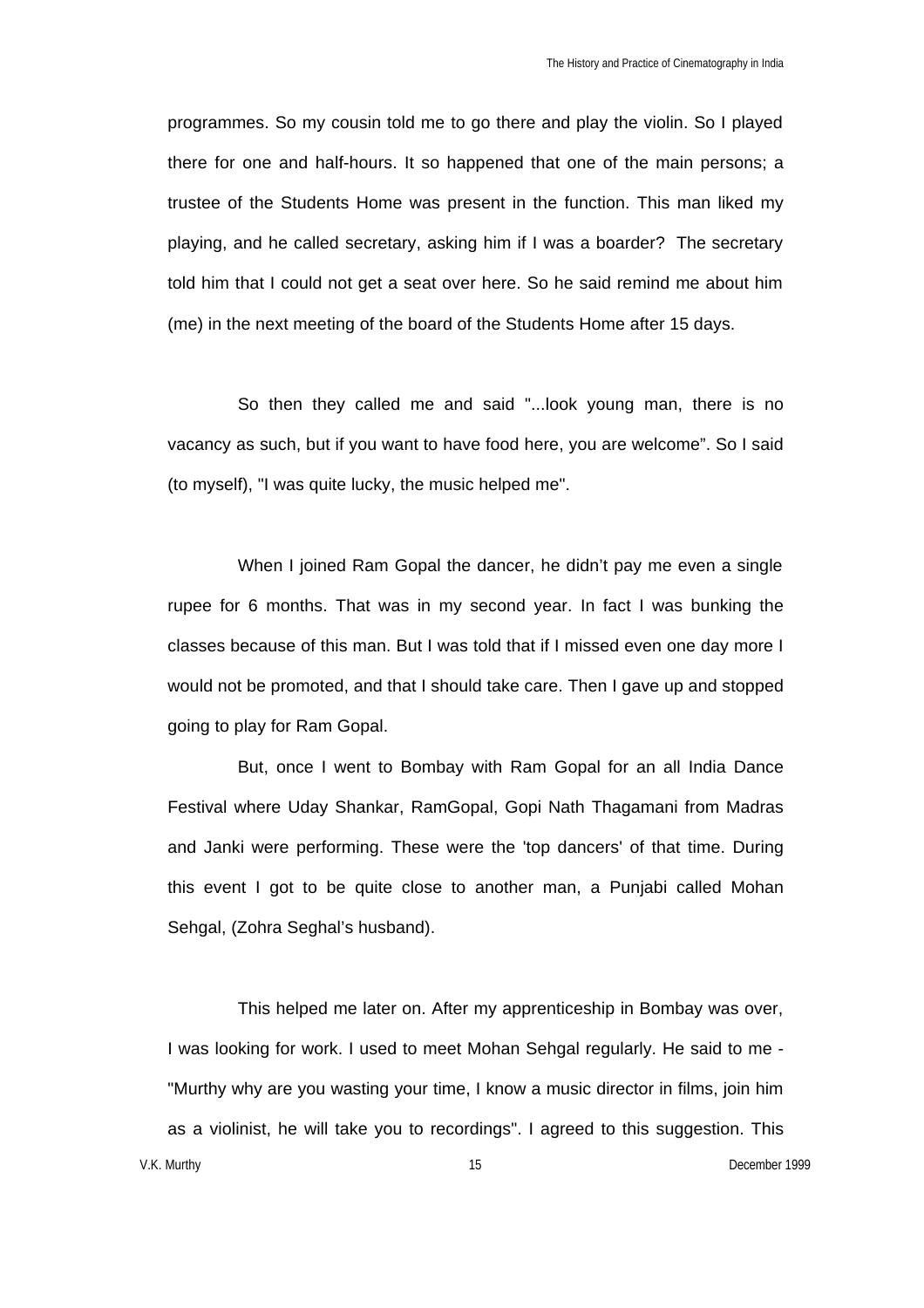man that Mohan Sehgal knew was Sardar Malik (Anu Malik's father). He was getting his break at that time, and was a rising music director. I met him and he asked me to come for his rehearsals. In this way I get to know some music directors who would contact me to come and play for their recordings.

After some time there was a recording in Jayant Desai's studio. This Malik was giving the music and I was one of the musicians. Luckily for me, this Mohan Sehgal was also there and it so happened that he knew the cameraman of that studio, Dronacharya. Sehgal introduced me to Dronacharya, saying "Murthy has come from Banglore after studying cinematography and he is looking for a job". Dronacharya said to me, "Ok come from tomorrow to work with me". So you see, if I had not played the violin, I would never been able to afford staying in Bangalore - it paid for my food, and if I had not played the violin with Ram Gopal, I would never have met Mohan Sehgal, and if I had not met Mohan Sehgal I would never have met Dronacharya and If I had not met Dronacharya I would probably never have got work in the camera department. Music has been very lucky for me.

#### **What was the kind of teaching at the Bangalore Institute?**

Nothing at all really. Only theory was taught. Nothing but theory. But even then, for the chemistry part and the physics part of the course they didn't have teacher. We were going to the college and there was some book on screenplay that we would look at from time to time. I don't know how we learnt anything. We were wasting time, that is all.

#### **You never shot anything as a student there?**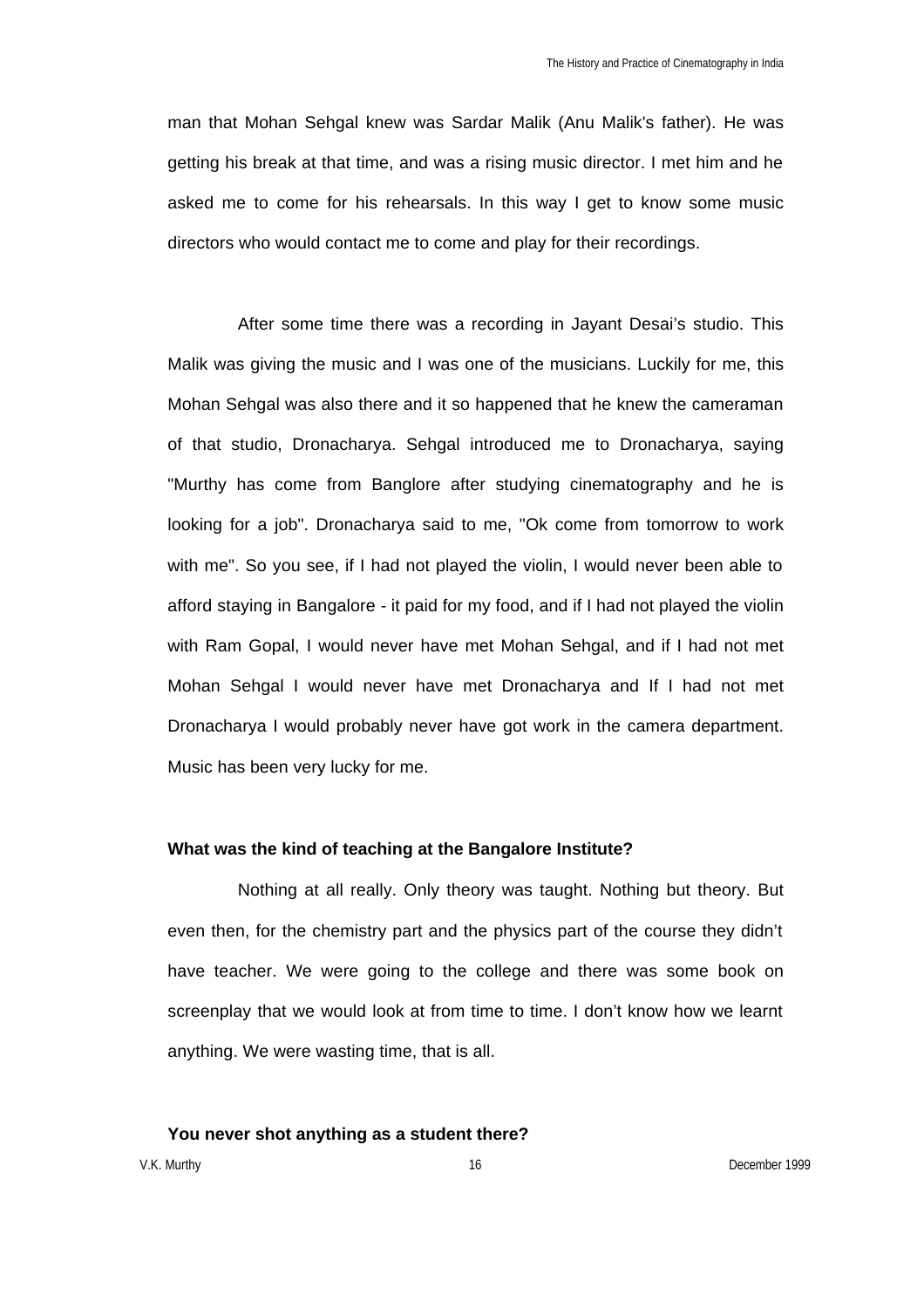No, we didn't have a movie camera. Our H.O.D had a personal 16mm movie camera. Once in a while he would let us do some things in that camera. But you can't call that shooting. You could say that it was a waste of three years but the 'theory' did help me get ahead once I had joined the job with Dronacharya. Once, when I went to the studio I saw that he had opened up a Mitchell camera. People had just started using the Mitchell camera at that time. So this studio (where I was working with Dronachraya) had also bought a new camera on that day. He had opened up all the lenses for cleaning and racking. I was not allowed inside this room at that stage, I was standing near the door. He and his two assistants were cleaning, and he was irritated with them because he thought that they had spoilt a new camera. He was not getting the proper focus. They didn't have even this much knowledge, that if it is a question of matching with the calibration, they should recalibrate the camera with the lenses.

You see, there were nothing like theoretical knowledge in those days. It went on like this for three hours. I watched all this silently. Finally, he called me and said "You have studied cinematography, look at this, the lens is ok everything is ok, but still I am not getting focus. Why is that?"

I said, "...maybe the ground glass is inverted". Now, I hadn't seen a Mitchell camera in my life; that was the first time that I was coming across one. So how could I say that it was a problem with the ground glass for sure? So I said, "I don't want to touch the camera sir, but please take out the ground glass."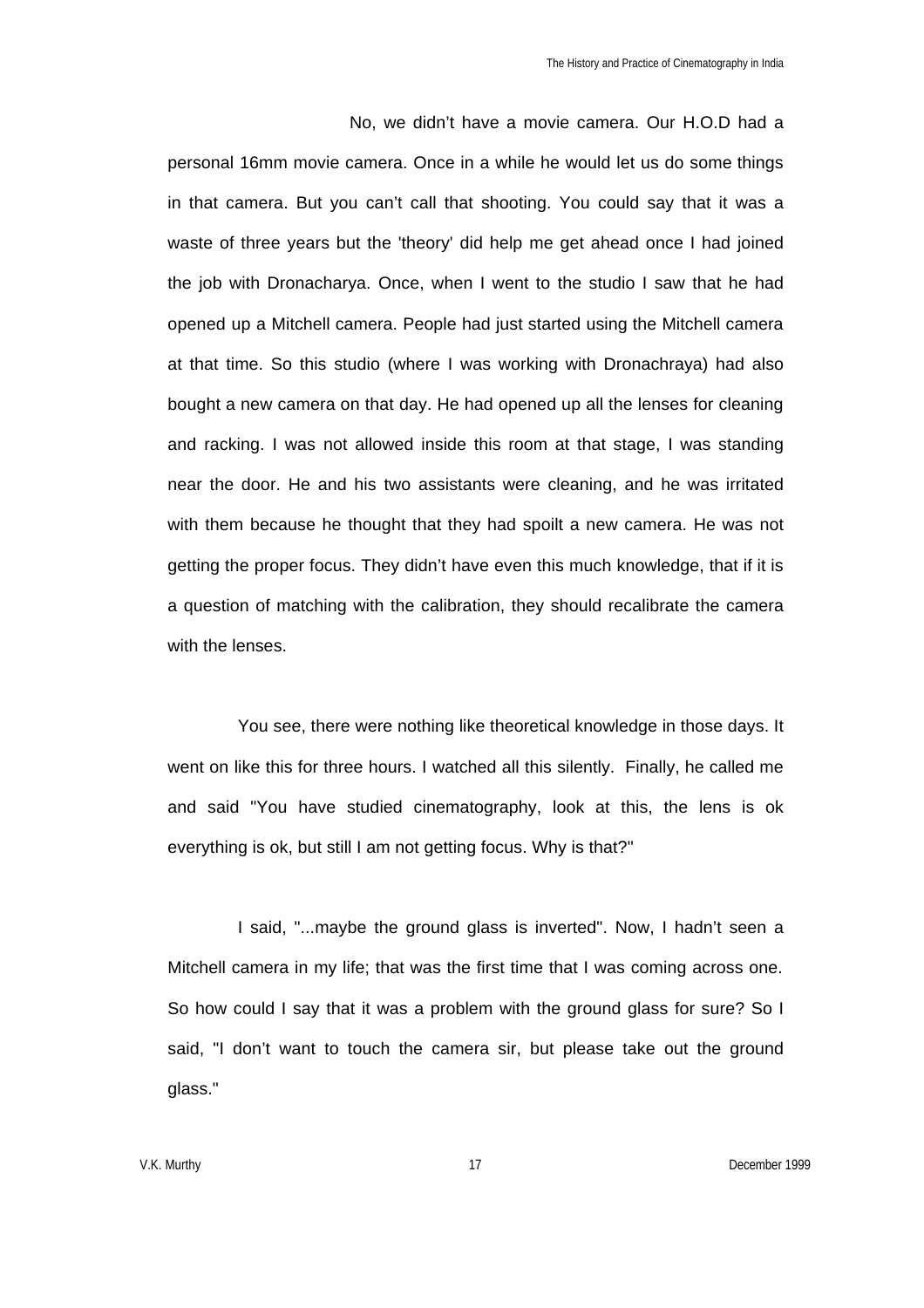He did what I had suggested and luckily my guess turned out to be correct. Then he looked and said to me "You, young man have ruined my experience of 14 years in one day."

But he was very happy with me and appointed me as a 3rd assistant and said that we would be having shooting tomorrow, and asked me to report. So shooting started. He asked me - "Do you know focusing?"

I said, "Yes I do". Actually, I hadn't ever touched the camera, but luckily for me, somehow I did it for 2-3 days. On the evening of the 3rd day I was focusing, I looked at him, he was behind me. After focusing, the character had come and stopped at the focus mark on the floor. He called for a "cut" and asked me, "Why are you watching my face, do your focus?"

I said, "sir, I have done it all right, he is on the mark and my focus is all right". I was almost in tears. That was the last shot of the day. Next morning I came to the studio for payment, I was standing in the musician's line and this cameraman came, actually he had gone to the lab, and checked that the focus and everything was ok.

"Why are you standing here", he said, "The camera department's line is there".

I said, "No sir I want payment for my music recording."

He told me to go and stand in the camera line and they paid me Rs.100 (Rs. 25 for music recording and Rs. 75 for camera assistant). I was shocked to see Rs.100 in my hands. This was my first experience of working in the camera department.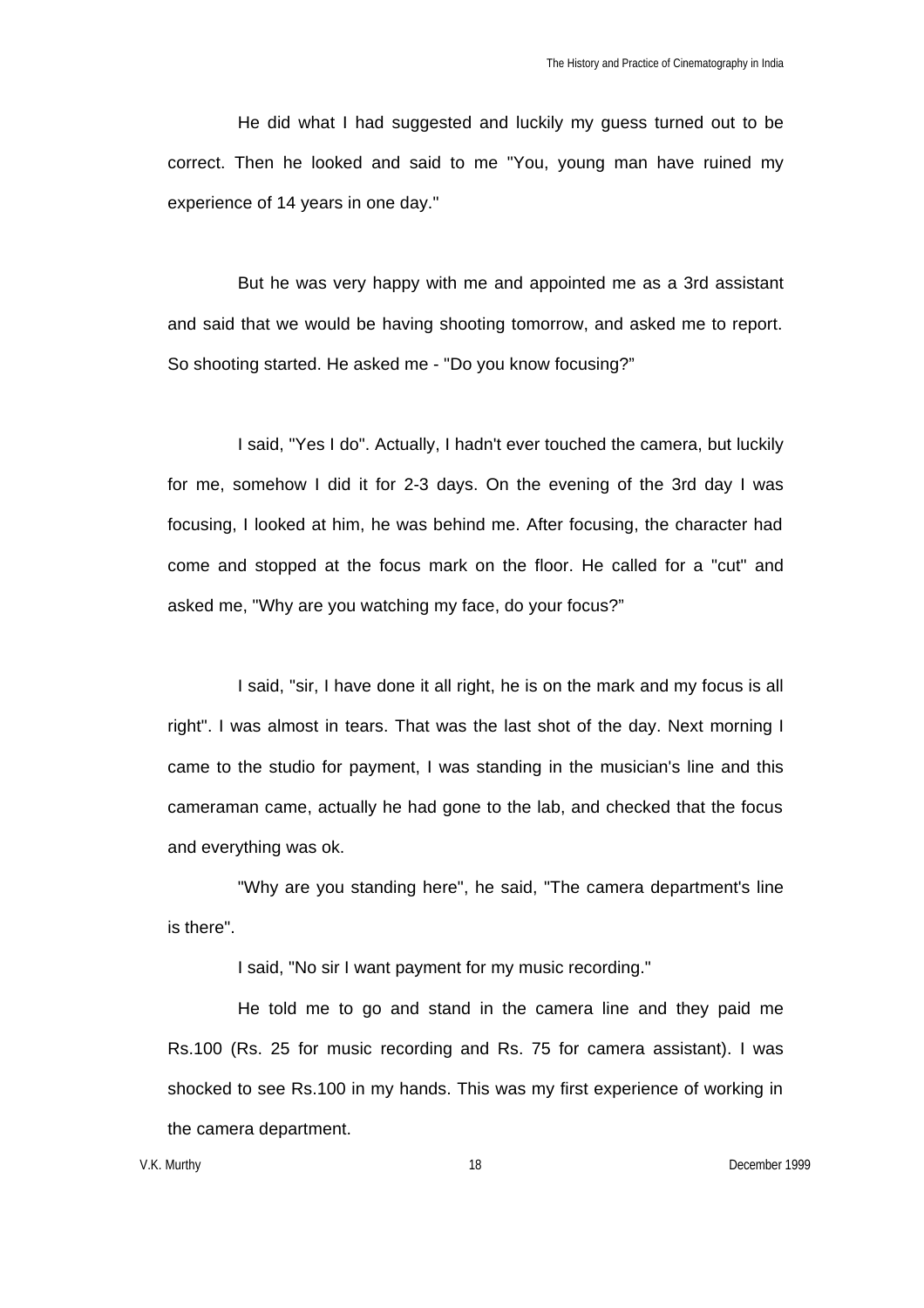#### **You continued with him?**

I continued with him for 10 months. I was paid Rs.75 per month. It was sufficient you can live.

### **What was the film you were shooting?**

*Maharana Pratap*, a historical, another one was *Sati Tulsi,* mythological, another social *Renuka* which was being directed by Ramesh Sehgal. These were the three films that were being shot by Dronacharya and I was assisting him. From 3rd assistant, I became 1st assistant in two months and all because of the "theory".

## **What was the kind of lighting that you saw being used in these films?**

Lighting, the general conception of lighting that was prevalent at that time was - "Everything should be all right, all should be lit, should be visible." But in my mind it was not like that. I did not like this flat lighting. I had begun seeing a lot of English movies at that time. From the time that I came to Bombay - from 1946 to 1960 - I had not left even a single film unseen. Even if I didn't have money, even if I had to go to sleep an empty stomach also, still I would see a film.

#### **What did you not like about what was being done in terms of lighting?**

At that time I couldn't properly understand why they were not following the natural lighting source. This used to bother me a lot. I used to try a few things to change this from time to time.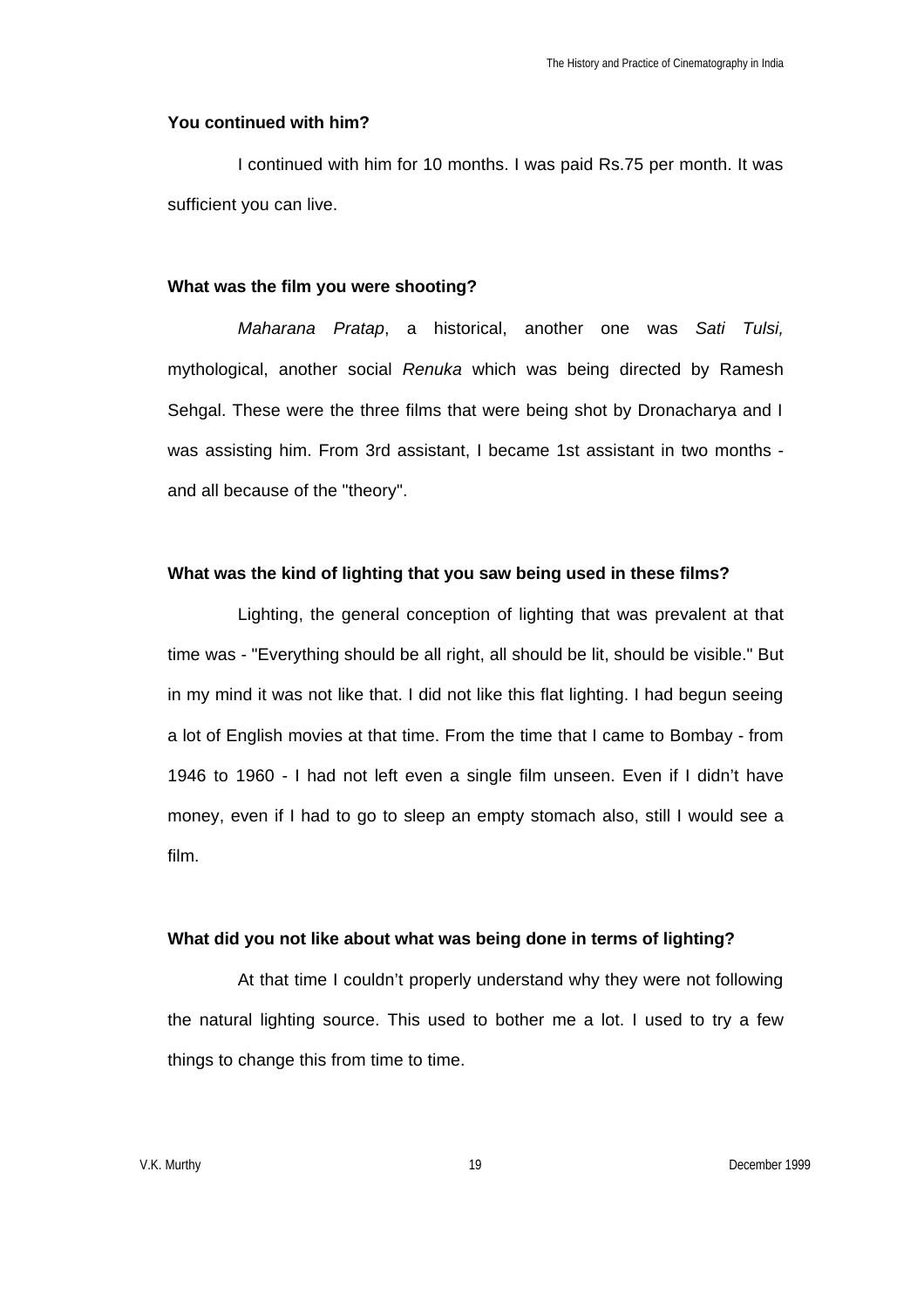For instance, suppose there is a sequence in a jail. I would tell the cameraman (I was the new assistant, remember) - "Sir, may I suggest something. Sir I want a light outside the window and want to get lighting on the wall. He would say "Ok, let's try it that way. So that how gradually I would try out things that I saw in my mind.

At that time I saw an Indian movie - *Amrapali* produced by Laxmi Studio. I don't exactly remember the name of the producer, but I knew that Fali Mistry photographed it. When I saw that film it felt like I had got a jolt of lightning in my brain. I thought to myself "This is the man I should go and join."

The very next day I went to Laxmi studio and told this cameraman that I would like to work with him and like to learn the sort of thing that he was doing. I didn't go to the studio where I was working for the next few days. The 10th day was the salary day, so I went on that day, to collect my salary and to leave the job. The cameraman I usually assisted was there. He said Murthy you have come, Fali Mistry is calling you. I said, "Why are you joking" and he said to me - "You want to join him, don't you, so go and meet him."

I went to Laxmi studio, meet the manager and told him, "Mr. Mistry wants an assistant. I have come for that".

He said to me "Yes, we want, you will be paid Rs.100. Come from tomorrow."

I asked about salary and he said "We can talk about that later, but even if you talk to Mr. Mistry you won't get more then Rs.100."

When I heard this I felt very happy because I had been getting only Rs.75 before.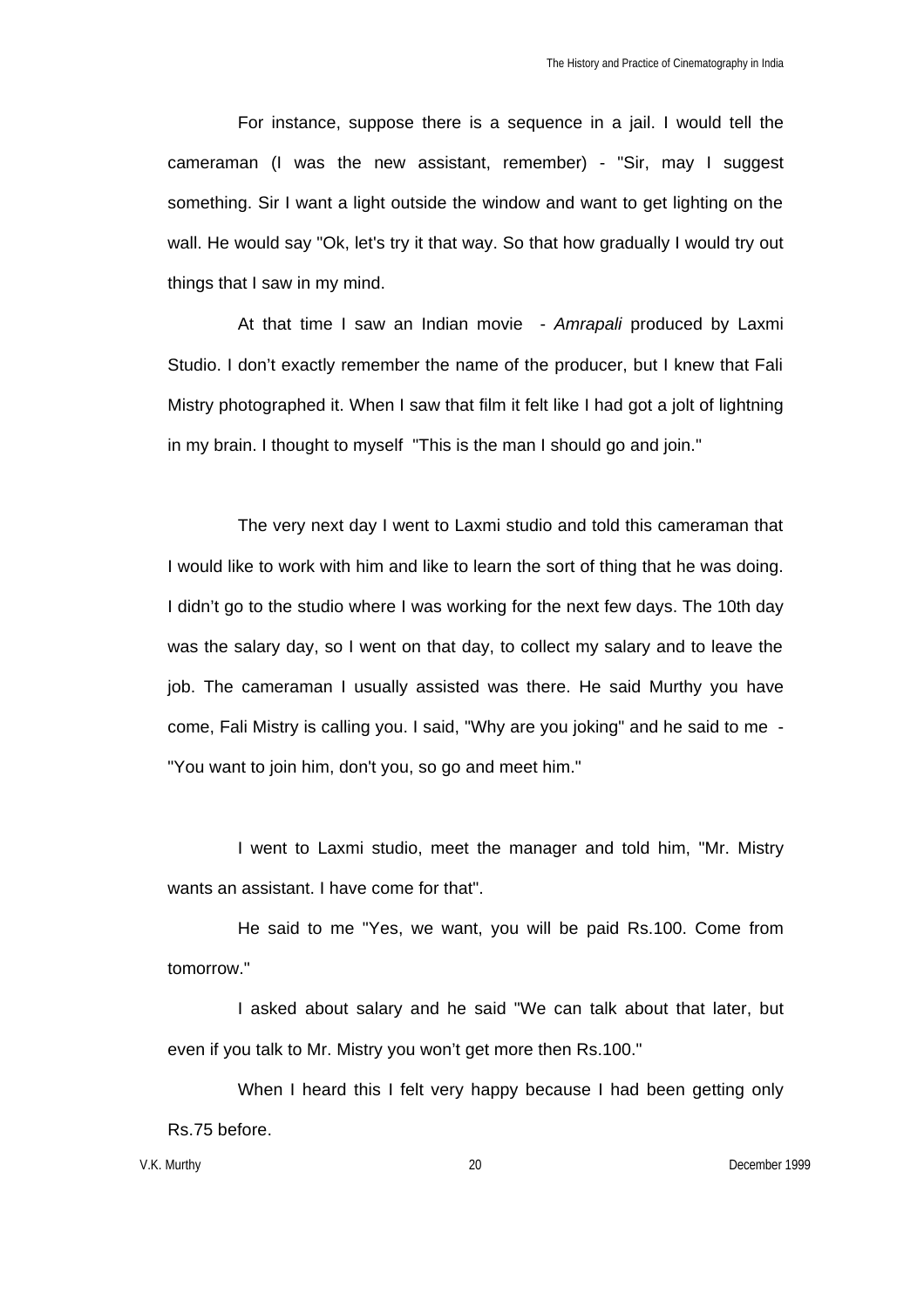So, I said, "Yes sir, I will come tomorrow."

He said, "come at 9:00'o clock to the studio", I said, "Sir, tomorrow is Sunday". He said, "We have shooting tomorrow so you have to come."

So I went there the next day, a little early. I was sitting at a bench outside. I saw a car drive up and Fali Mistry get out of the car. Fali Mistry was very handsome, young and tall. I still remember that he was wearing spotless white shirt and trousers. I stood up and he came to me and asked "Are you Krishnamurthy, I heard you want to work with me".

I said, "Yes sir that's my ambition."

He said, "Come on let's get inside the studio."

It so happened that I was the only assistant working that day. We worked till evening and then and packed up.

Then he called me and said, "Look, I like you. You seem to be quite interested in the work. Did the manager said anything about the salary?"

I told him that the manager had told me that I would get Rs.100.

He said "Look Murthy, every month take some money from me besides salary"

I said, "No sir, thank you, even working with you is a great thing for me."

That's how I started working with him. I worked with him for 2-3 months, and he left the studio. So, I was worried about what to do. I was still working there, in Laxmi Studios. Then I took his telephone number from the manager and called him.

I said, "Mr. Mistry, I want to work with you."

He said "I have talked to the other company about you. You will be joining me and your salary will be Rs.500."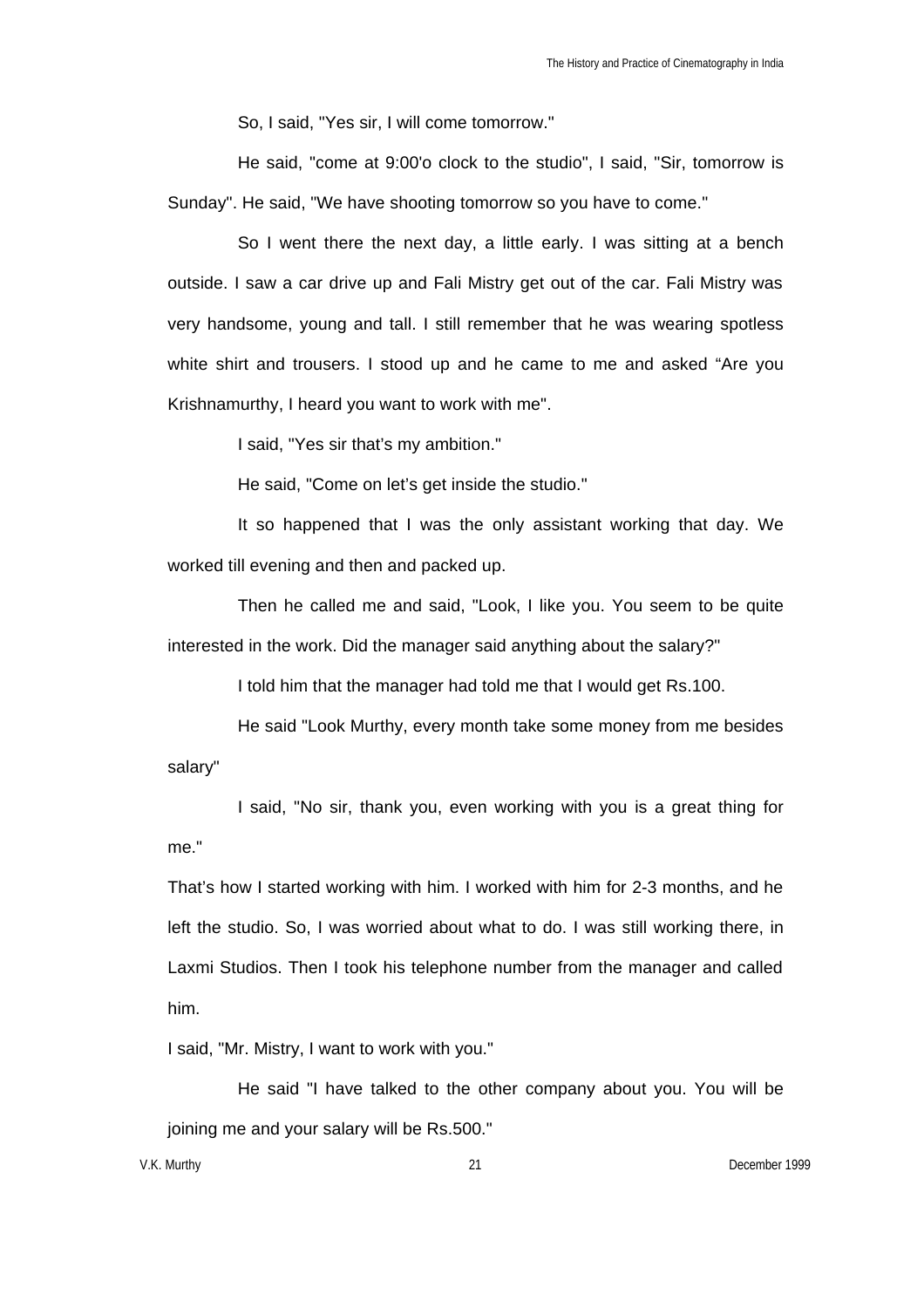I fainted. You may feel I am exaggerating, but it's all true.

## **What year is this?**

This was 1947. I remember because we were shooting on Independence Day, actually on the night of August 15th. The *mahurat* of a stunt picture had been fixed that night. Fali Mistry came after 2-3 days. He said to me "I have joined one Mr. K Aasif who is making a picture known as *Mughal-e-Azam* and I have talked about you and fixed your salary as Rs.100 but then you be here until we start that production," This meant that for a brief time, until that shooting started I was the boss in this studio.

There was one bossy assistant; his name was Kalyanwala. If there was any work on a Sunday, he would get irritated. He used to ask me to work in his place on Sundays. I said ok, I was getting extra. It was very good and there was hardly any work. I just had to focus the camera. So it continued like that for 7-8 months.

## **Was there any interior shooting done at that time?**

Not really. They had put up a set in the studio, exterior of a bungalow that was there from the time I joined the studio till I left. Whoever came, worked there, all films were shot there, and I was just wasting time. Anyway I was getting money. I had to live till *Mughal-e-Azam* started.

# **By this time you must have had some idea about what you considered to be good photography?**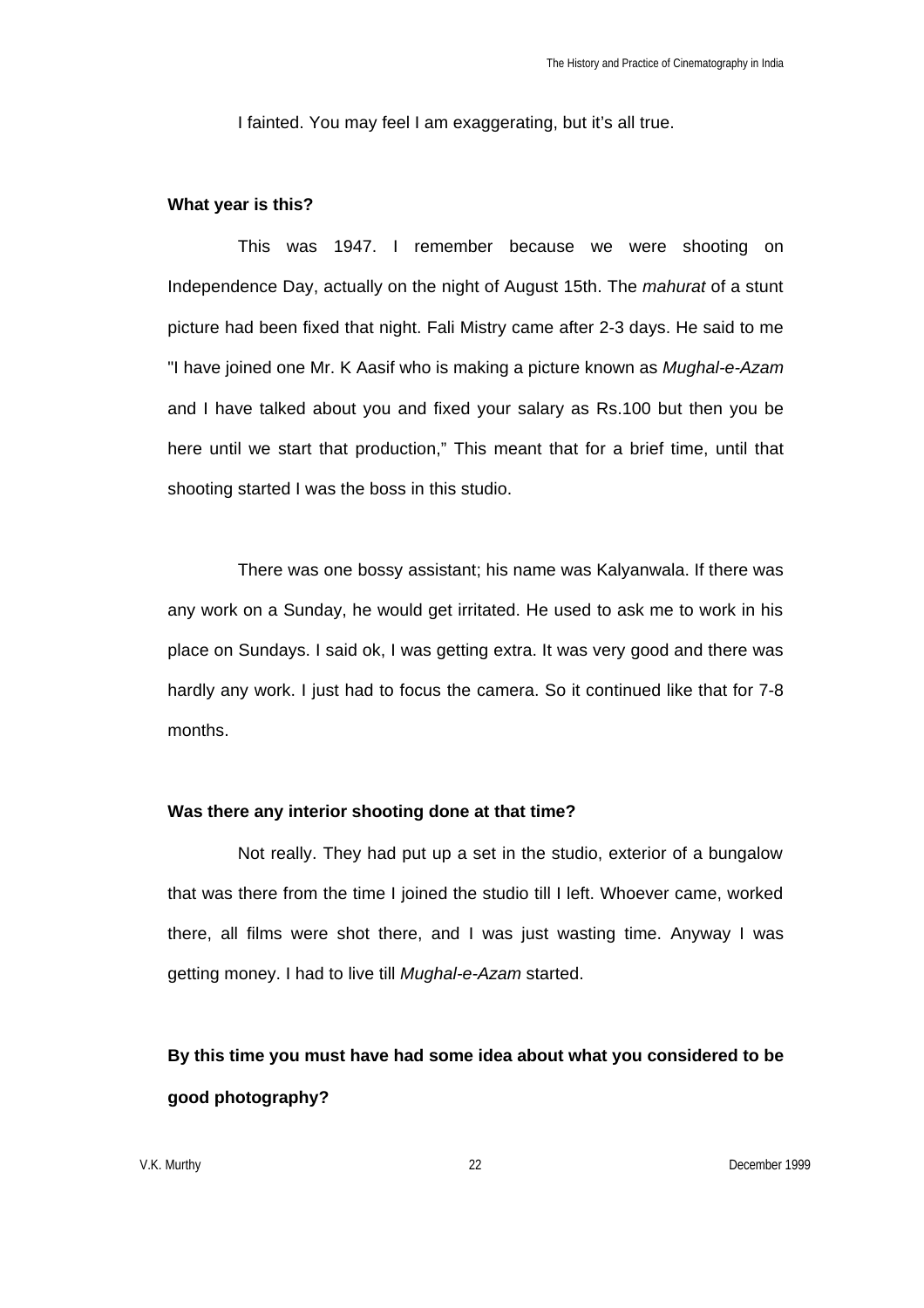Of course, that's why I joined Fali Mistry. There were so many good cameramen in those days - in English and American movies. I particularly liked this picture known as Mildred Bees, the heroine was Joan Crawford, it was the story of a woman with a teenage daughter who got married to someone. When this woman comes to know that the man she has married is like a villain, that he has designs on her daughter and that he has married her for her money she shoots him. See, I didn't forget that story part.

The lighting was beautiful, natural type of lighting, night shots were really beautiful. Another film I remember is *'Portrait of Dorian Gray'* and another one was a Joseph Cotton and Jennifer Jones film, *'Portrait of Jenny'*. It had a lot of shots of painting on the canvas, and you could see the threads of canvas with the kind of effects that he had given. I tried my level best to achieve things like this. I got somewhat near to it but I wouldn't say my work was ever equivalent to that, and I never felt that I had the kind of knowledge that could allow me to write to those people and ask how they had done these things

## **But were you also reading a lot at that time?**

I used to read American Cinematographer. But in American Cinematographer they were not giving technical details, only a few stills and a few general questions to the cameraman about how he did what he did. Like for instance - How he shoots, about the location, about the lights used - that sort of thing, it was not a technical book.

#### **What type of film stock was available?**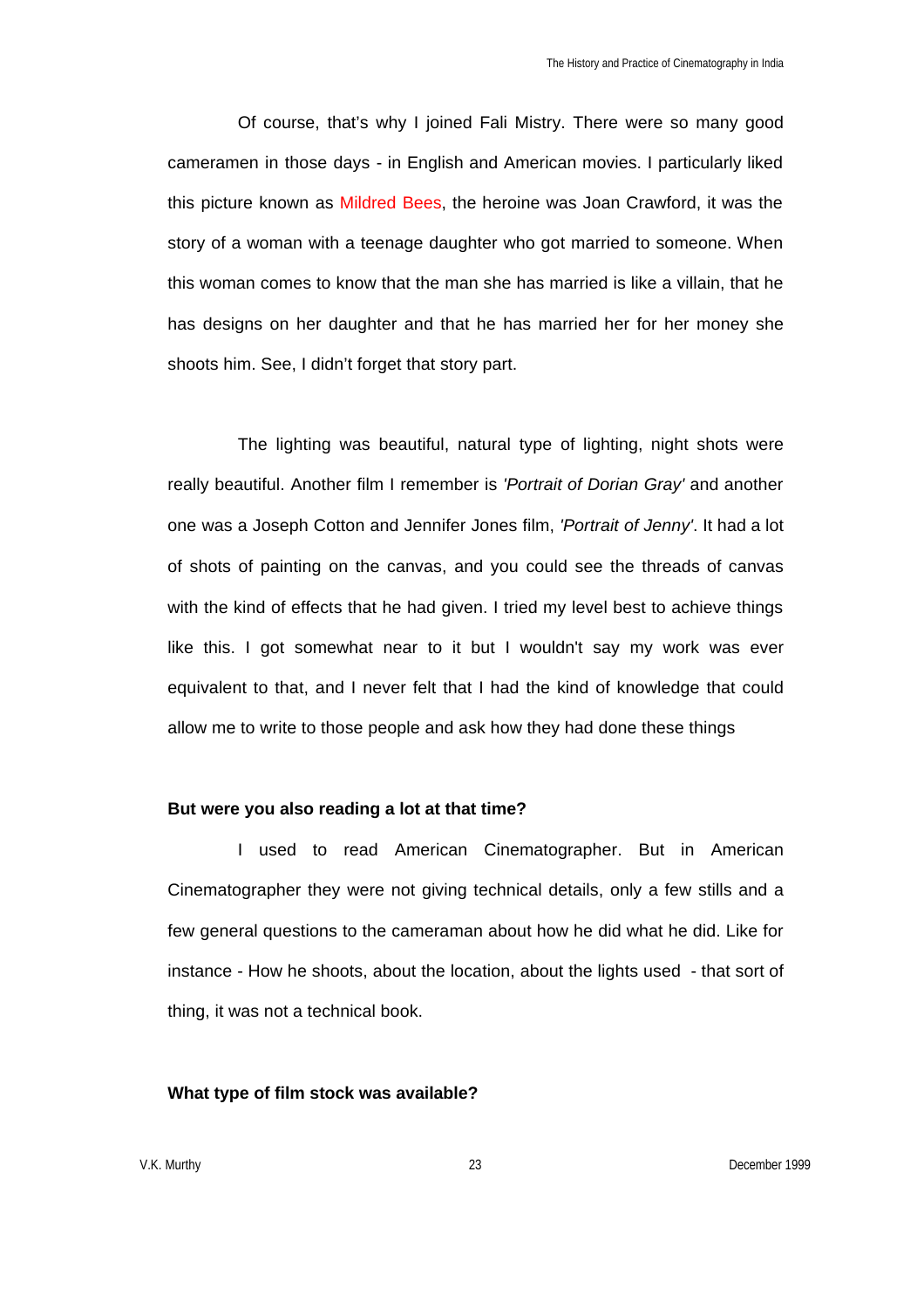There were three types of film stock available at that time - Plus X, Double X, and Triple X. Plus X was in 100ASA, Double X was 250ASA, or something like that. My goodness, it was so beautiful.

## **You used filters?**

Yes, we used filters in lots of films. 15G was very popular in those days, and also 3N5, 5N5, 72B. I had lot of filters and diffusers to make girls look beautiful.

### **Where did you pick up this knowledge?**

I picked this up from Fali Mistry. Some of my knowledge came from watching British films. I don't know whether or not you have seen British films of that period, I am talking of the B&W productions. One such film, for instance, is "*Great Expectations*" and there were others, particularly 'crime oriented' films that used what you may call 'frightening' type of lighting. Alfred Hitchcock's pictures and so many others used to inspire me very much.

## **Was there a lot of discussion amongst the assistants?**

It was not good enough to think about. Right from the beginning of my career, I used to talk to the other assistants. When I was working with Dronacharya, I often asked things from his other assistants, just to know how much they know. Like for instance, I asked one fellow who had been working there for 5 years why they used to say 50 ka lens dalo, (put in the 50 lens) or what does it mean when Drona-ji asks for the 25-75 lens. What do these numbers mean. They would say, "Oh these are just numbers that Drona-ji has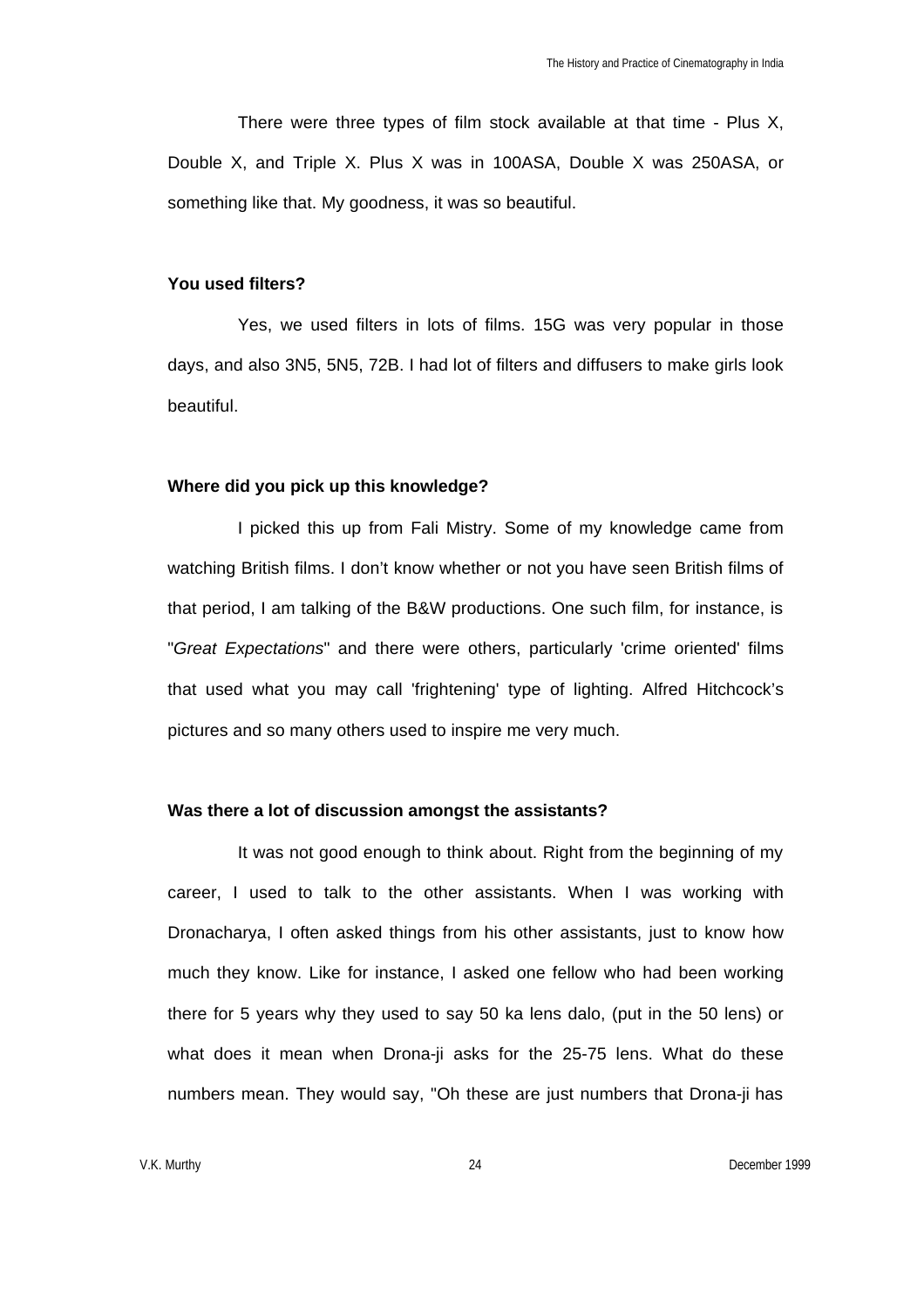given to the lenses as names". And these people had been working there for 4- 5 years. I don't blame them because they only had practical knowledge.

#### **Was there a lot of feeling of hierarchy and 'seniority'?**

Yes, there was. It was not like that with people like Fali Mistry, but with others there definitely was. Remember the man who told me to stay 10 feet away from the camera. That sort of thing was there in every field. You know... "Ustad will never teach the student".

### **So the relationship with Fali Mistry was much more open?**

Oh yes, he was a knowledgeable person; he was always reading American Cinematographer. From him I used to borrow these magazines and read whatever technical things they had in them. They would have stills, photographs that used to inspire me. If you see some of my stills in those days which I did, like a mad fellow, you would know what I mean.

I would pick up my camera in the rainy season and go out on to the streets. I would keep the camera in such a position that I could get the glare on the road and the streetlights, as well as the little bits of illumination on the trees near the streetlights. I didn't know much about exposure. Some time I would keep the shutter open for 1 minute, sometimes 2 min. or even more. You see, I was getting free film, I would use all the bits at the end of the rolls.

## **So then you started working on** *Mughal-e-Azam***.**

V.K. Murthy 25 December 1999 I didn't get that job at all because that picture didn't get made, at least not at that time. Fali Mistry was there for 4-5 months, then I told him I had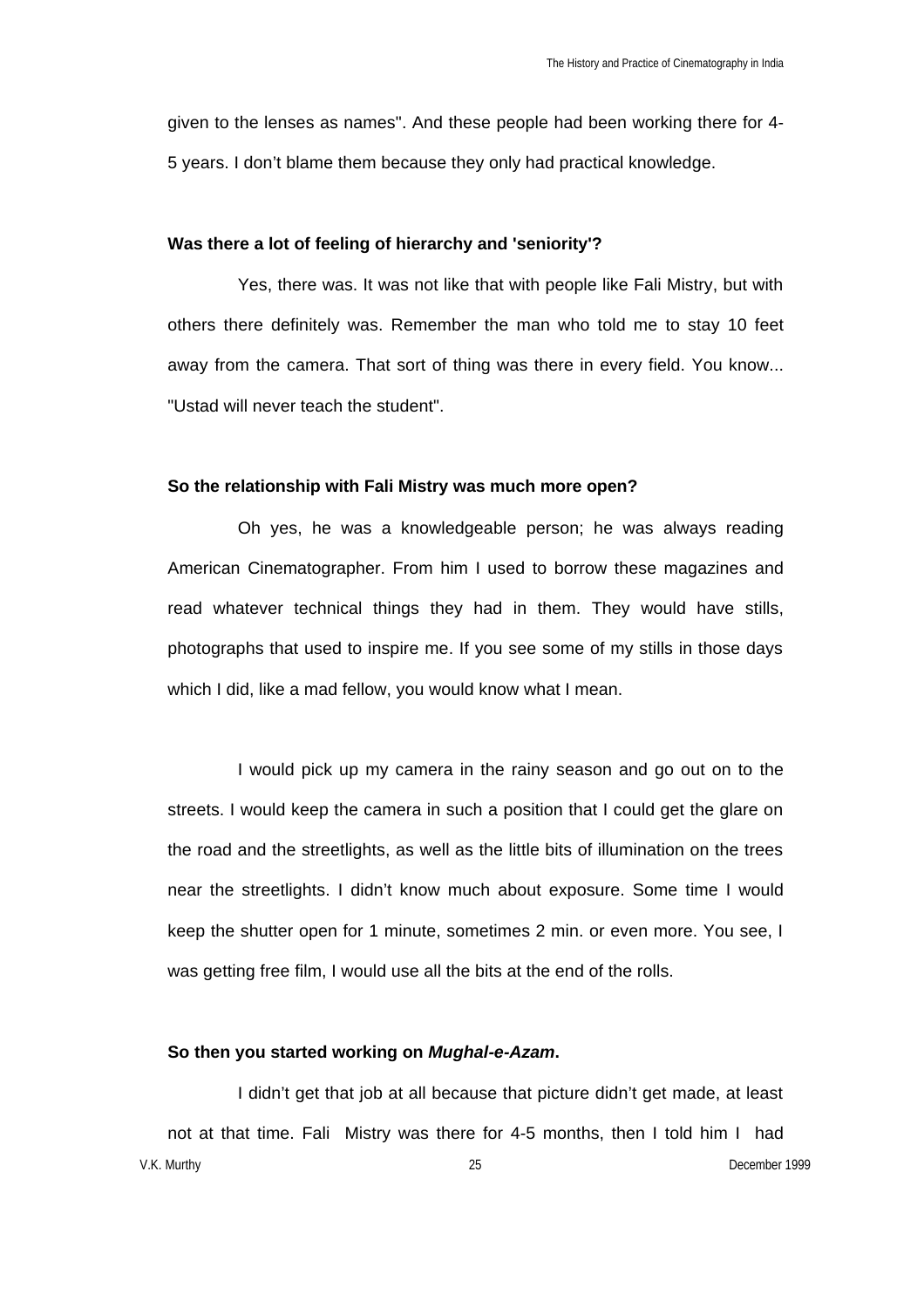came for a job and not just to get paid for hardly doing anything. He told me, go to the Famous Studio at Mahalaxmi, it is the most modern facility with an airconditioned lab.

Do you believe I got a call from there? I was just thinking, "How can I get this job". And so I talked to Fali Mistry again, he said, "the Famous Studio people are calling you."

I said, "How do they know me?"

He said, "Just go there, I'll be joining there soon, as well".

So I went there. The proprietor was a Marwari, a nice educated man.

He said, "look here, Murthy, there are 100 applications here for the job and I am told you are the best and you have not even applied. He went on, "So how much salary are you expecting".

I said, "I am not expecting anything, whatever Mr. Mistry says is fine with me".

He said, "If Fali Mistry says Rs.250 we can't give, we can give Rs.150." I said " you talk to Fali Mistry, if he says 1Re. or 1000Rs. I will take that."

He laughed and said, "I liked your frankness".

Immediately, he took out a file, and said, "These are the things which should be in the studio, please go down and check that they are there."

So, I went there and saw 4 Mitchell cameras, 2 Imoh cameras, 100 5kw lights, 250 2kw lights, all this sort of things. I was the first man to be appointed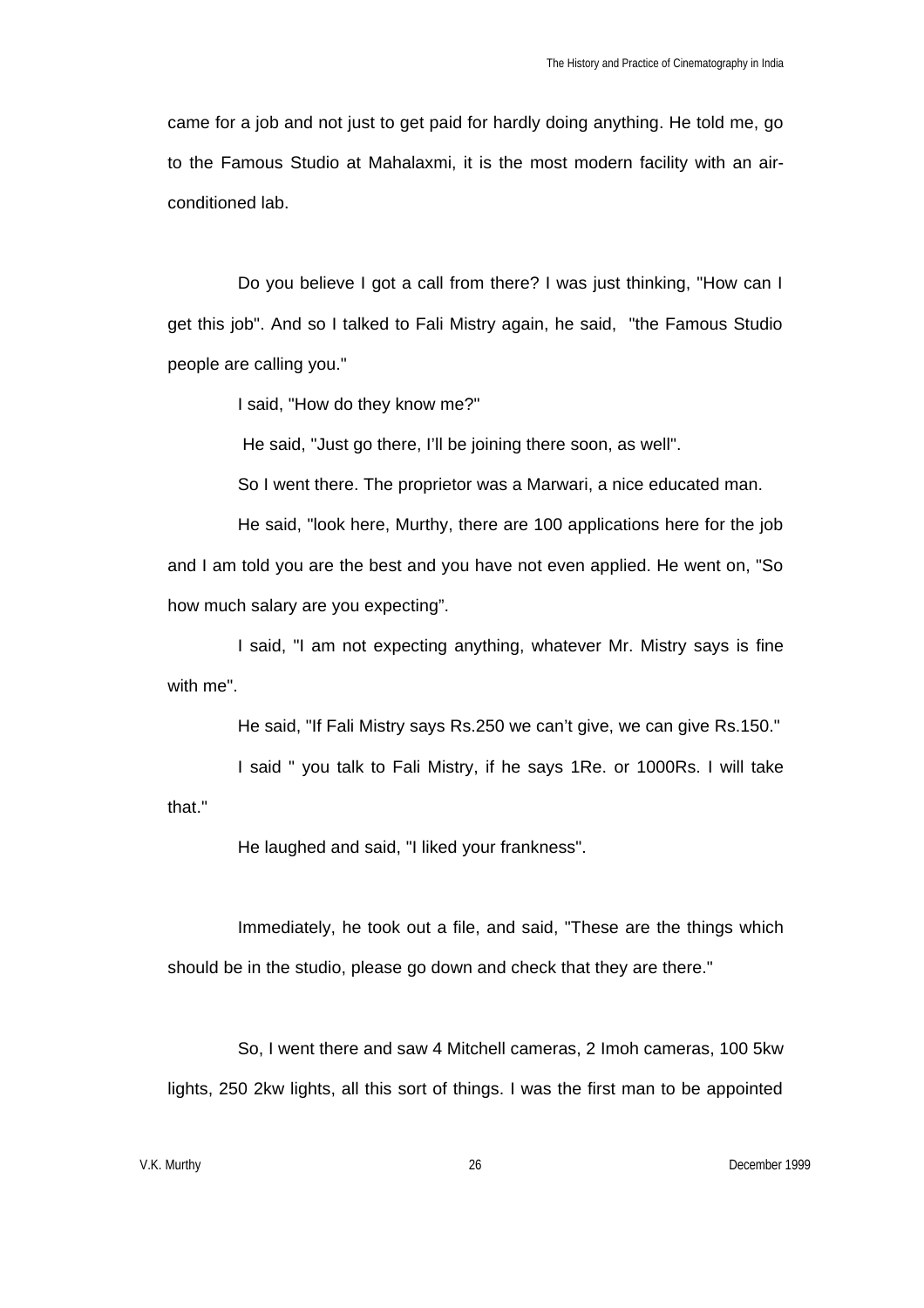and when the studio started after two months Fali Mistry joined and we were a team.

In those days, if you were a producer, all you did was bring the actors to the studio. The cameraman and all other technical support were provided by the studio. As a director you could tell the studio art director what type of set you want. So it's a package deal with the studio. We as assistants worked with the cameramen. By chance, if the producer brought his own cameramen, we would have to work with him also. It was just a job.

## **Even if no shooting was going on, would you have to go and sign in every day?**

Yes, it was a type of job but not a regular job which is 9:30 to 6:30. Sometimes, very rarely, the day would be extended.

## **Overtime?**

Not me, I never got overtime. Only light boys got overtime. I was not given overtime even though I supported the other assistants. I think they had ego hassles with me. Producer's used to pay Rs.3 for every extra hour. This was supposed to be a good allowance. Rs.3, my goodness, maharajas were not eating food that cost Rs 3!

V.K. Murthy 27 December 1999 Anyway I was working like that. Fali Mistry had given me full freedom. He would tell me to do whatever kind of lighting I wanted. He just used to give me suggestions and left the execution to me. Every time we put up a light check, I would also go to lights and adjust them myself, and then come and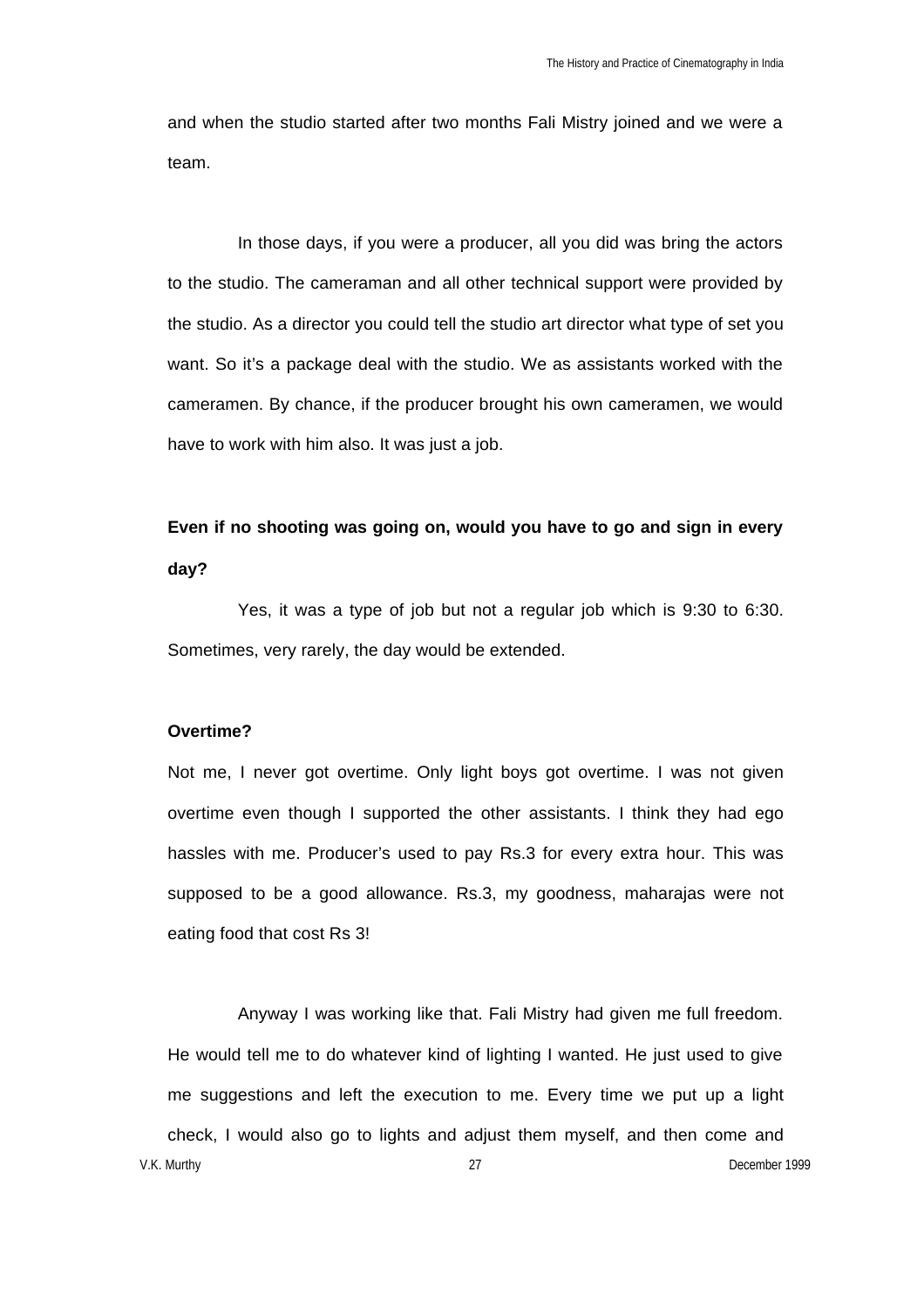check the camera again. It was a 'one-man show. Except for the fact that I was not going on to the catwalks, that's all. The ground lights, I was handling myself. I was trying to sort out the problems, but not everything. I couldn't do that before I become a full-fledged cameramen with Guru Dutt He was the person who gave me a break.

## **You used to do lights from the ground also?**

Yes of course, but only fill-in lights were used from the ground. Otherwise, overhead lights were used for the face lights. Backlight, and setting lights were used wherever possible. I did that to keep the pattern of shadows in a scene.

### **Did you use any diffusion on the lights to match them with each other?**

Of course we had to match. Suppose there is a highlight, if it is there in this portion, then we have to use fill-in lights elsewhere. Highlight must be seen properly. Highlight means highlight.

We used to mainly have nets made especially from some silky type of cloth and besides that, some metallic nets. For the face light, we used to put diffusion even on the lens, and do a little bit of adjustment in the lighting and focusing.

## **How did you begin to work independently?**

Gradually, Fali Mistry thought that I could begin to work independently. One producer came with a new film; following him the Director came and started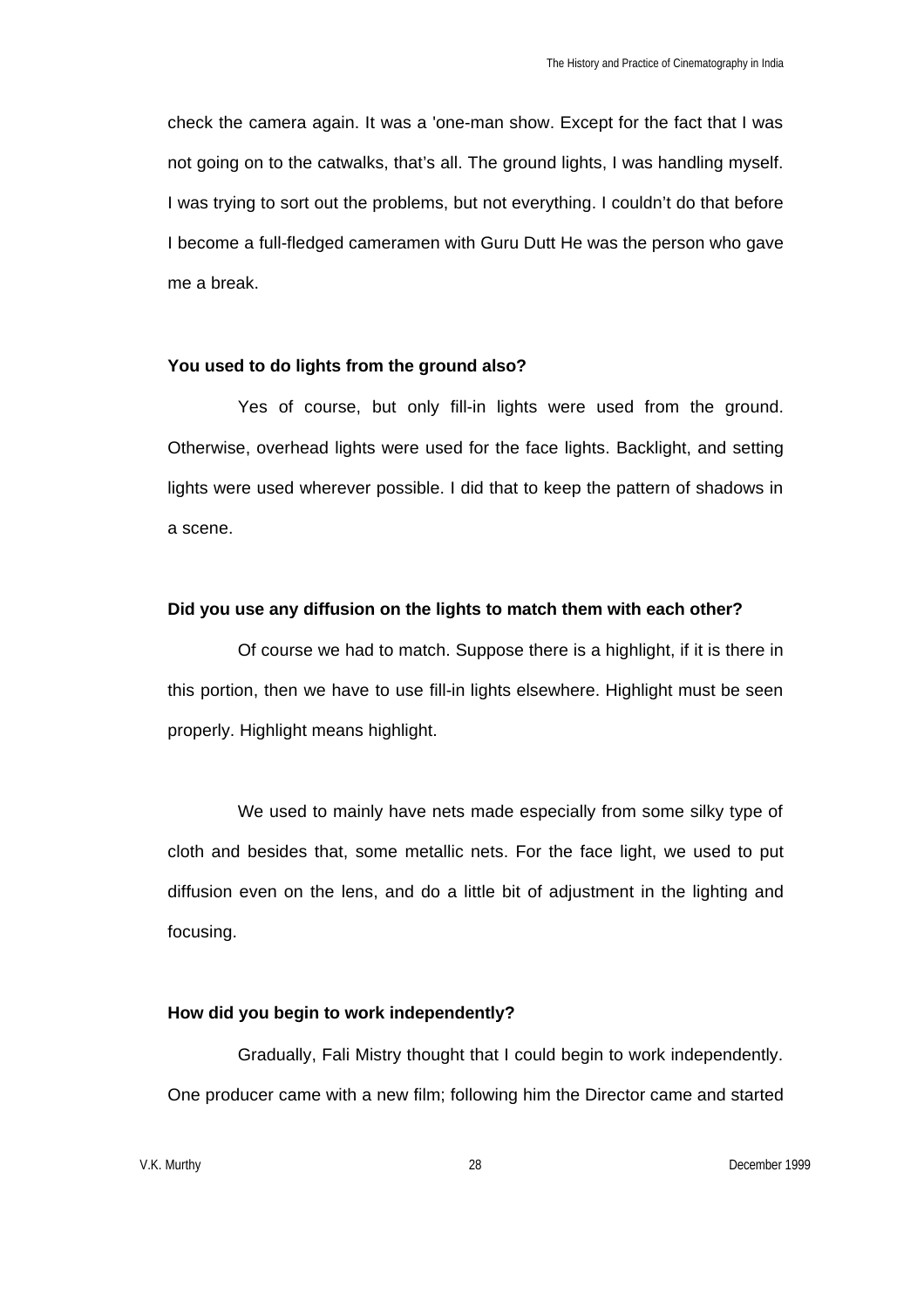shooting with our properties. Mr. Mistry said to them, "Murthy will be the cameraman for you."

I was so happy. I did one full set of shooting for them - 3-4 days of shooting. I didn't remember the name of the producer; the director's name was Wali*saheb* (he ran away to Pakistan later with his wife, her name was Mamta Shanti or Mumtaz Shanti). Now as you know in those days everything was under one roof in the studio. Lab was there, theatre was there, everything was there and under control of V.K Murthy, because you could say that I was the 'first' employee of the studio.

So, you could say that I had an upper hand with those people. Like, if I wanted to see anything in the theatre, I would just give the footage to the operator and see it. I could go to the lab and develop the things personally. Fali Mistry and I saw the results and both of us were happy. But, this picture was not completed, because Wali*saheb* ran away to Pakistan.

So my first 'break' in one sense went nowhere. I thought that if even after working for three years I have to continue working for another year as an assistant and still not get a break then I will give up camerawork and go back to playing the violin - at least that way I could earn more money. So, after 4 years I went to Fali Mistry told him this and said "From now onwards I do not want to work as anybody's assistant, so I am going".

V.K. Murthy 29 December 1999 He said, "pagal ho gaya hai kya, (have you gone crazy) you are the best assistant out of the 23 assistants that I have worked with, and I can see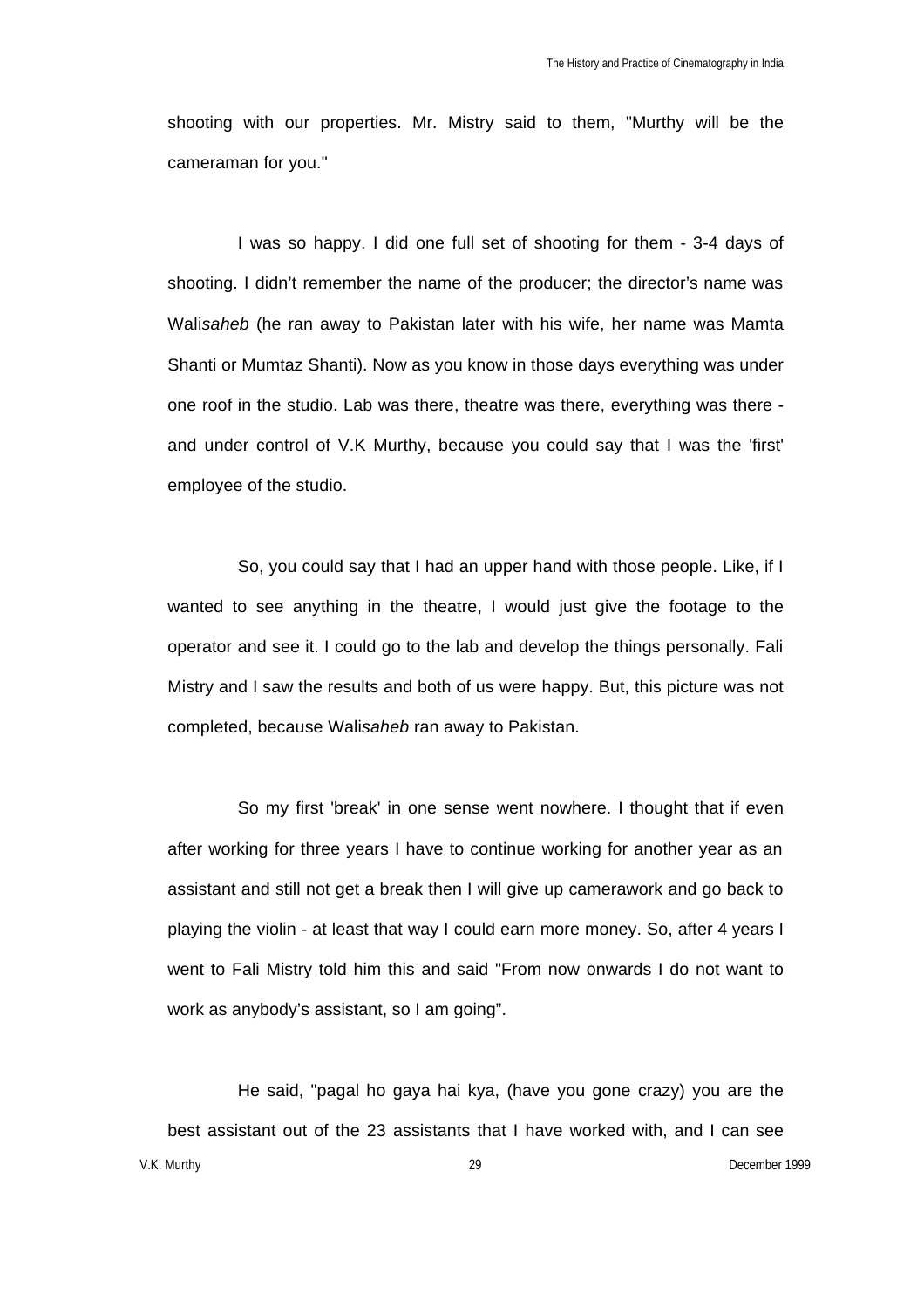that within one year you will get a break. I will make you a cameraman, please don't go."

So because of his order, or you may say because of his affection, I continued to work there.

# **Is there an incident that you remember fondly from your days as an assistant?**

When I was working for Chetan Anand's film, he used to take very lengthy shots. One shot was almost 9 minutes long and involved some 5-6 characters, and that too on a small set. Moving a Mitchell camera in that situation was very difficult. Ratra was the cameraman and he was doing the operation. It was tough to do the lighting because all the characters were moving and turning in this confined space. So I was the one who did the lighting. I told the light boys whenever anyone gets a bad light just cover it up when the camera is on other side. You see, I had made some arrangements to get all the lights from the proper angle. Chetan was extremely happy with me, and he praised me so much that he actually he called me to his office and give me 25 Rupees as a gift.

 I returned it, I said, "Please don't give cash, give me a pencil I'll keep it and proudly say that Chetan *Saab* has given it to me." and that is what he did.

# **Can you start with talking about how you first met Gurudutt? Was this before you ever shot for him?**

V.K. Murthy 30 December 1999 Yes, this was before. As I said just now, I was working in Famous Studio as an assistant cameraman and Chetan Anand was shooting there,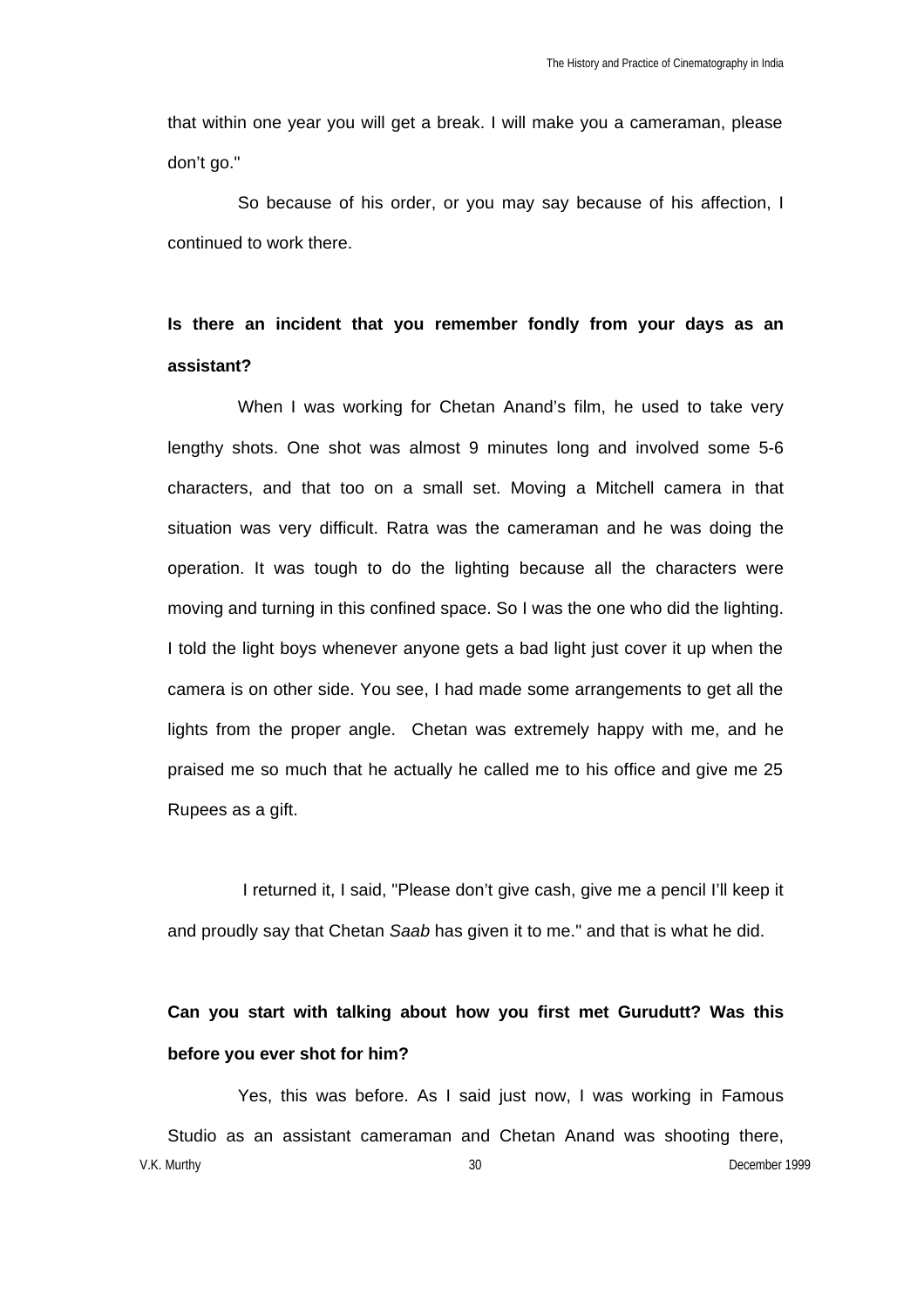Ratra was the cameraman. I was assisting him from the studio side. So halfway through the shooting I noticed a man who kept coming and going, coming and going, almost everyday. After seeing him several times, I asked Dev Anand who this man was.

Dev Anand told me, "His name is Guru Dutt, he is making a film and he is a director."

I said, "He looks very handsome, fit to be a hero."

This is first time I saw Guru Dutt and tried to know who he was. Then the production of *Baazi* started.

Guru Datt came for the shooting of his first film *Baazi*, and took an office on first floor of the Famous Studio Building at Mahalaxmi. That Mahalaxmi building had more that two hundred offices, and Dev Anand's office was one of them. So I started working as an assistant cameraman on that film as well. The cameraman's name was V Ratra - he was a cousin of Dev Anand. A good typical Punjabi person. Loud, liked jokes, not particularly interested in work. And since the hero (Dev Anand) was his cousin, and since the heroine Geeta Bali was also a Punjabi - the atmosphere was not heavy.

He (Ratra) would always say to me, "Murthy tum kar do na" (Murthy you please do the work). That gave me a very good opportunity to do everything. I was doing lighting, camera placement operation – everything. Ratra was simply enjoying. One day, during a shooting, it so happened that Guru Dutt was trying to find an angle to take a shot of a particular portion of a song. This portion had a lot of music. He was thinking about how the music could be covered up with camera movement.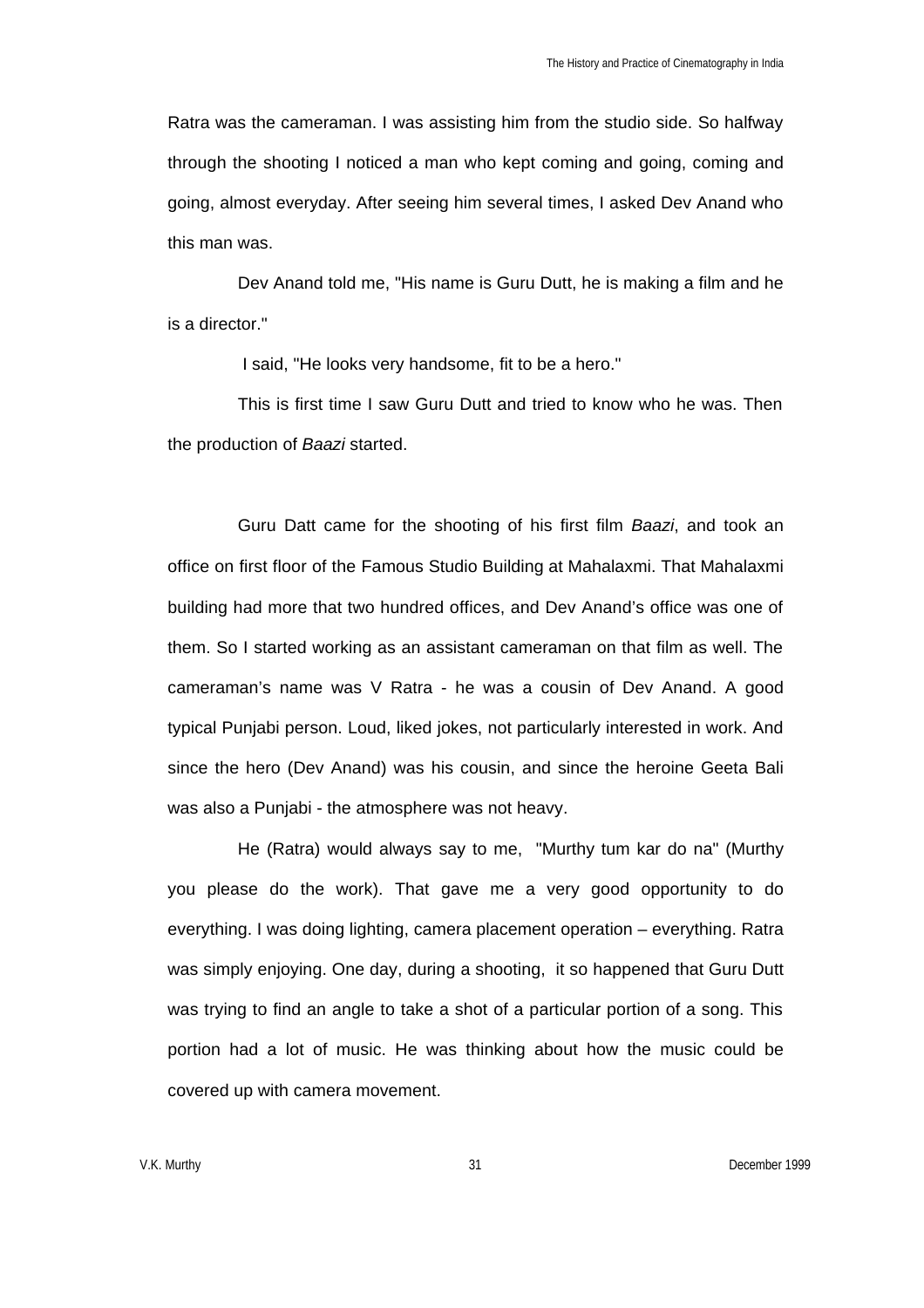So I told Guru Dutt, "if you don't mind, I could suggest one thing, see there is a big mirror we can use that to create a great sense of movement. He asked "How?"

I said, "put the camera on the mirror, make Dev Anand start here from his reflection. I will move the camera as he walks toward to the dance. So I follow him until he goes and sits on the chair." The Camera used to have a dolly. I placed the camera according to the music, I rehearsed the timings and all that and I said to Guru Dutt if you like it I will take the shot.

He said are "yeh to Ratra se nahin hoga" (Ratra wont be able to do this). Ratra was a bit fat, and would have difficulty in executing the kind of movement that I had described to him. Guru Dutt said, "tum Ratra se baat kar lo, (you speak to Ratra) If he allows, you can do it. Then he called Ratra and said "Murthy wants to take this shot, do you have any objection?" Ratra said no, "Let Murthy take the shot if he wants to".

I took the shot. Now I knew that Guru Dutt was also a very short tempered person. So I said to him, "look Guru Dutt I will take 3-4 takes and I will tell you which take will be good, and you have to keep the take that I approve." He agreed to this. The second take was ok.

 Shooting was packed up. In the evening we were standing outside, Gurudutt came to me and told me "From the next film onwards will be my cameraman, we will work together." He kept his word and from the next picture we started working together. So this is the first chapter of my life.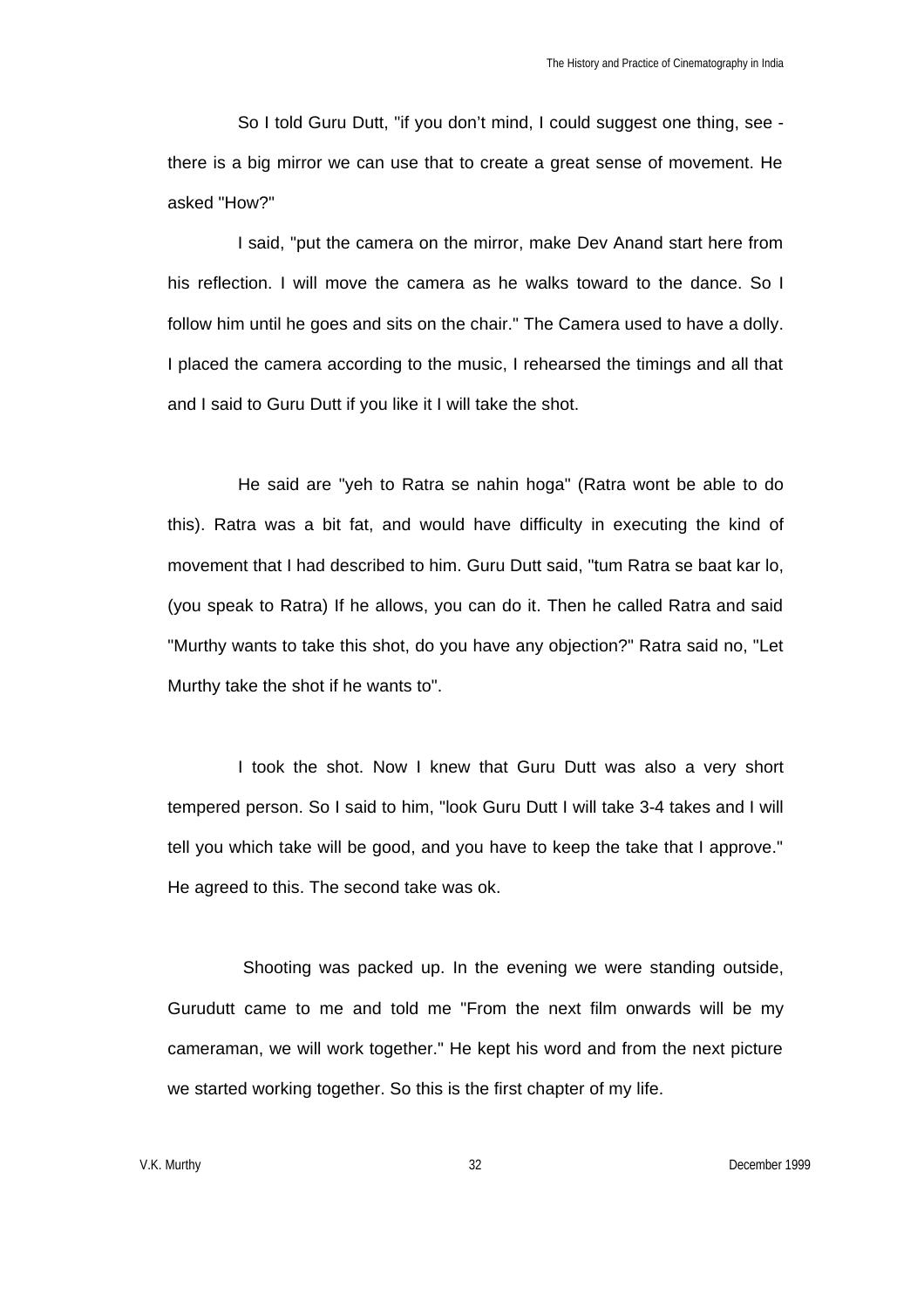## **You must have seen lot of directors by that time. Did you notice anything different about Guru Dutt?**

Yes, he was very particular about angles. And also he used to tell me "tum lighting karo in your style" (you do the lighting in your style).

### **But was Guru Dutt different from other directors?**

Definitely, other directors didn't know anything at all. They used to depend on their cameraman. They would ask for a close up at the most, or after two or three fixed shots were over, ask for a trolley shot. Guru Dutt was not like that, he was very particular. He liked big close ups, a lot of movements, altogether different. I liked him. I told him also; I said, "Guru Dutt, I like the way you take shots".

Then he said to me, "I like the way you do lighting."

**Do you think he was taking risk by going for your kind of lighting, and at that time? For instance, even in** *Baazi***, a lot of things were dark.** *Baazi* **had a very different type of look and since it was being tried out for the first time people may have said that this won't work.**

He never said anything, other people may have said. We were all like a team and he liked me immensely. Even though I was an assistant he treated me as if I was a cameraman. So that helped me a lot. But I too did not want to insult the cameraman (Ratra) so I did not make it a big show. I would always call him - "sir come and see." Ratra would say "Murthy, tum ho na, bus" (you are there, that is enough). He was also a very jolly type of person. He never felt bad.

## **What was the type of reaction when it was released?**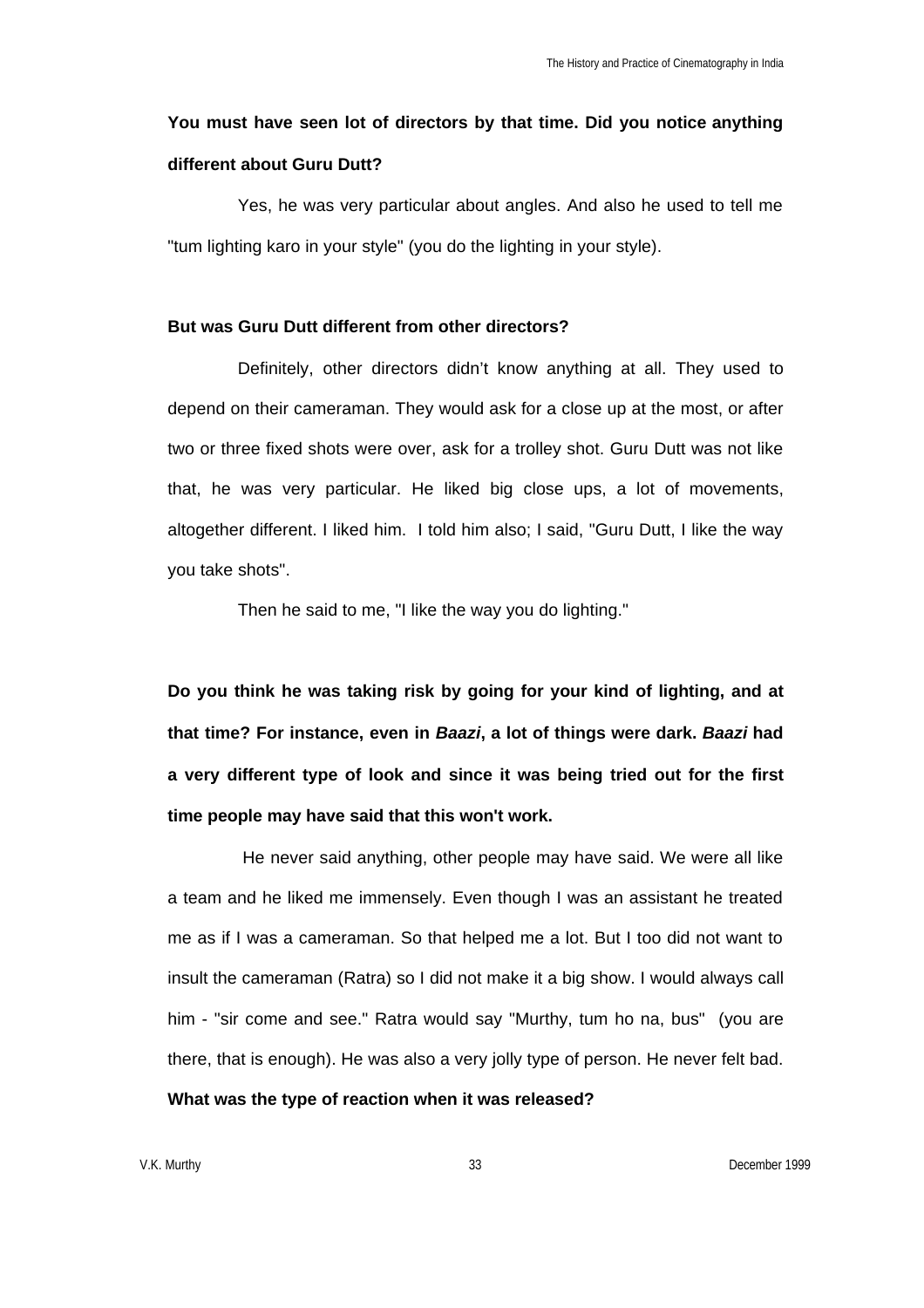Everybody saw the rushes and my goodness, they were so happy. They said, "This is entirely different. This happened not only with *Baazi* but also with the rushes of the incomplete film with Wali*saheb*, which was the first set that I shot on my own.

## **What were the things that you were trying out on the set?**

Nothing much. Little things, like, I never lit a wall flat. I would just keep some shadow and filter, some backlight. After all, this was my beginning.

#### **Wasn't there any fuss made about the time taken by you as a cameraman?**

No, as I said, in those days a good director was someone who depended on the cameraman for everything. No one said anything about time then. I have worked on very successful box office hit films like *'Mela'* and *'Babul'* but I never faced this then. Like, when working on *Udan Khatola* with Mistry, I heard the director, Sunny (who did not know a bit of direction and depended on Fali Mistry for everything) say - "Arey Murthy yeh picture silver jublee ho gaya to Mahalaxmi studio mein yahan se vahan tak dinner laga denge. Do mahine ka bonus de dunga." (Murthy if this film becomes successful, I will arrange for a dinner table from one end of Mahaluxmi studio to another and everyone will get two months bonus). The film became successful, but he didn't give me even 25 paise. Those days, I tell you, maybe I was unlucky.

## **Did you have a lot of discussions with Guru Dutt?**

No, he liked my kind of work, he never interrupted me in my work, and the only thing he said sometimes was that I used to take more time.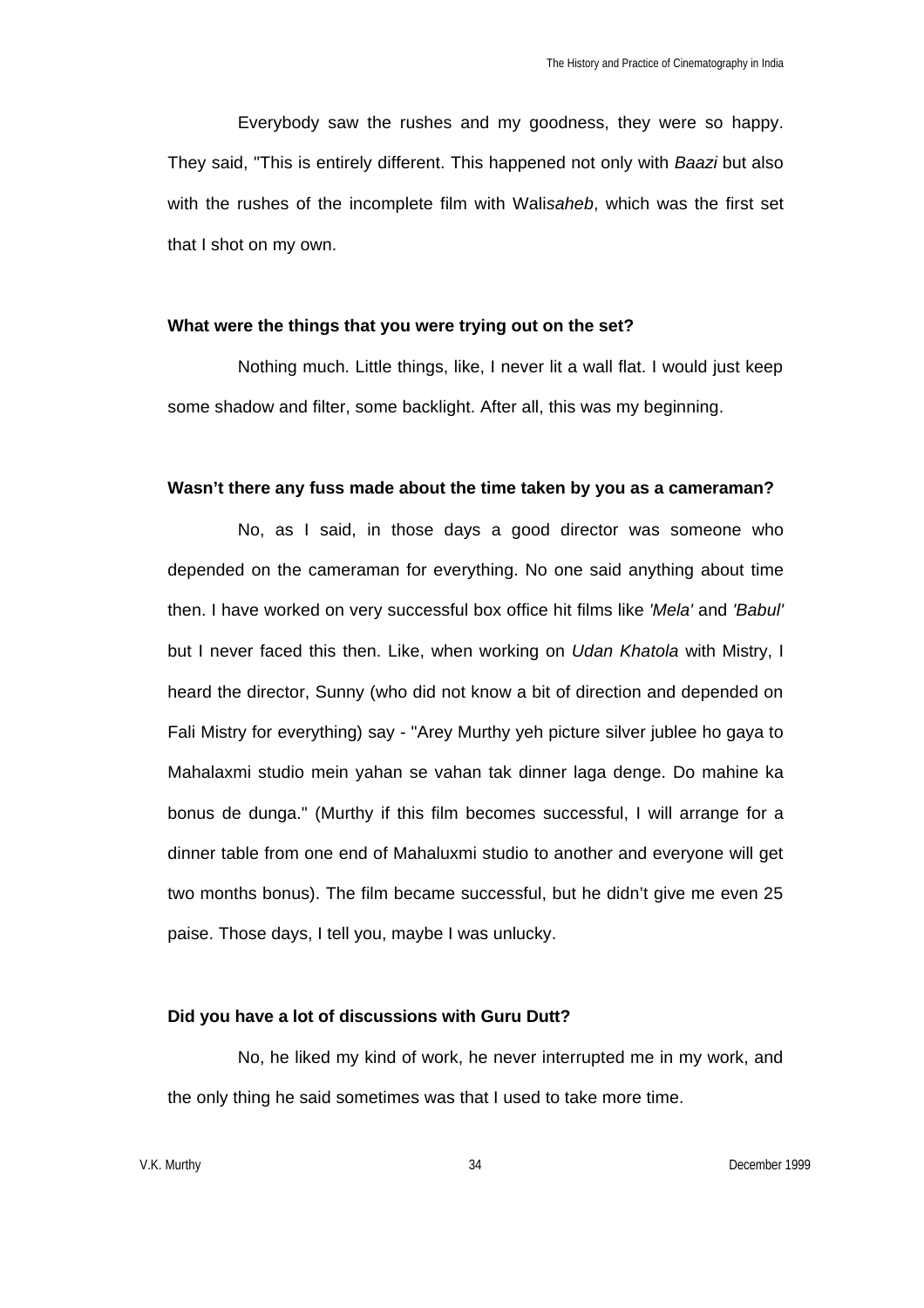Once I said, I don't want to work. For some reason I got irritated and left the set. It was already 9:30, and I was having a headache. There was a little bit of tension, so I just left the set. Luckily, I didn't throw the meter. I went straight to the camera room, picked up my bag and started walking, and then the production manager came.

He said, "Why are you so angry, wait a minute, I am arranging a car."

I said, "I don't want a car. I am going." You know how it is, young blood, can't hear anything. I even said to Guru Dutt - "What do you think you are, some big director."

At that time we were not thinking that we are doing something great. We never thought our work would be remembered after 30 years. This "Arre Guru Dutt vahvah javab nahin tumhara," (Gurudut, you are great, matchless) thing was not there.

When *Kagaz ke Phool* was half done, it was edited and we saw the cut. He asked me, "kaisa lag raha hai" (how is it looking like to you).

I said, "whatever is done is good but whatever money you have put into this film you'll not get back. From the box office point of view it is not good. Change your script slightly even now; put some light scenes in, which a common man likes. "

I was the only person who could tell him frankly whatever I felt like. The others had no guts to say anything.

Sometimes he would come to me and tells me to read a scene and I would ask him "What is this that you have written?"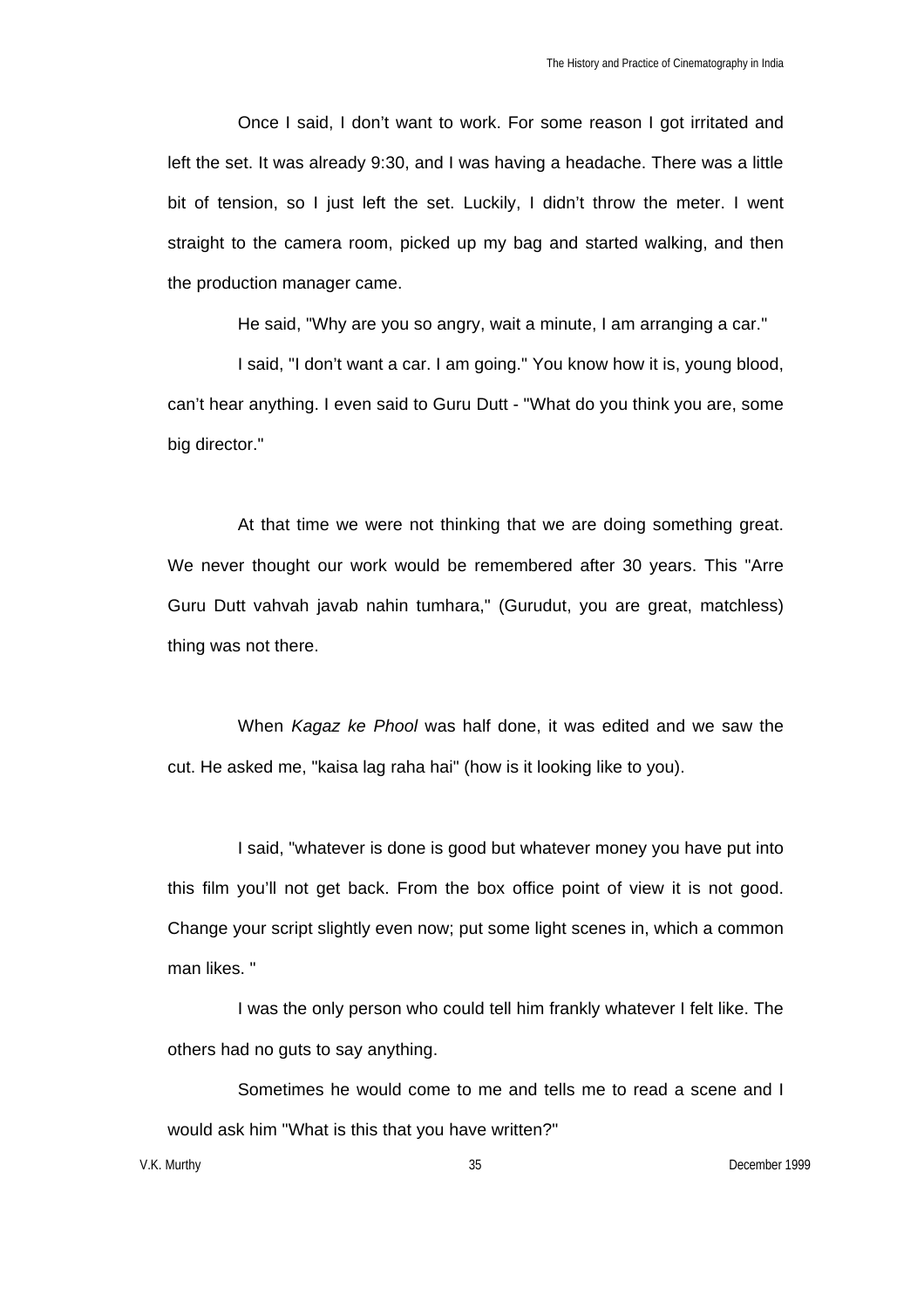Then he used to say "tum Madrasi ko kya samajh aayega?"(What will a Madrasi like you understand)

Then I said "agar madrasi ko nahin aayega to baaki logon ko bhi nahin aayega." (If a Madrasi does not understand then nobody will). You explain to me what exactly you want to say in this scene."

I was so frank with him that if I didn't like a thing I would just tell him, and then leave it upto him. We were very friendly - but in our professional lives, in the films, not so much in personal life.

We behaved like children many times. Whatever I did he would also want to do. The camera boy, Vittal, who took care of the camera had a room in a studio. Once I said to him "Vittal, make some bhagra roti with chutney.

Guru Dutt would ask me, "Murthy kya kar rahe ho?" (What are you doing)

I said, "Vittal ke ghar ka roti kha raha hun", (I am going to eat at Vittal's house)

Then he would "Hey, Vittal, I give you the salary and you feed this man with bhagra roti. Make some for me also."

So many things this. We used to behave like children but we never had any enmity between us.

Once I went to his flat, and he was working on the script of *Jaal*. He said, "I have a script especially for you, we can work together". That was *Pyaasa*.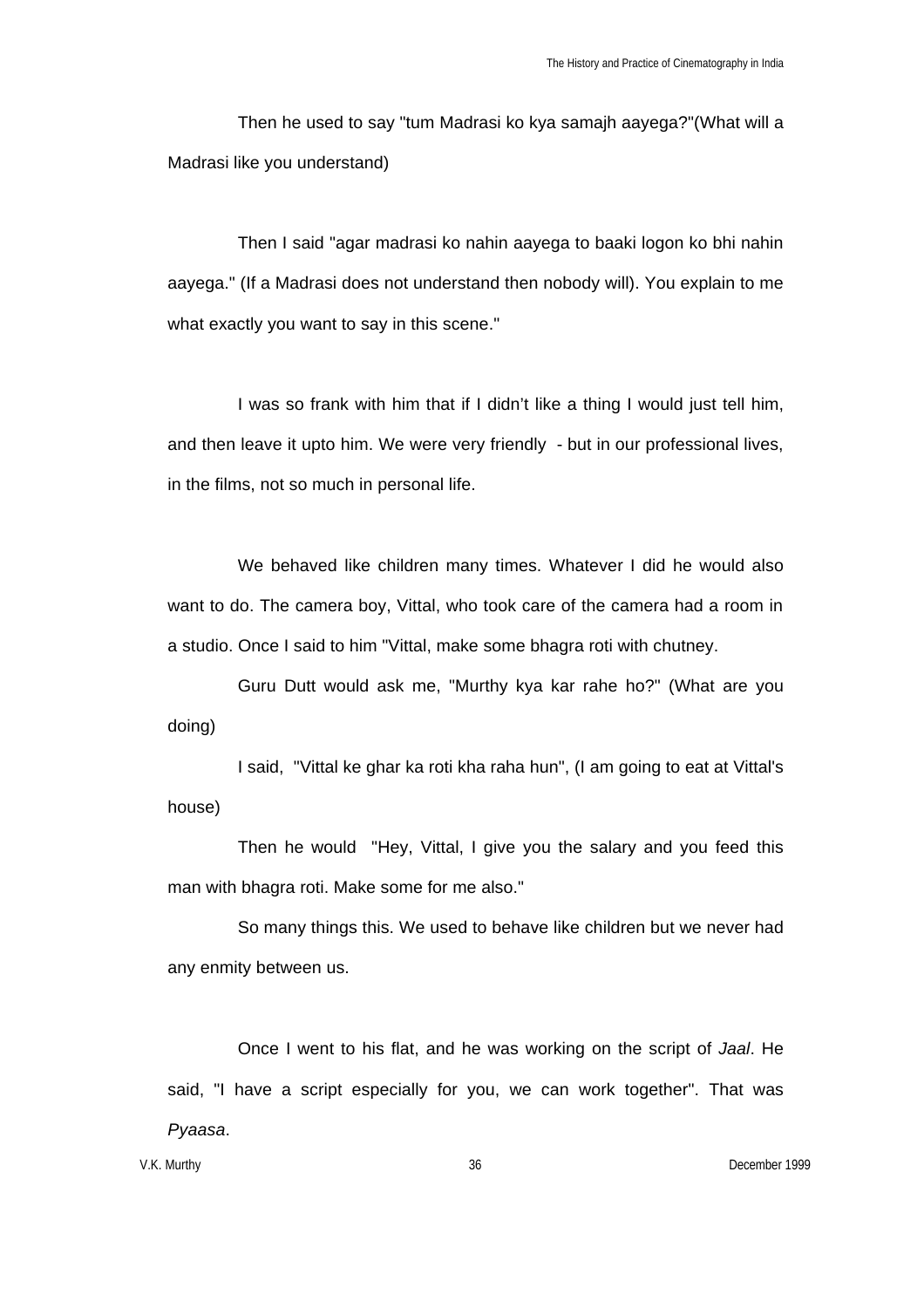Then I said, "Listen Guru Dutt, you have earned a name making crime oriented movies and I think you should make 2 or 3 more pictures of the same kind and establish yourself as a very good director then you can attempt this *Pyaasa*."

We started the shooting of *Jaal*. We were shooting outdoors near Goa, in a place called Malvand, which had a tourist bungalow and some small hotels. We used to stay there. We were very enthusiastic, we wanted to shoot a song in the light of the early morning sun. The song was to be on a boat. We didn't have an Arriflex camera; we had a Mitchell camera, which needed 250V power and three-phase supply. So we fixed a generator on another boat.

In the night we fixed up the boat with the motor, a production manager and carpenter with a lantern was with us. The boat was some 100yards away from shore. It was in the month of January and whole night we stayed on the boat as nobody came to take us back. In the morning a chap with small boat came and took us back. Then we came back again and shot the scene. I was so keen on shooting the song early in the morning when the sun came up. This is how we worked together.

# **What were the most important challenges that you faced when working with Guru Dutt?**

Most important challenge - his taking of songs and scenes was unique, others just used to keep the camera fixed, have the actors perform the song, walking in or out of frame and have a few cut to close up shots, that's all.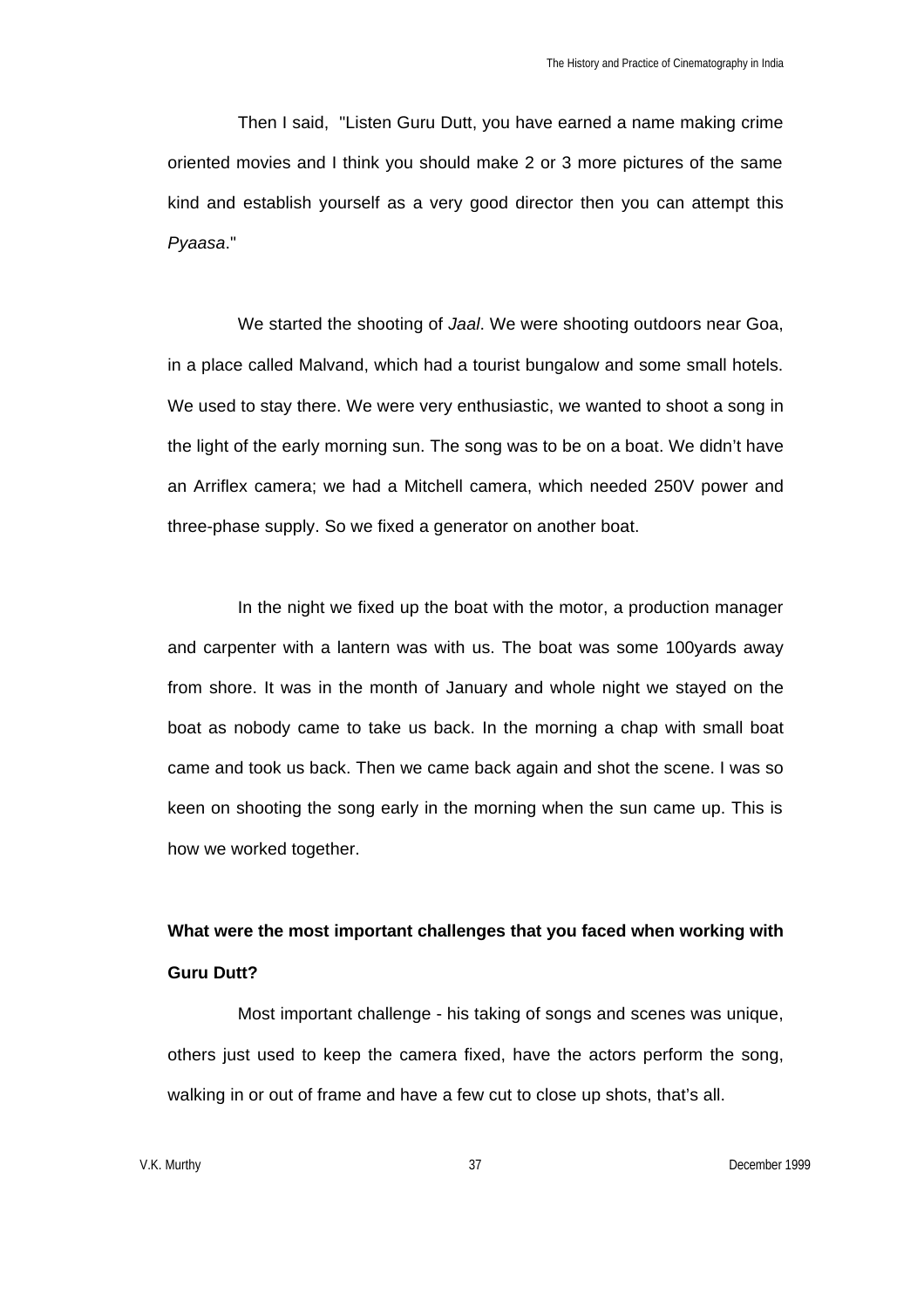But Guru Dutt was not like that at all. He emphasized movements and that too in close up shots. He used the 75mm lens. In those days, it was very difficult to focus accurately with a 75 mm lens, in a close up, in a moving shot. But that was the type of shooting he did. For me it was o.k., for lighting also it was o.k. I would always go to the light operators and tell them, when the actor goes to this side put this light off and put that one on.

And when we had to do panning and tilting shots with a 75 mm lens, it was quite difficult. You see, the viewfinder is away, it's not a reflex camera, viewfinder is away from the original shooting lens, so in the beginning I used to find it very difficult. Sometimes in the viewfinder I would be seeing only half the face even though on the camera it would be complete and in the center. So that was a little difficult.

## **So you were not always sure about what you were composing?**

I used to think about what would be the major element in the composition that I had in mind and make an estimate when I was framing. Later on these things like follow focus gadgets and arrangers came and then we bought one, but even that was not very accurate. Another thing was that his shooting was mostly in close up and in movement. You know that when shooting close up, giving a fill in light is difficult because another shadow will get cast all the time.

V.K. Murthy 38 December 1999 I was thinking about how to solve this problem and then it struck me. I saw a friend of mine who was an artist; he was working in Walter Thompson & Co. He had a drawing board for sketching on which he used to have a light with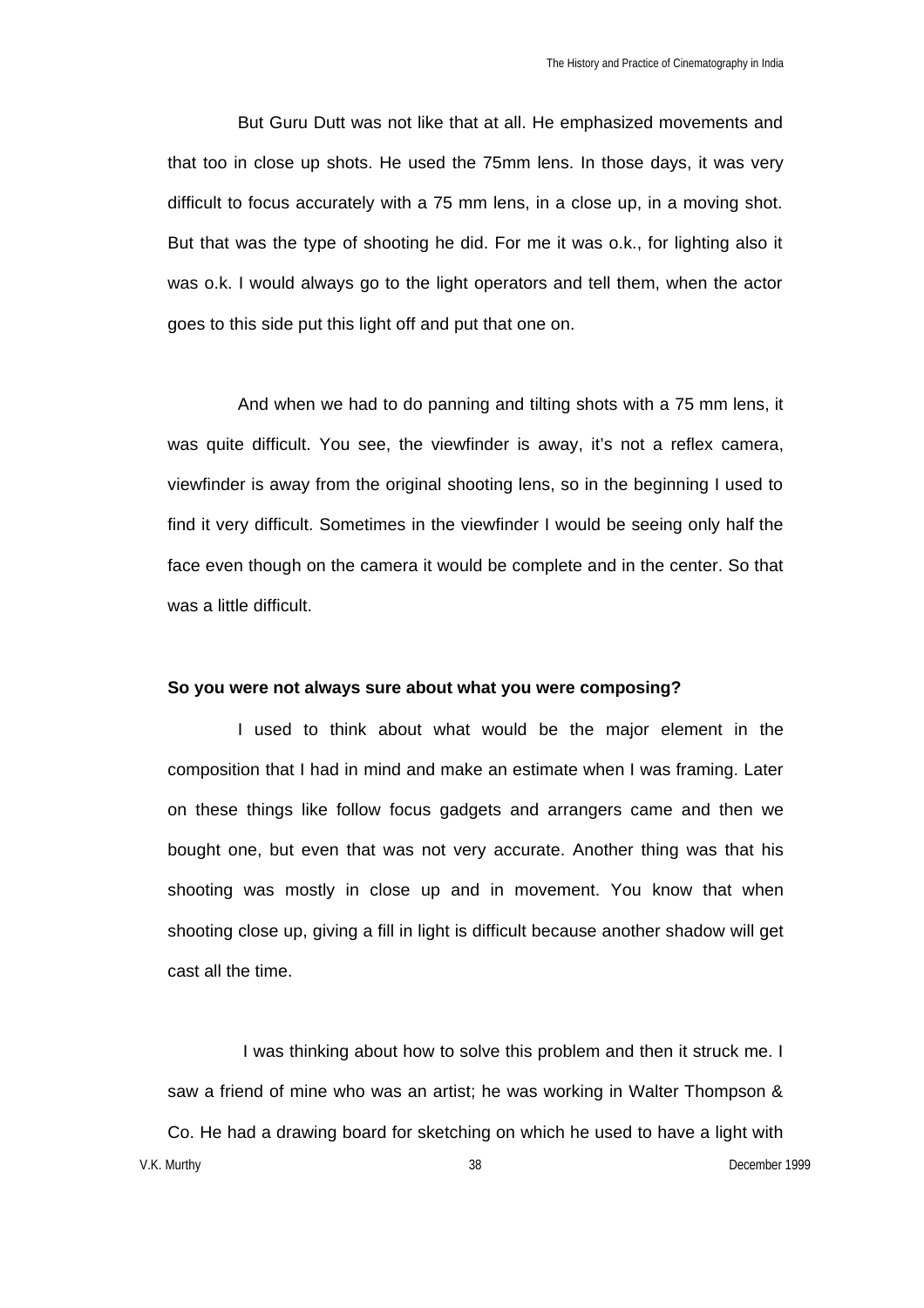a clip on it. When I saw this, I said that this is the idea, I must use this somehow. I borrowed the device from him and the whole night I spent thinking where I could fix it. I was not able to fix it anywhere on the camera. Then I thought that the sunshade for the Mitchell Camera has two rods on it. I made a wooden board and fixed that on the rods. On that I could fix the clips anywhere. And the light worked!

So I was able to exclude the second shadows. I behaved as if I had invented a camera! I was using a 100w or 200w bulb. And the main thing was that I was able to connect this whole system to a dimmer.

#### **Did you use the same device in your colour shooting as well?**

It was difficult, as in colour it needed a constant colour temperature.

I made another light with rolling net. This was a challenge for me when I was shooting with Guru Dutt. One day a senior cameraman called Divecha came in. So he came and saw me using all this when we were shooting in this studio, to Kalra Studio. He said, "Hey Madrasi, what are you doing, tell me how are you doing this. Saale tum log ka hi dimag chalta hai, hamara chalta hi nahin (Only you people have brains that work, we don't).

So he also tried to make it in a different way. He made a square frame and said, "hey Murthy ab hamara dekho." (Look at my frame). I used to respect him. He was a very good cameraman though not of an artistic type. He did what you might call drawing room photography.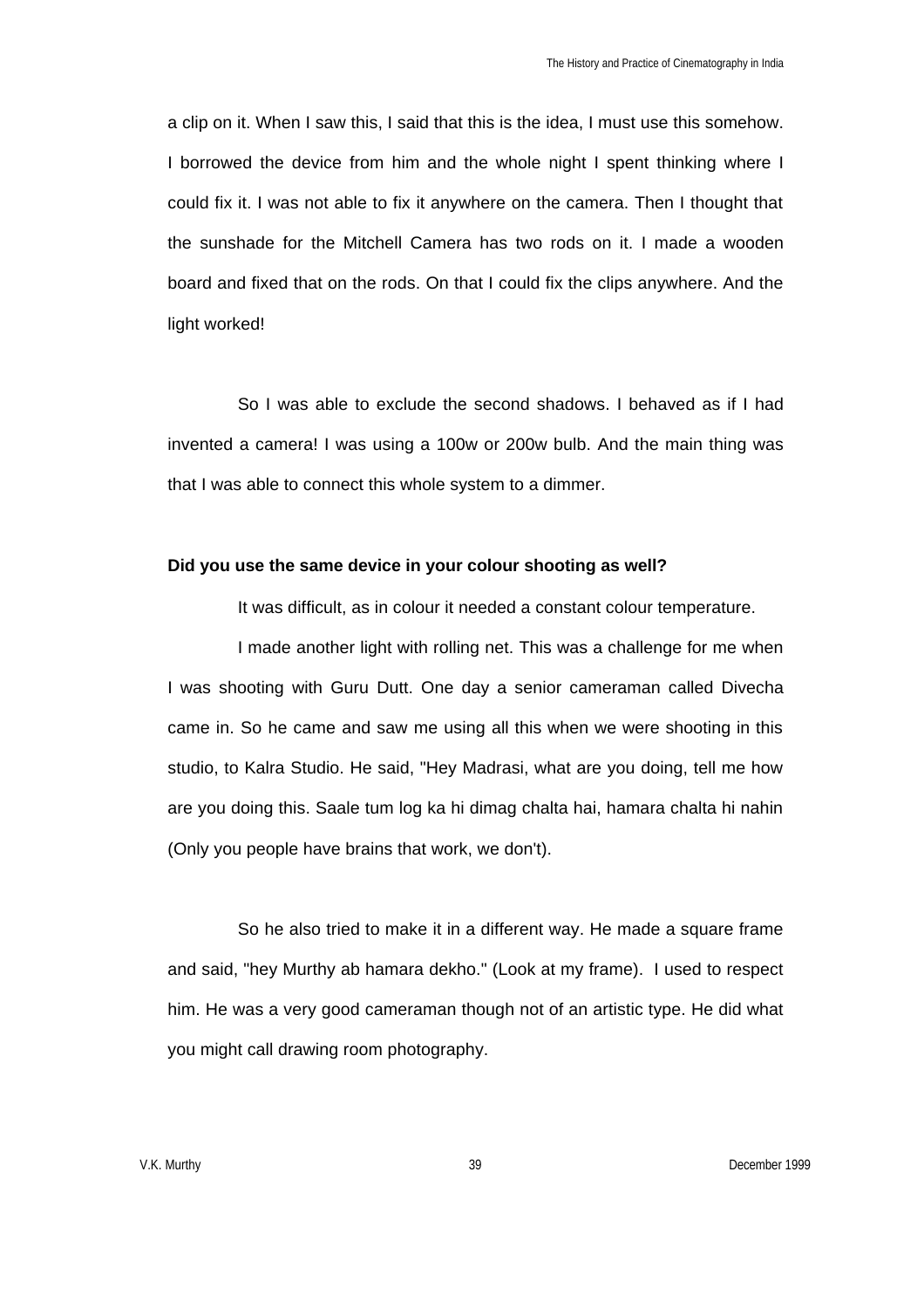I followed his idea myself many times, especially about using cutters to block light in crowded sets.

#### **Did you ever tell Guru Dutt that a particular shot was impossible to take?**

No, that's one thing that makes me a cameraman; I never refused. My thinking was that I must try whatever he wants. And that whatever he wants should be whatever I want.

### **Why do you think Guru Dutt chose to shoot in the way that he did?**

To get proper expressions from the artist, to convey to the audience the intensity of those expressions. Shooting mainly in mid or long shots would not have given those expressions in that way. For him, everything must be in close shots. This suits T.V also, which is so much there nowadays. There's no long shot at all. Shooting in close-ups is very much a T.V technique.

#### **Do you think you had any influence on Guru Dutt's career?**

A lot of influence. It was I who persuaded him to be an actor. I said you look like a hero, why do you want other people to act as heroes in your film. He didn't agree at first, then I said, let me take a screen test. You judge for yourself. So in the first schedule of *Jaal* when we were shooting outdoors, in one sequence, I told him, "You come and do this role". It was not an important role, just a fisherman. We did the shoot, he looked at the results and they proved what I had said.

V.K. Murthy 40 December 1999 Before that he had also worked in Prabhat films. His career was that of a dance director. He started his career as a dance director. Guru Dutt, Dev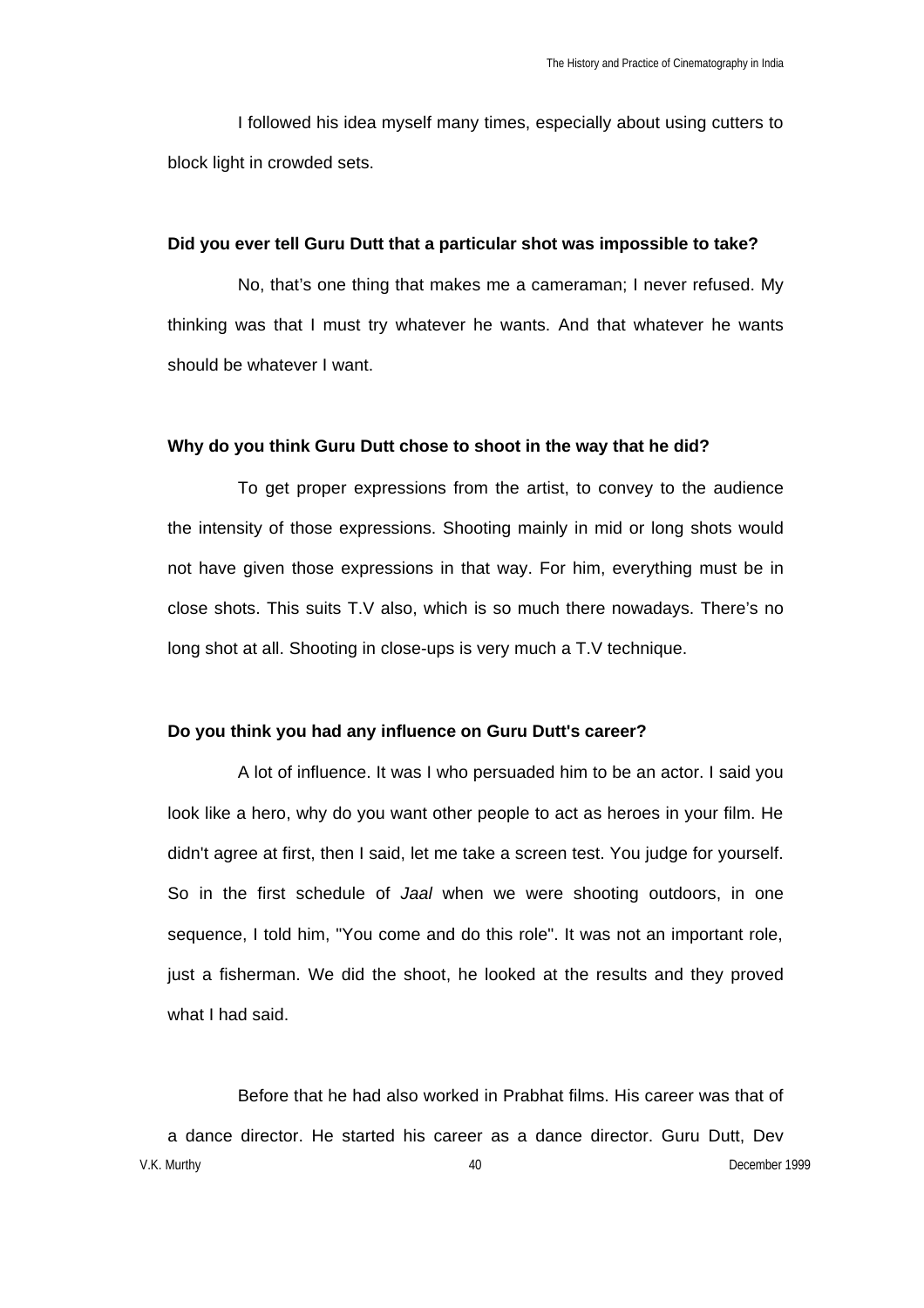Anand and two other people used to share a room. Only Guru Dutt had a salary. He supported the others. That is why Dev Anand and Guru Dutt were so close. They promised each other that whosoever of them became a successful man would give the others a chance. And that's how Guru Dutt got a break from Dev Anand when he started his own company. But it was me that convinced him to be a hero.

### **He would never have been an actor if you hadn't told him.**

I don't know if I can say that, but my influence is very much there. I insisted that he should act. By that time this star system had also begun a little bit. Where were we to get stars and getting dates from them was proving to be very difficult. Dev Anand, Dilip Kumar and Raj Kapoor were all very busy. Then I insisted that he should act. We tried this out in *Baazi*, Geeta Bali also encouraged him. The first film (Baazi) flopped but not because of his acting, somehow it flopped. That's how he became an actor.

**The song "Jaane voh kaise log the", in** *Pyaasa* **– it is shot in closeups, yet the camera is moving constantly and there are lot's of people. How exactly did you achieve this?**

He (Guru Dutt) is seen standing at one place in the corner of this library like room. His position reflects the fact that he is considered to be an unimportant person. He is not invited, just an employee of the host (Rahman). In that particular shot the camera moves with the rhythm of the song and you know one of the good points in me was that I had learned music. So I knew when to stop the camera, where to cut the shot, in all this the music helped me a lot.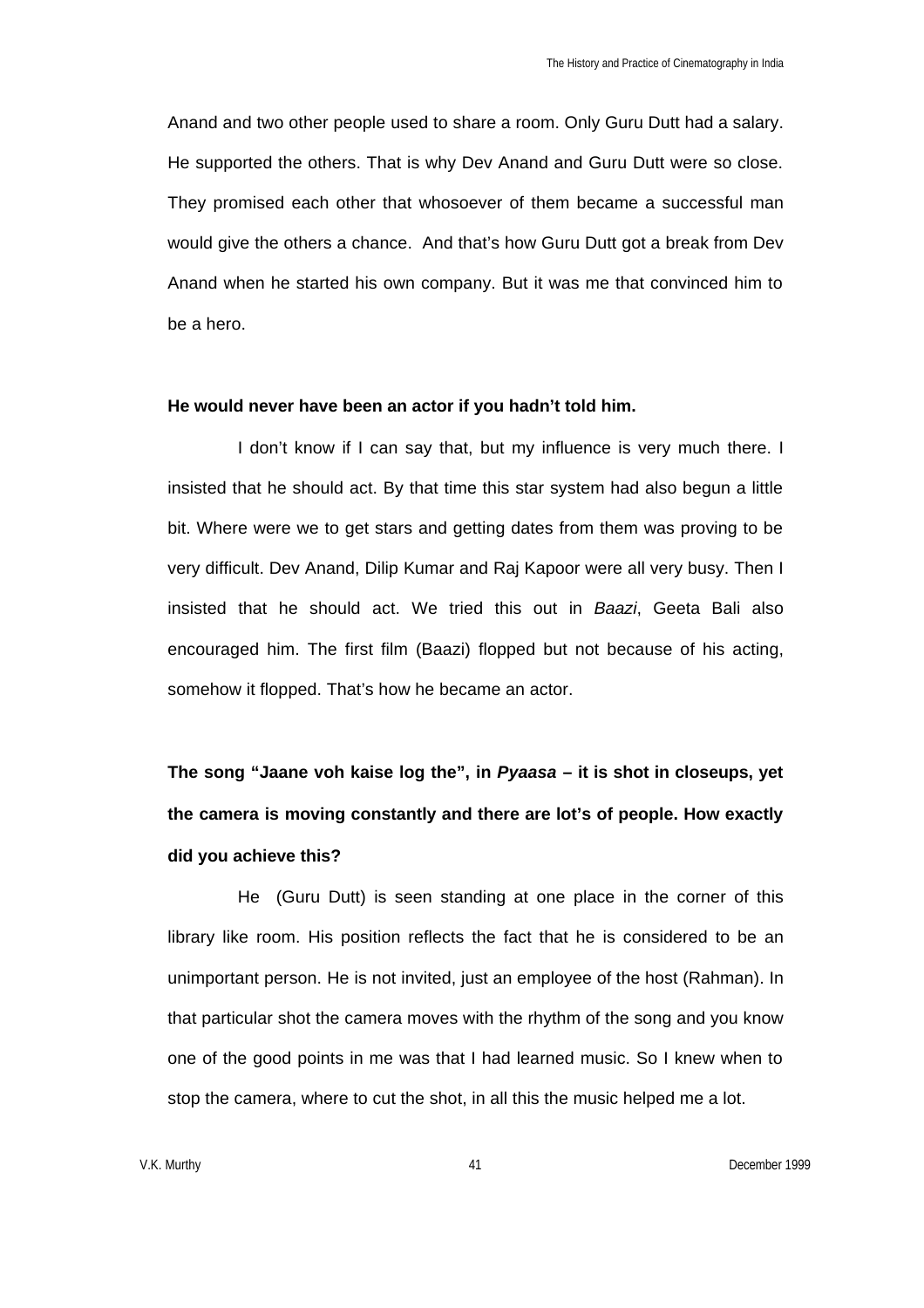# **Would you say that music is directly related to your camera in terms of movements and lighting?**

My lighting used to be much better in songs then in scenes so I think my musical sensibility has something to do with that. Lighting for songs can be more creative and artistic. And also, maybe because of music, there was also more scope for movements, the movements were also set and rehearsed properly They would also not mind more rehearsals of movements. People used to say "Murthy kitna accha camera karta hai." (Murthy does such good camerawork) And I was working with the 75 lens. It was difficult for the assistants but somehow; I could manage the focusing.

## **How many assistants did you have?**

I used to have two assistants.

## **What do you think made heroines look beautiful?**

Good lighting, and some diffusers. Sometimes I used to put two diffusers. A & B or half only B. I also bought one Kodak MP diffuser. In those days I bought one set for RS. 200, now it may cost RS. 25000.

I still have that one with me.

If I ever sacrificed my quality, they (the heroines) would become angry with me. So I had to make them look beautiful. All the heroines were happy with me, Mala Sinha, Geeta Bali, Nimmi, Waheeda Rehman.

# **But sometimes, did you also make a decision not to make a heroine look glamorous?**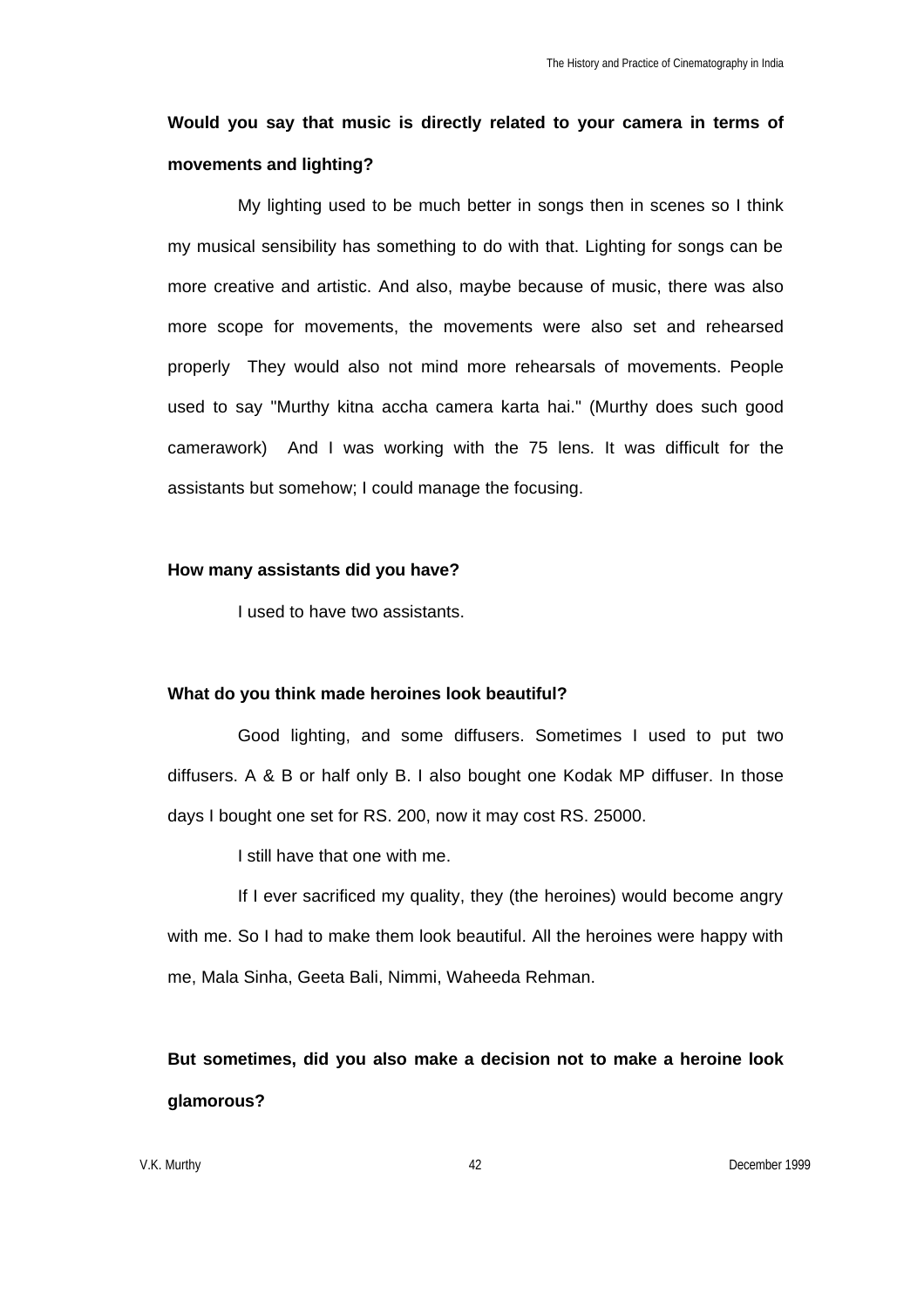Definitely, if the film and the story demanded that the actress not look glamorous, I would not make her look glamorous. Take for instance the beginning of "*Pyaasa*". Take for instance, the scene when Waheeda Rahman is introduced for the first time, as a prostitute. We shot in Calcutta on the banks of Ganga and at night. In once place, there are lot of pillars; we wanted the moon in the background. It was the "original" moon, not a fake moon in the studio. So I had to match the moon with Waheeda's face. I could not use heavy diffusers. Whatever exposure I gave for the moon was important, and naturally I could not use separate diffusers for the moon. That was one reason why I did not put any diffusers while shooting her, also, according to the story that was the first introduction of the very ordinary character that Waheeda plays in the beginning of the film, so I didn't want to glamorise her either. Later on when she became the heroine, at that time I glamorised her.

Waheeda started her career with us so she didn't know anything technical about how heroines are made to look glamorous and beautiful, but even later on when she became a successful heroine, then too she didn't ask anybody to ensure that she should look "beautiful".

But can you believe it, Nadira, no, not Nadira, Shashi Kala, - I was shooting a serial some two-three years back in which she was acting, and she said to me "Murthy don't forget me, I have to look good." Shashi Kala at this age wanted to look beautiful!

V.K. Murthy 43 December 1999 Then I was the first person to use diffusers on TV, and this was even before the ad films on TV. At that time, there was nothing like the concept of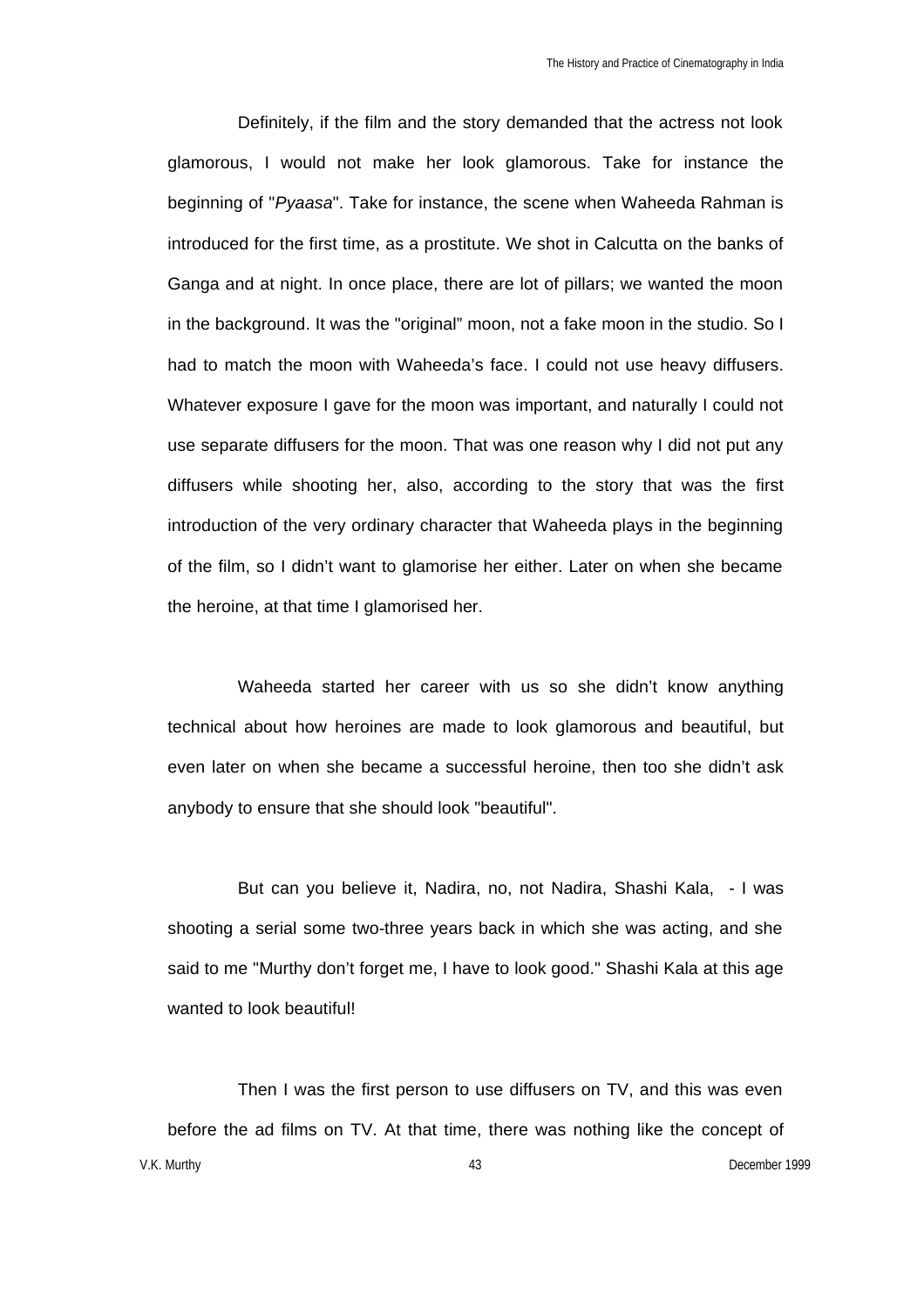using diffusion on TV cameras. I had bought some huge handkerchiefs of almost transparent Nylon in Paris in 75. I started using it on the zoom lens. After that I see, every girl in ad films looks beautiful, smooth and soft even though they are ugly.

Even Shabana Azmi looks beautiful. When Shyam Benegal introduced her, the role was cent percent perfect for her because she was an ordinary looking working girl, not what I would call beautiful. I have seen her first picture *Ankur*. I have also shot with her. She would say, "Murthy Saab mera angle dekhiye, mujhe side light naheen dejiye." (Murthy sir, please look after my angles and don't give me any sidelight). I said, "Don't worry Shabana, I will take care of you; but then, when she had became an established artist, then she did come and say to me "Do whatever you want" and she is a very good artist now, like Bengali artists. I like Bengali artists very much; they work very naturally, Soumitra Chatterjee, Utpal Dutt and the heroes of those days.

## **Were you the first person to shoot outdoors at night? It must not have been a common thing to do, as it must have been quite difficult.**

It was not a common thing, you are correct, and it is difficult to shoot in the night on the streets, but I don't exactly remember if I was the first person to do it. The story of the film *'Pyaasa'* sort of demanded it, the character of the poet played by Guru Dutt is a frustrated fellow, staying alone, going to sit on his own by the riverside - Ganga Ghat, you see what I mean.

**The story might have demanded it but normally in such conditions you could have created a whole set in the studio.**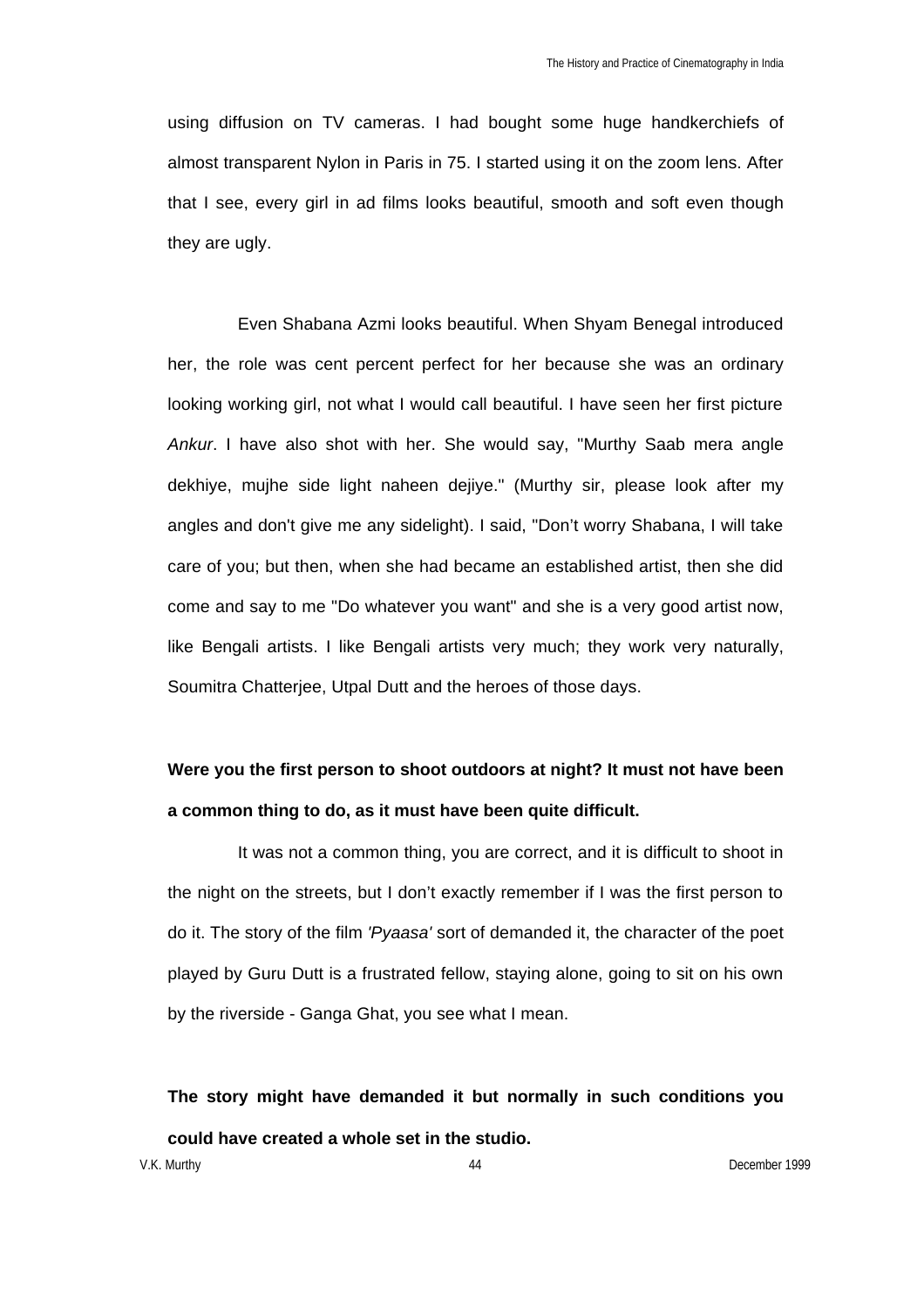As I said, the story demanded it, and then, Guru Dutt said "We will do it on the actual location." We never thought we were doing any great film or that we were photographing something for the first time or anything like that. We just did it.

When I was an assistant, I worked on a film called *Arzoo*, it had Dilip Kumar and Kamini Kaushal, I think the Director was Shahid Latif. They had fixed up an outdoor shooting schedule in Mahabaleshwar. I, as an assistant went there on behalf of the studio. It so happened that the stars were entangled in romantic affairs and as a result they would not come on time. Even on an outdoor shooting they would report at 12 o'clock in the afternoon, that was the sort of behaviour of these artists at that time. So the Director couldn't finish the scene, or do what he wanted to because these people were always coming late. You see, in hill stations like Mahabaleshwar what happens is that you can do shooting only from the morning to 1 or 2'o'clock, later clouds start rolling in, so after that we all pack up. And in the morning a very beautiful fog used to come and cover the whole place.

Now, I had seen fog in English films. It is like that most of the time in London. I too, wanted to shoot in the fog. I told the director and the cameraman that this atmosphere will be very good for a particular song, it was a sad song.

They said, "No, how can we shoot without sunlight? " I said, " It will look beautiful, just try it and see."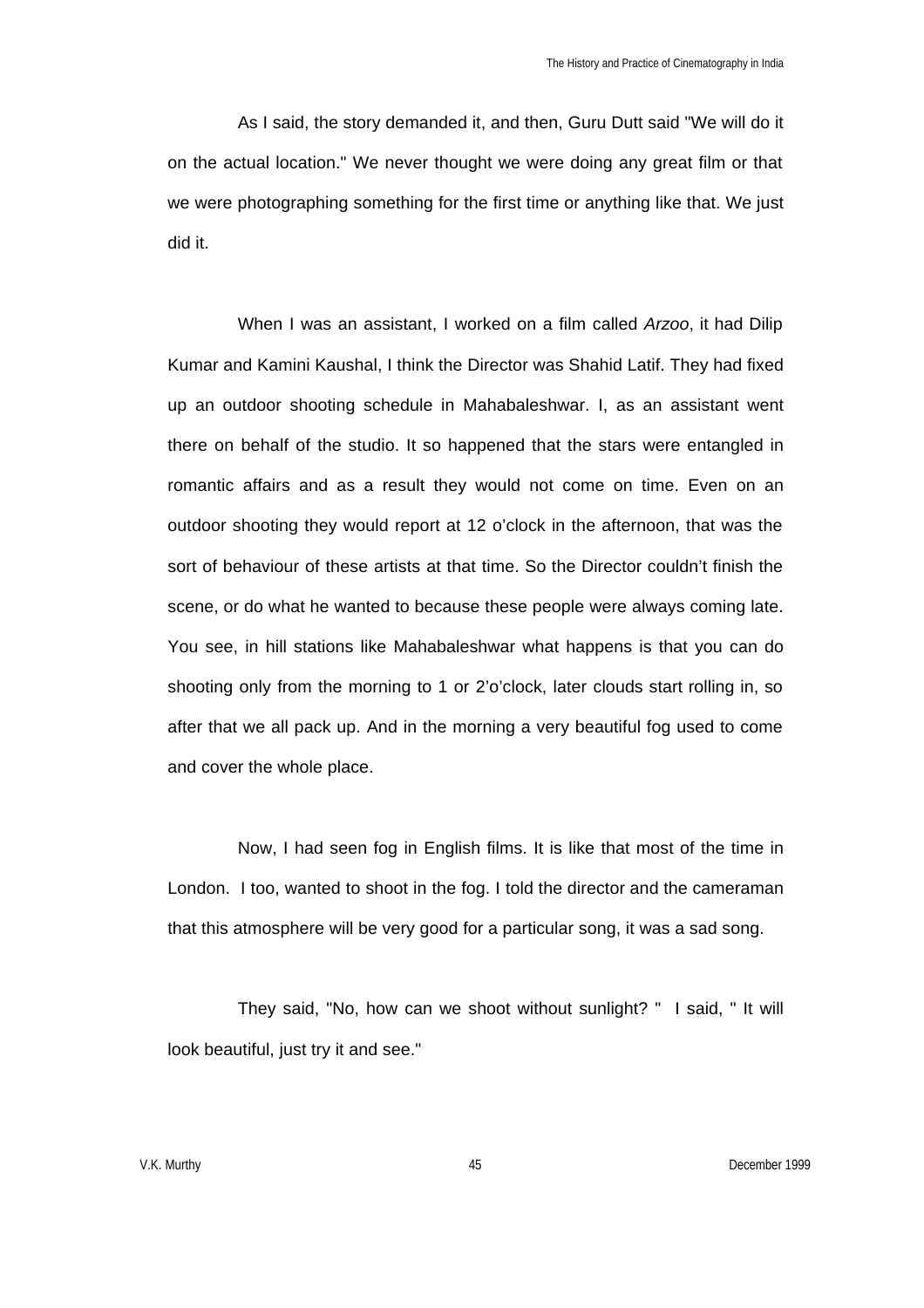But, after all I was an assistant, so they both refused and packed up. Since I was in-charge of the equipment on the shooting at that time, and I was very curious, I took some test shots. I took out the camera; the films were with me and took a few shots with the movements of characters against the trees, walking out of the fog. I could do it because no one was there, the cast had not come yet and the director and cameraman had left saying that there was no sunlight. I took it with my light boys and assistants, making them stand in for the actors.

As I have told you I was everything in that studio, so when we then came back to Bombay, I got it developed, printed and saw it in the projection theatre. I felt so happy; it was beautiful. Then I called the director and the cameraman of that film. Fali Mistry was also there. Mistry said "Beautiful Murthy, very good shots." Then I told him, I suggested this to the director and he said" kya karta hai, forget it". They didn't use my suggestion.

But all these things came to me, and I could do them because of the knowledge of theory I had. So that is why when Guru Dutt said to me, lets shoot outdoors, at night, by the riverbank, in the fog. I could say to him, "Why not, we will do it."

## **You used lot of fog in** *Pyaasa***.**

Yes, particularly in Johnny Walker's "Tel Maalish" song. I wanted to create a sort of shadowy atmosphere, with all the prostitutes and their clients appearing and then getting lost in the public park as a backdrop to the song. We did that in the studio.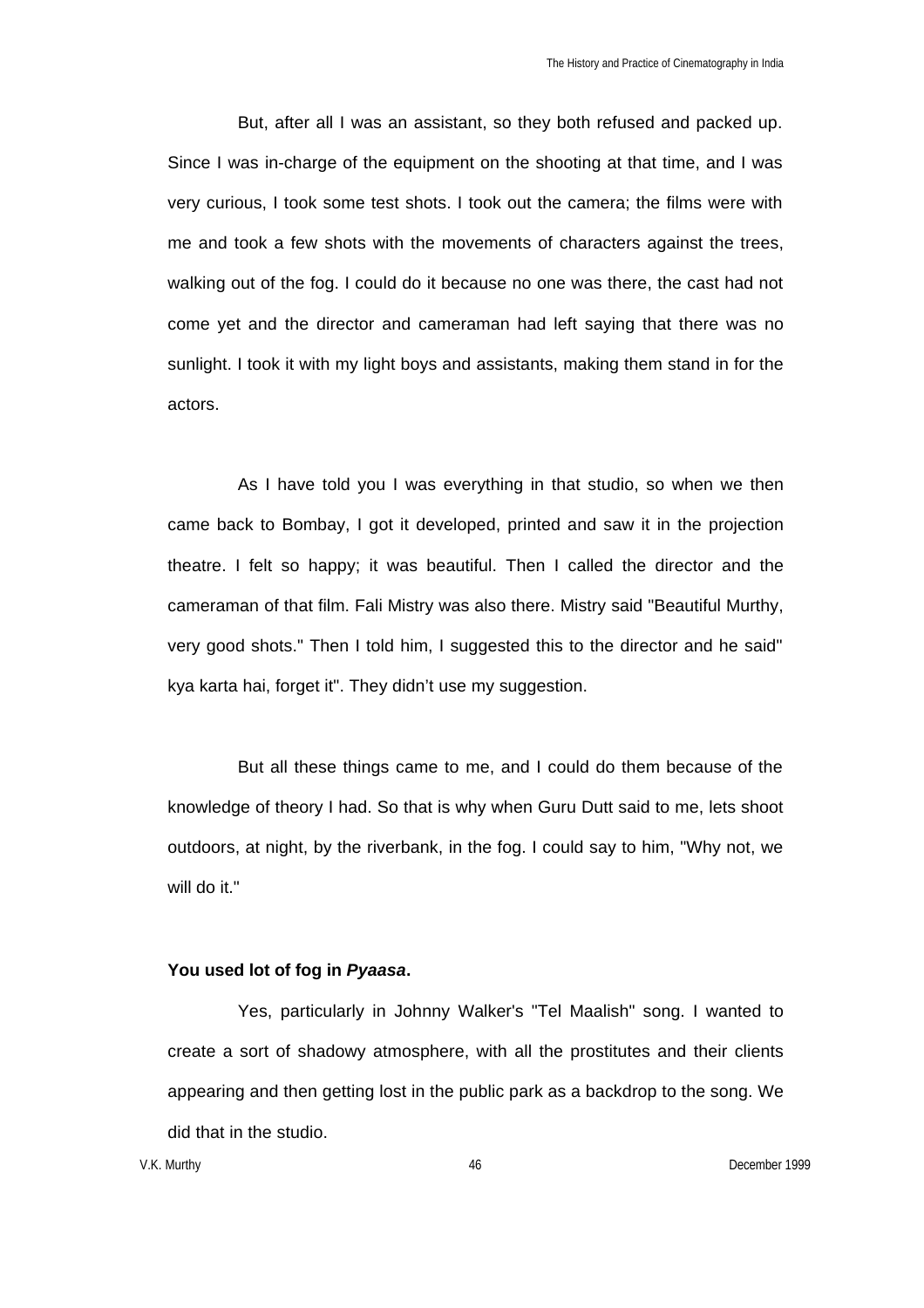In fact in the beginning Guru Dutt wanted me to do that role of the masseur that is played by Johnny Walker. He said to me, "Murthy, you do it, it will look good." I said, "No, I am happy behind the camera."

But, as you said I used a lot of fog.

# **What for you is the crucial difference between using fog on the set, and diffuser on the lens?**

I was using very mild diffusers, because of what it does in terms of what you could call the 'finishing' of a shot. Suppose you have two cuts that need to be joined, Now, you don't want a join between the two shots to draw attention to the harshness of light in maybe one of them. Then you would have a sort of 'light jump', to prevent that form happening. We used filters. I would typically use the NP quarter diffuser, though I would not use this in absolute long shots or full long shots, only in mid shots and close ups.

## **Did at any point of time you feel like not using diffusers?**

Many times I felt like that, but for their (the actresses) sake I had to use it, I didn't want them to blame me and say "Murthy Saab you have not done well." For them, good photography means that they must look good.

**At this time you must have seen films with a very different look, in which diffusers where not being used, for instance, -** *Bicycle Thieves* **and the other Italian Neo-Realist Films.**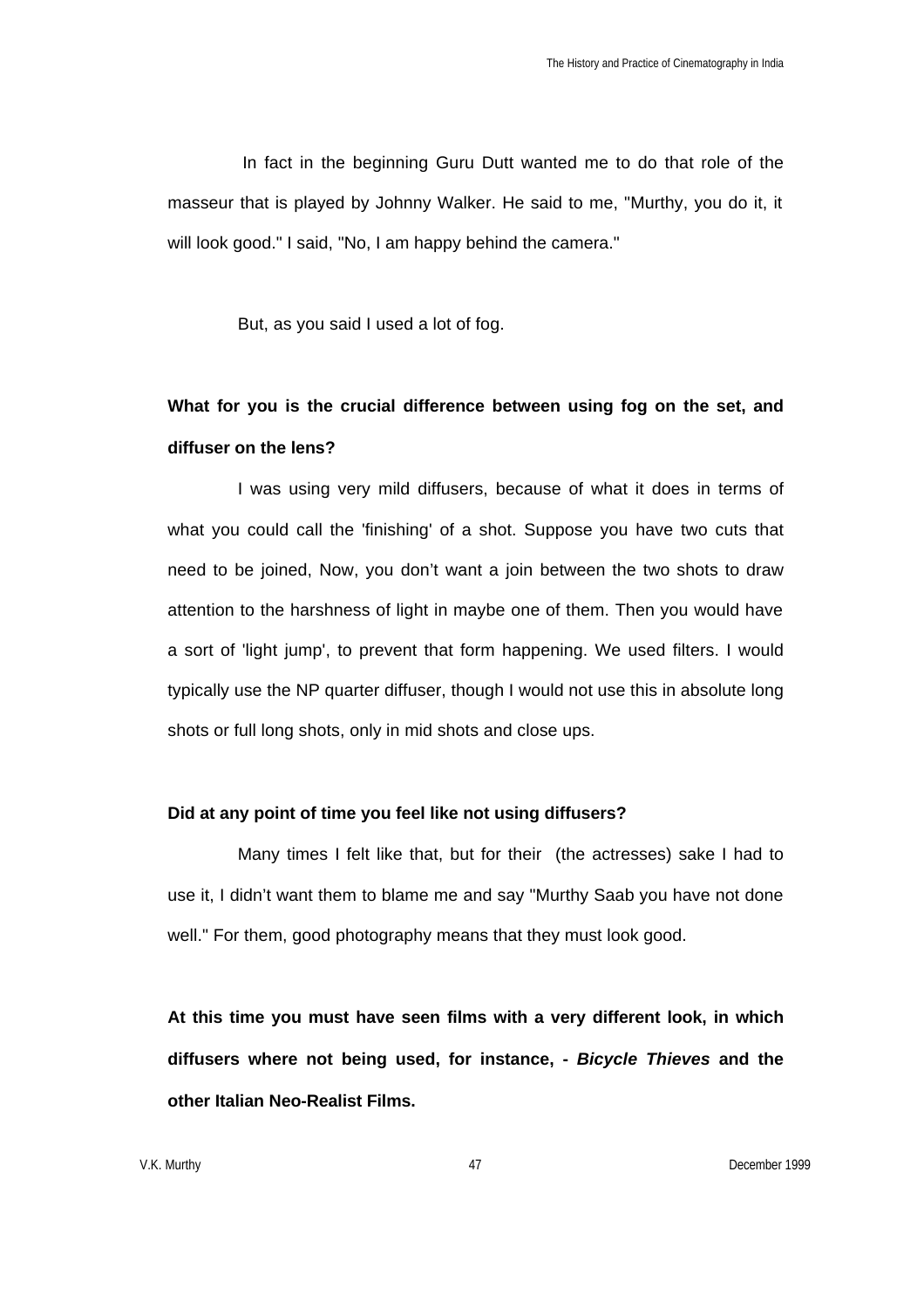Yes I did. But I must say that there is one important thing you have to keep in mind. There is a lot of difference in light conditions between India (and in tropical countries) and European countries. I have done a lot of shooting in Paris and London and in none of those instances I have had to use a diffuser. The light itself is so soft, because it was cloudy all the time.

I was not unhappy to do shooting like that, and I never think that it is impossible to shoot like that. Other cameramen and directors refuse to shoot if they see cloud and fog. But theory helped me. And we always have the meter to rely on.

When I did that *Pyaasa* outdoor night shoot I used tracks. The film speed was 250 ASA. I didn't mind. Whenever a new stock came to the studio, I was the first man to be given the test roll from Kodak. They used to give me a 100 feet roll. I used to shoot, real shots in real light, I used to take still shots at night, so these things helped me a lot, and also, it looked artistic.

# **You went for a real wet look in the outdoor night scenes in** *Pyaasa***, didn't you?**

Once, for *Pyaasa*, we even shot in real rain in Calcutta. My camera was in the car and Guru Dutt was outside in the rain, he started running in the real Calcutta rain. I did it. I asked Gurudutt "Do you want me to do it", he said, "yeh karenge yaar" (we will do it). So you see, it's a combination of director, actor, artist, cameraman. Between Guru Dutt and me, this was possible.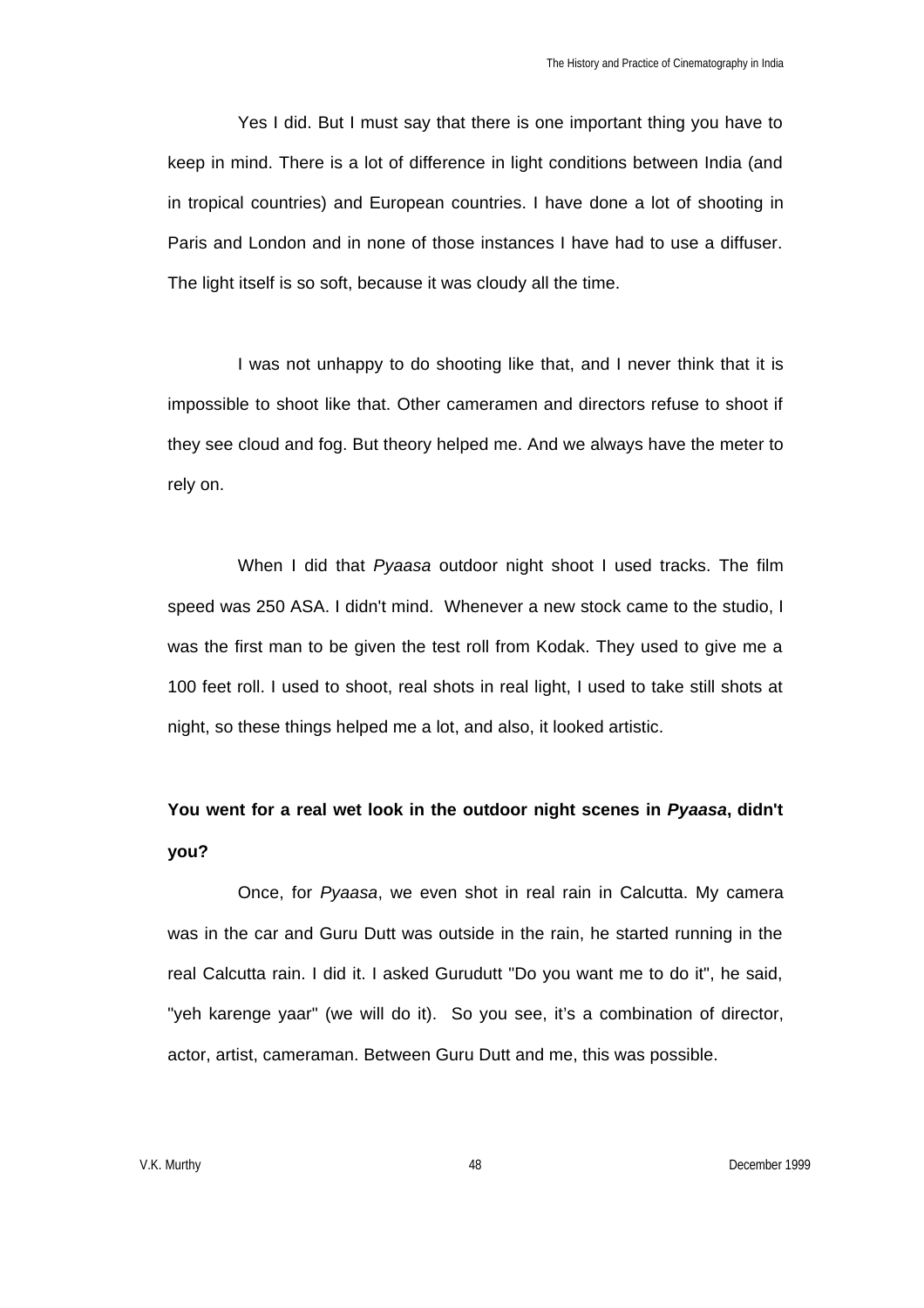**He was an actor also in those films. He was not standing behind the camera. So he had to trust you completely.**

Yes absolutely. But he used to guide me on the camera angle and on the language, the dialogue in his films was often in Urdu, and I did not always understand if someone had made a mistake. But often, I would ask for another take, even if it had nothing to do with camerawork or lighting. Then he would ask me, "Why do you want another take?", and I would tell him, that the expressions were not good and the look was also not good. So naturally he had to depend on me. And I must say, that for this sort of thing, my activities in theatre helped me a lot. I did a lot of theatre.

## **Even in those times you used to do theatre.**

I was doing theatre regularly till 1982. I used to direct Kannada plays. My last play was in 82, in the Ravindra Kala Shetra, after that I was not able to do because there was no more any fixed timings for shooting. Theatre activities happen only in the evenings and so I had to give it up, because of the new irregular shifts.

In earlier days when I was an assistant and even with Guru Dutt there were only two shifts – either 9.30-6.30 or 9-5 in the day. My evenings were free and in that time I would do theatre.

**Do you think that it is important for a cameraperson to engage in other activities like theatre, music or fine arts? The reason why we are asking this is because nowadays cinematographers are so busy that they do not have the time to do other things.**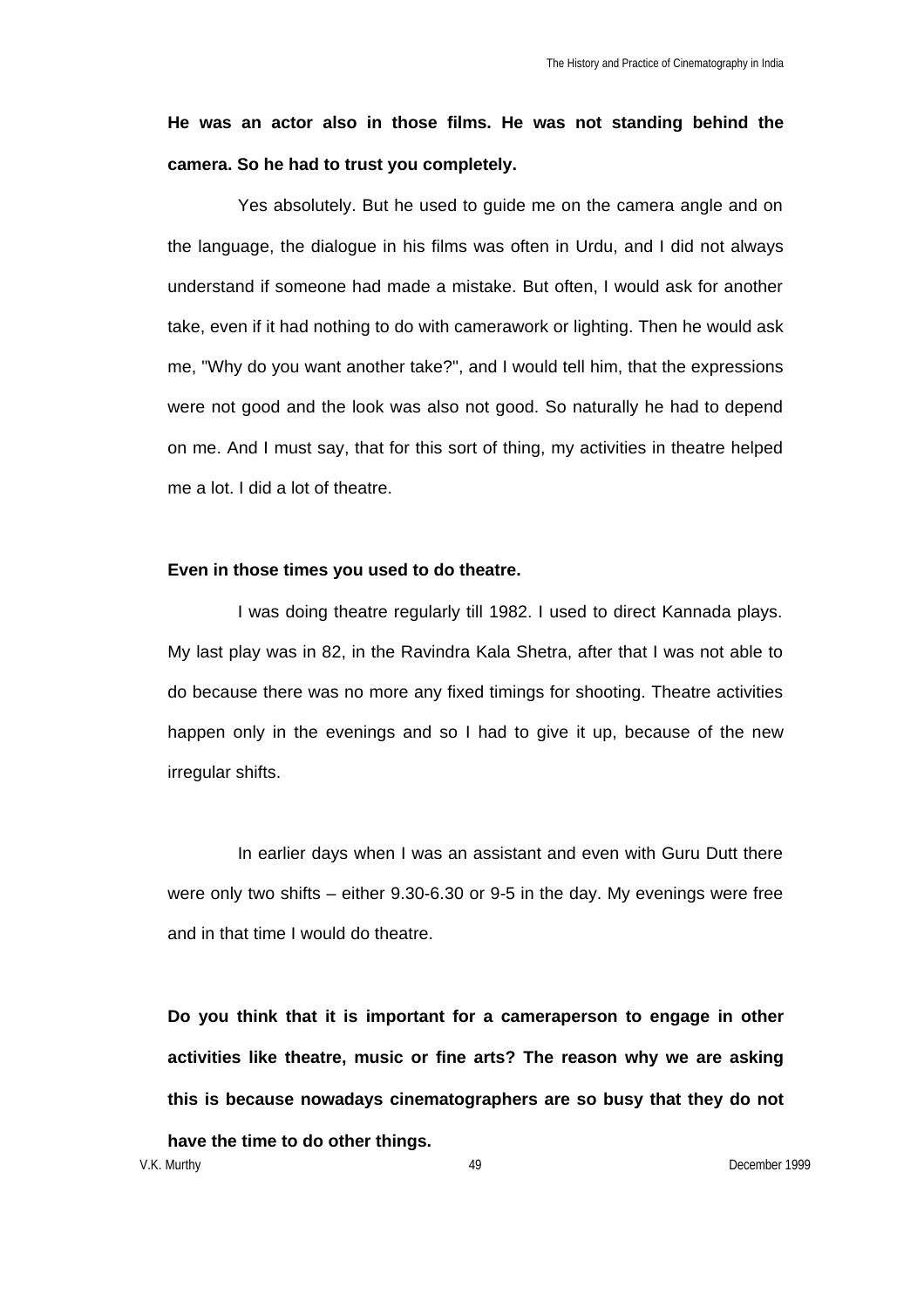Working in other areas does help cinematography; it gives you an artistic sense. As I told you, while I was shooting the song sequences my lighting used to be different from what it would be in the other scenes. Music does help a man, not only in the film industry but in personal life also. I consider music and not painting to be the finest art.

# **You mentioned highlight as being a very important statement for you. What does highlight mean to you?**

Highlight is an exterior source coming on to a character. Suppose sunlight is coming in, such as even now in this room light is coming in. I can get half light if I cut this bulb's light on me. Highlight, shadows and mid tones are the three points even in a painting. That is what gives contour and depth to a picture in a frame. Even if you have a flat light, with a little angle, you can create a bit of shadow which will help you achieve a three dimensional effect.

In long shots I always establish the source. In mid and close shots I can't always establish the source. In those cases what is more important is that I show the people, the expressions of the artists and what they are going to say.

Nowadays there is a lot of what is called "artistic highlighting". Now suppose, I shoot only in candlelight, on a film screen it is ok, but when it comes in TV you don't see anything. Take for instance, Shyam Benegal's *'Trikal'*, I saw it on TV recently. Half of the picture was like a blank screen. The TV medium is entirely different.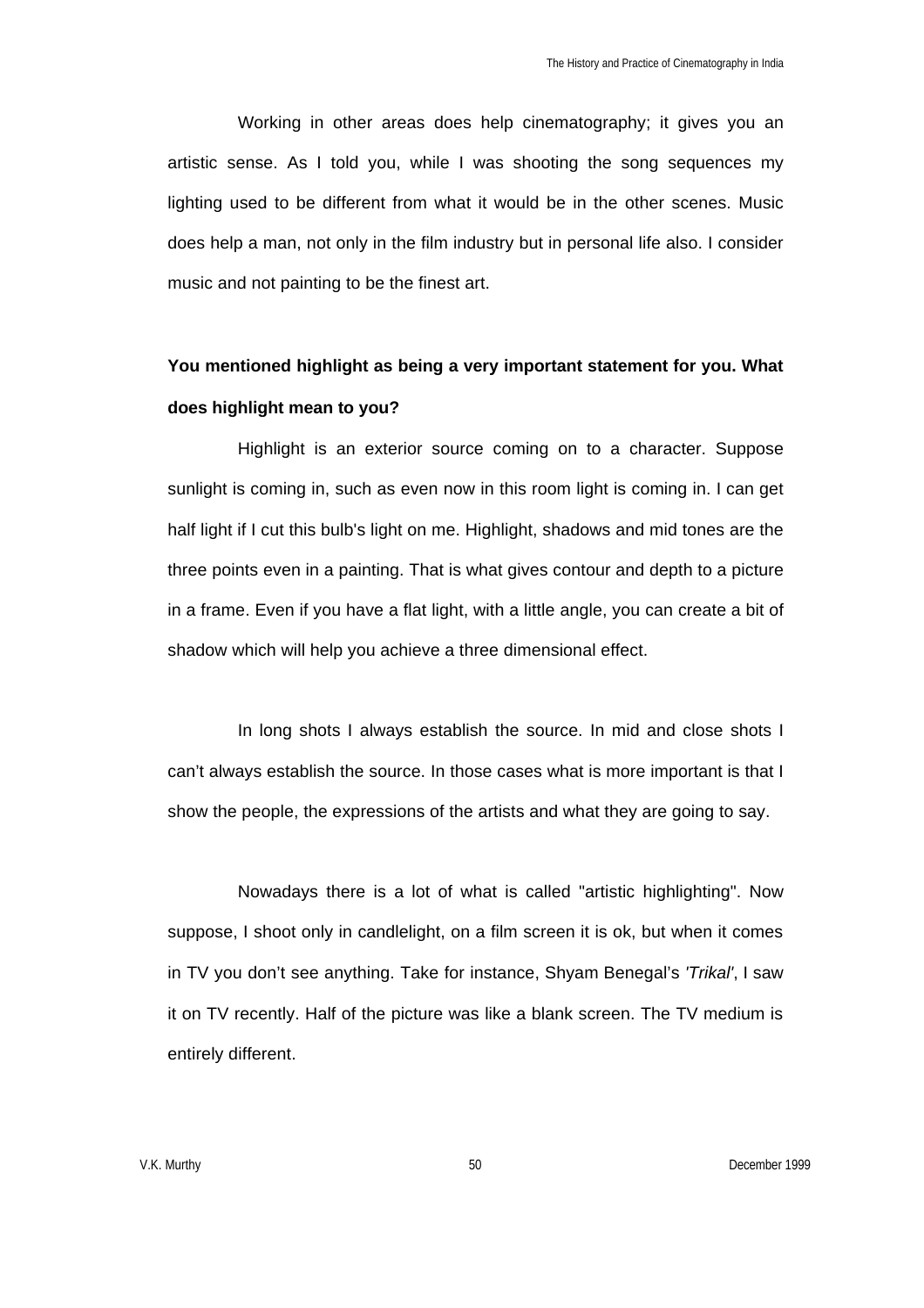So highlight and shadow gives three-dimensional effect and gives texture to a place and to the artist. But you have to be aware of when and for what you are using it.

**But you took a lot of risks with lighting figures, like there is this scene in** *Pyaasa* **where the character is coming straight into the light...**

I know that is the 'Aaj sajan mujhe ang lagaa lo' song in *Pyaasa*. To tell you frankly, at that time, I thought the shoot is on the balcony of the set (a different set up) but then I realized that Guru Dutt wanted it all in one fluid sequence, and that while the character climbs up the stairs, the lighting is different, from the time when she comes into frame. I remembered that the moon light was a constant factor in both set ups, so I kept the main light as moon light from the back, and this meant that the character seems to walk into the light.

I think a lot to depends on how you frame also. In this case another character is standing near the wall and she comes looking for him and she comes almost to touch him, but then she doesn't touch him. It is quite dramatic, and the lighting (or what may have been considered a 'mistake' in the lighting) actually works very well with the dramatic nature of the situation and the song.

**You were talking of highlight but you were not afraid of placing the characters in complete darkness.**

V.K. Murthy 51 December 1999 Sometimes, I have gone as far as is possible. I am not a creative genius. I did whatever the scene demanded in combination with whatever came to my mind at that time. I could do this because there was no objection from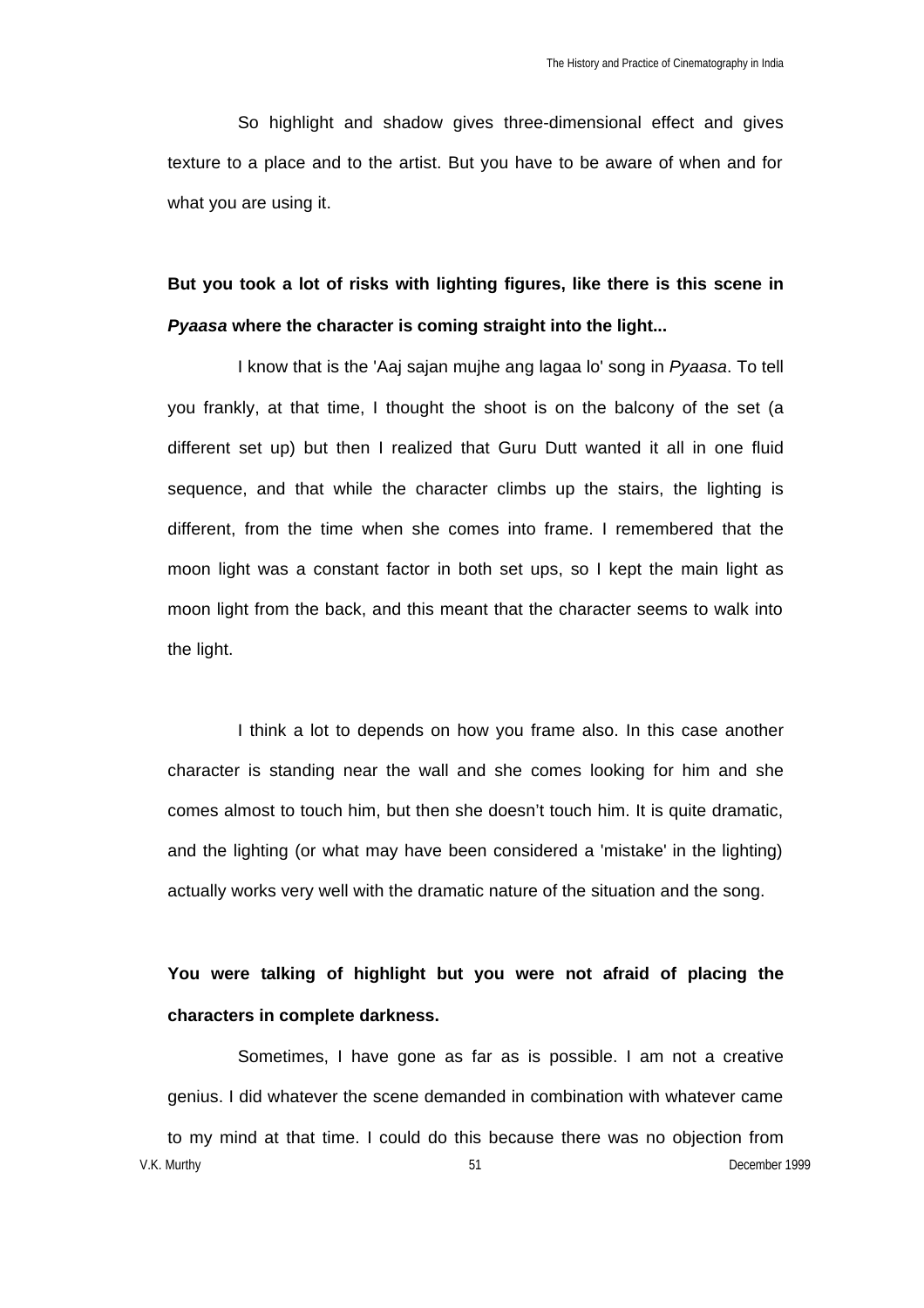anybody. Guru Dutt was the person who asked me to do these things but he never interfered in my work. In fact all the time before a take he would look through the camera, I used to rehearse in his place, doing the movements, not the expressions, of course.

## **At that time did anybody say - "If you have created a set then everything has to be visible".**

I tried to follow nature. Whenever you enter a studio you don't see anything for some time. It is almost totally dark and gradually you begin to see. That is how I begin to imagine the light in a frame.

The Triple X film helped me very much. When I had to create one source of light, that too from a long distance, I used that film. I would use 10 KW light on the balcony, one light could cover up all the area softly and that sort of light that you could see in and it would expose on the Triple X film.

Often after shooting we, Guru Dutt and I, used to sit together and talk in the afternoon. This was during the days of the shooting of *Kagaz ke Phool*, which as you know is also set in a film studio. Sunlight used to beam down through a big exhaust fan, high up, close to the ceiling. It was a shining shaft of light, and all the dust in the studio was caught in it. I said to Guru Dutt "See, isn't it beautiful". He asked me if I could show this in the film. I said that I would try. He said, "I'll give you ten days to work out a way of shooting this sunbeam".

V.K. Murthy 52 December 1999 At that time, my idea was to focus a big spotlight, which was available in Shantaram's studio, and use it to mimic the sunbeam. We tried it. The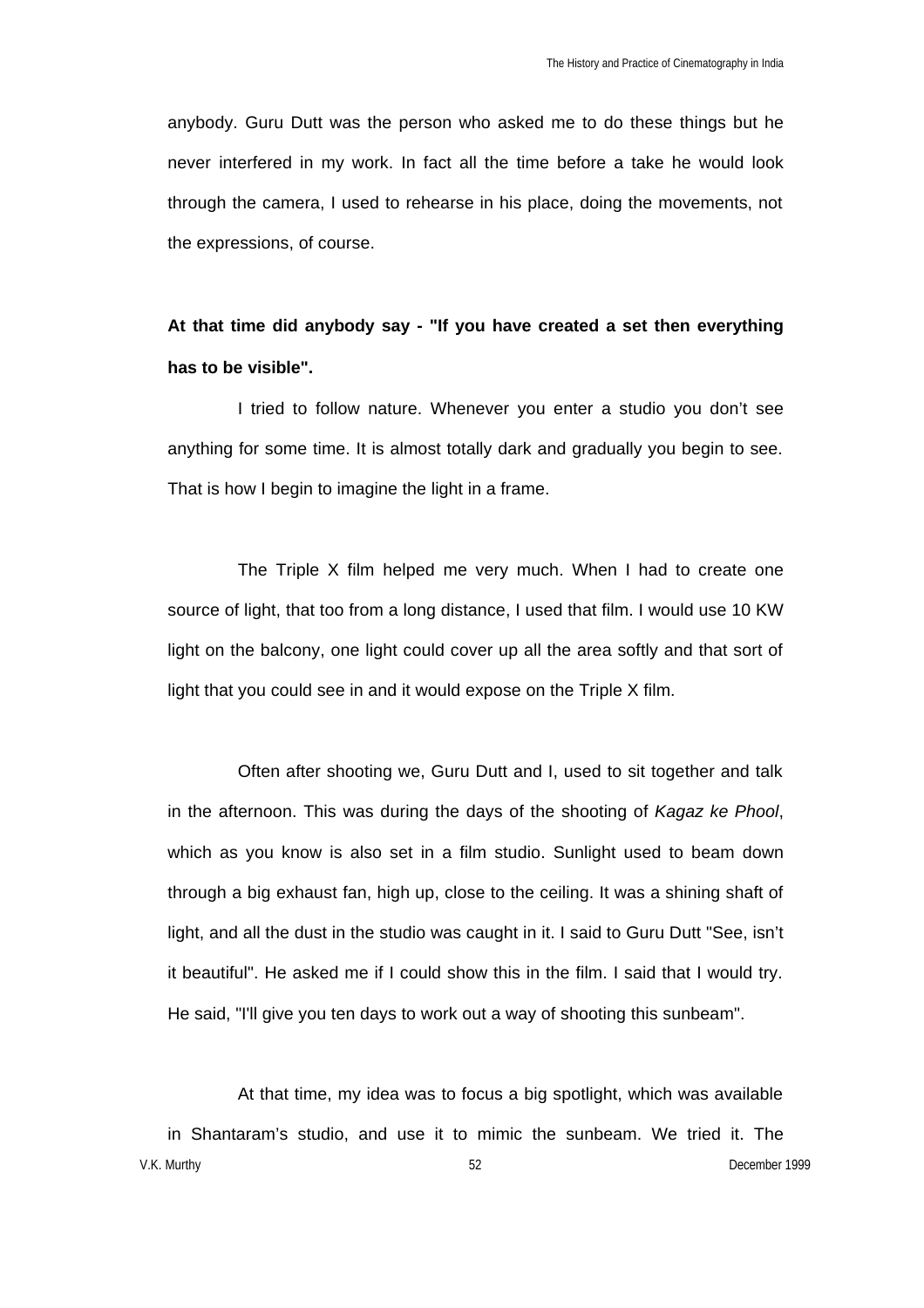problem was, the highlight used to come, but it was a divergent light, it could not create a straight parallel shaft of light. One day I was sitting in the sun, thinking about this problem, and I saw a make-up man playing with a mirror. Reflecting sunlight on to a wall from his mirror. I saw that and thought "Damn everything, I will use sunlight and mirrors. I got two big mirrors, each some four feet tall. From outside the studio we used one mirror to bring light inside and other mirror was placed on the catwalk. The second mirror reflected the shaft of light on to the studio floor, creating that sunbeam that we had wanted.

## **So, when the sun shifted, you had to keep on adjusting the mirrors.**

Naturally, but the shots were taken in just one hour. It so happened that on that day, the famous cameraman Faredoon Irani was shooting nearby in Mehboob Studio. He heard what is happening, and came to see what was going on.

He said, "Murthy Saheb, what are you doing?" I said, "Noting, we are trying to create a sunbeam in the studio" - Then someone said "But, Murthy, you are using sunlight!" We sent the footage to the lab and waited for the rushes. Faredoon Irani actually went to the lab before me and saw the results, he told me, as I was going in, "Murty, I have seen it, it is looking beautiful, I have never seen such good effects." Till then nobody had used sunlight inside the studio, not even in Hollywood Films. I can feel proud of it, I think, and that too because it was in India's first cinemascope film.

My only other 'first' is that I was the first person to shoot in the Vrindavan Gardens in Mysore, you know where the fountains are. Whatever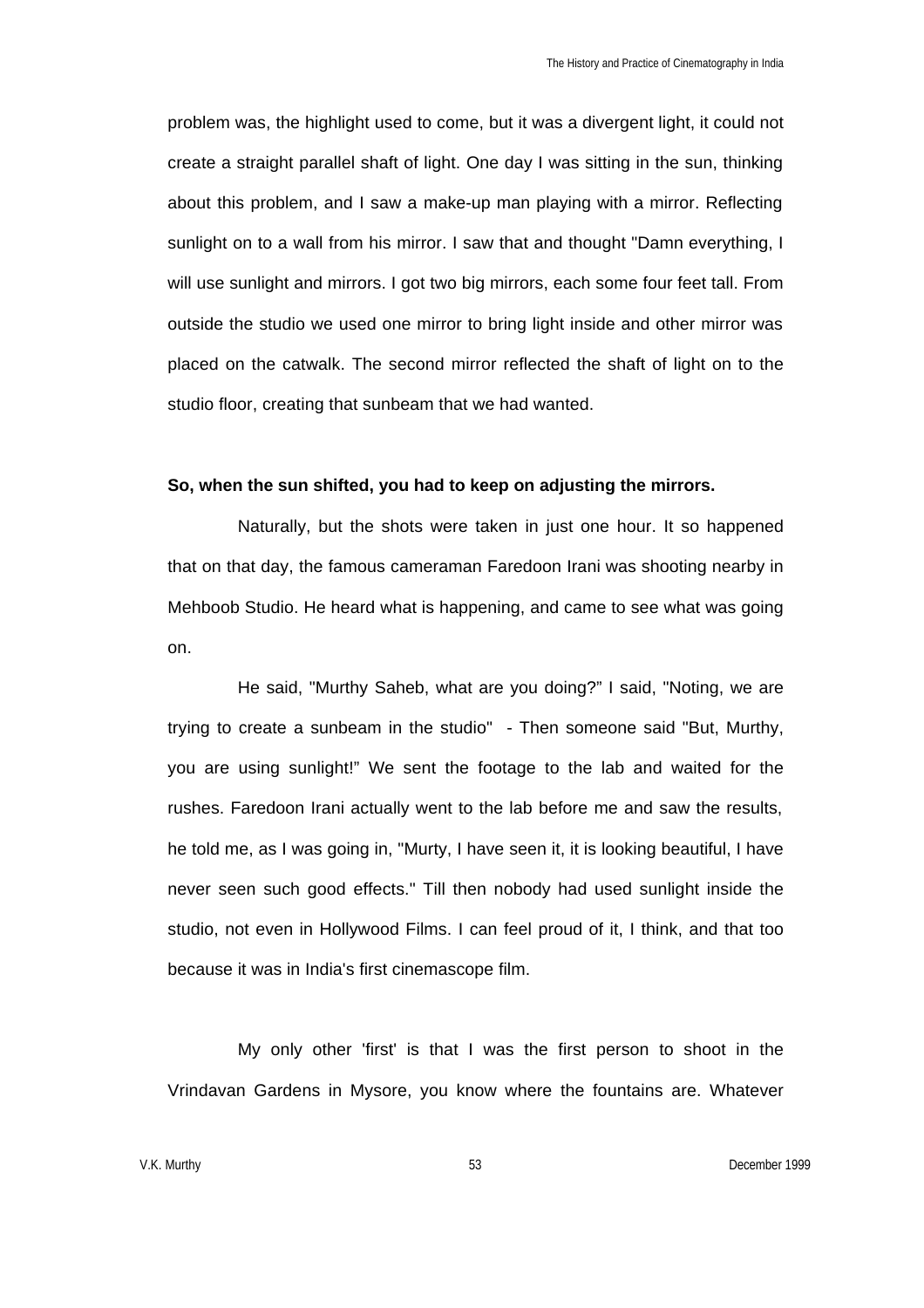illumination they have over there is not enough, so I took some extra lights to shoot there. After me, a lot of people have shot there.

**It is almost as if Guru Dutt offered you the films or parts of them as gifts for you to extend yourself…**

I have told you how even when he was writing the script of *Jaal*, he had told me that he was going to make *Pyaasa* - for me. I remember the shooting of *Aar Paar*, when things were once getting delayed in the shooting, and Guru Dutt came to me and said "Murthy, please do this fast. Once we finish with this one, for your sake I'll make a film. Then you can do anything you want and take as much time as you want, but for now please co-operate with me and let's finish this one". The film he wanted to make 'for me' was *Kagaz ke Phool*.

That is the kind of relationship that we had at that time. During *Aar Par* he told me the story of *Kagaz Ke Phool*. He wanted me to shoot the first cinemascope film in India.

Even before this film we had planned on another cinemascope film. This was going to be a Bengali film, called *'Gauri'*. I had insisted that he take Geeta Dutt (Guru Dutt's wife and the famous playback singer) as the heroine of that film. We had started work on it as well. It was a test, both for Geeta and for cinemascope. It was a beautiful story. Burman*da* (R.D. Burman) had given us two beautiful songs. And we shot the songs, but after shooting the second song, he (Guru Dutt) changed his mind, and after that *Kagaz Ke Phool* was started.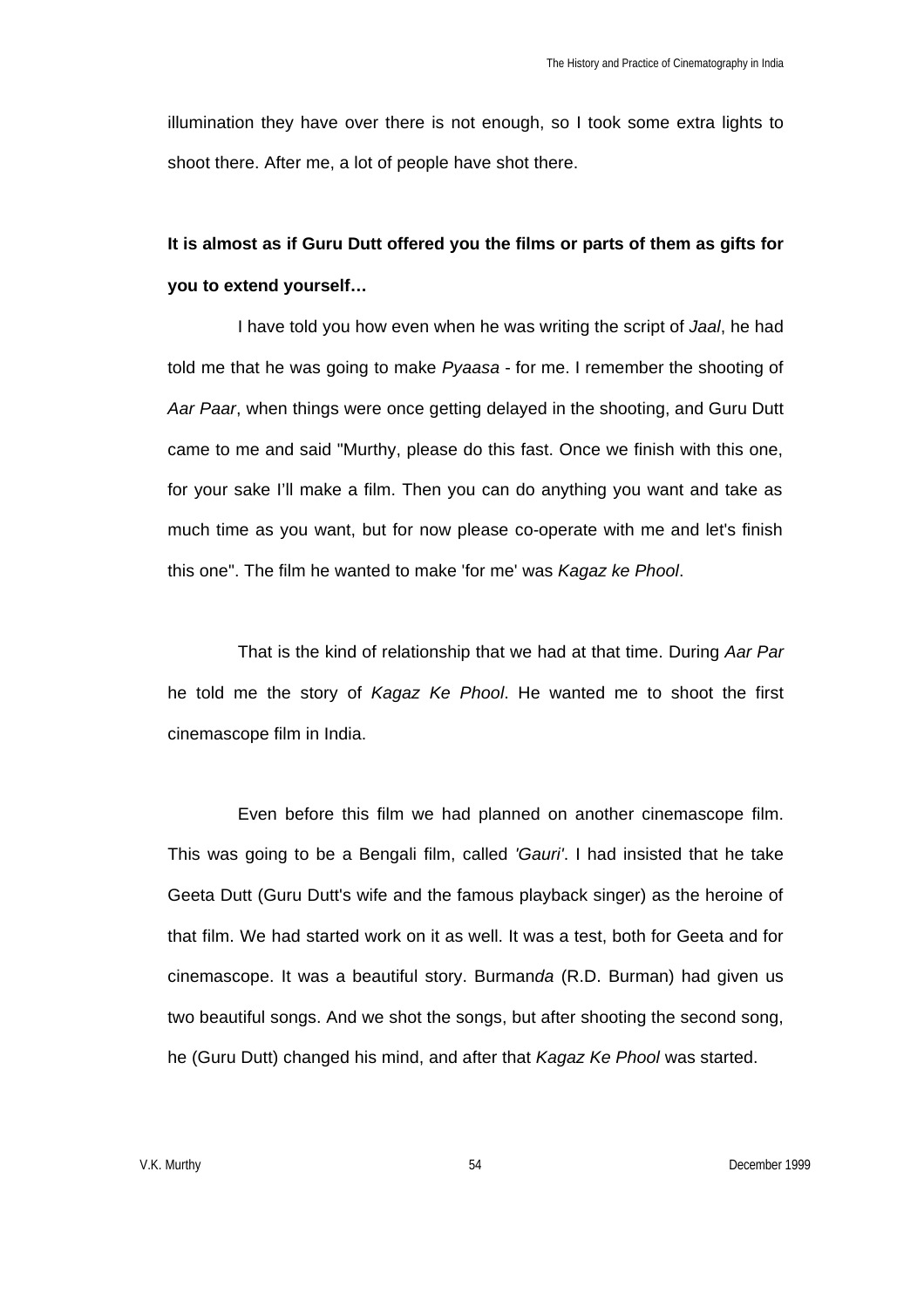**So he wanted you to do cinemascope, and then extended that by making sure that you were one of the first to shoot in colour as well. Can you tell us how you dealt with the transition from black and white to colour?**

We first worked in colour in *Chaudvin ka Chand*. Guru Dutt was the producer of this film, but not the director. It was made to compensate for all the losses of the earlier films, and it was a hit all right. Sadik Babu was the director and the cameraman was Nariman, who at that time was my first assistant. But whenever there was a song sequence or scenes related to a song sequence, Guru Dutt and V. K. Murthy would take over.

Now, after the silver jubilee of the film, Guru Dutt wanted to re-release the film with two more songs. And this time he wanted the songs to be in full colour!

In those days the concept was that in colour film all you have to do is to put a lot of colour on the set and light up evenly so that everything is visible. Especially the Art Directors were of this opinion at that time. But I approached colour exactly as if it was B&W. I didn't find any difference. This was the case even though the people from the lab used to come and tell me always to give more light and people said that I must make sure that the lights were of correct and constant colour temperature. But only 50% of lights of our studio were of the right and constant colour temperature. We had a metre to find the colour temperature of the lights. Not a single light was giving more than 3000 Kelvin.

V.K. Murthy **December 1999 December 1999** So I decided to use Nitro-Flood Lights, which are used for still photography, they have a colour temperature of about 5000 Kelvin. I used them on the sets for the face light. I was the first person who thought of this. Now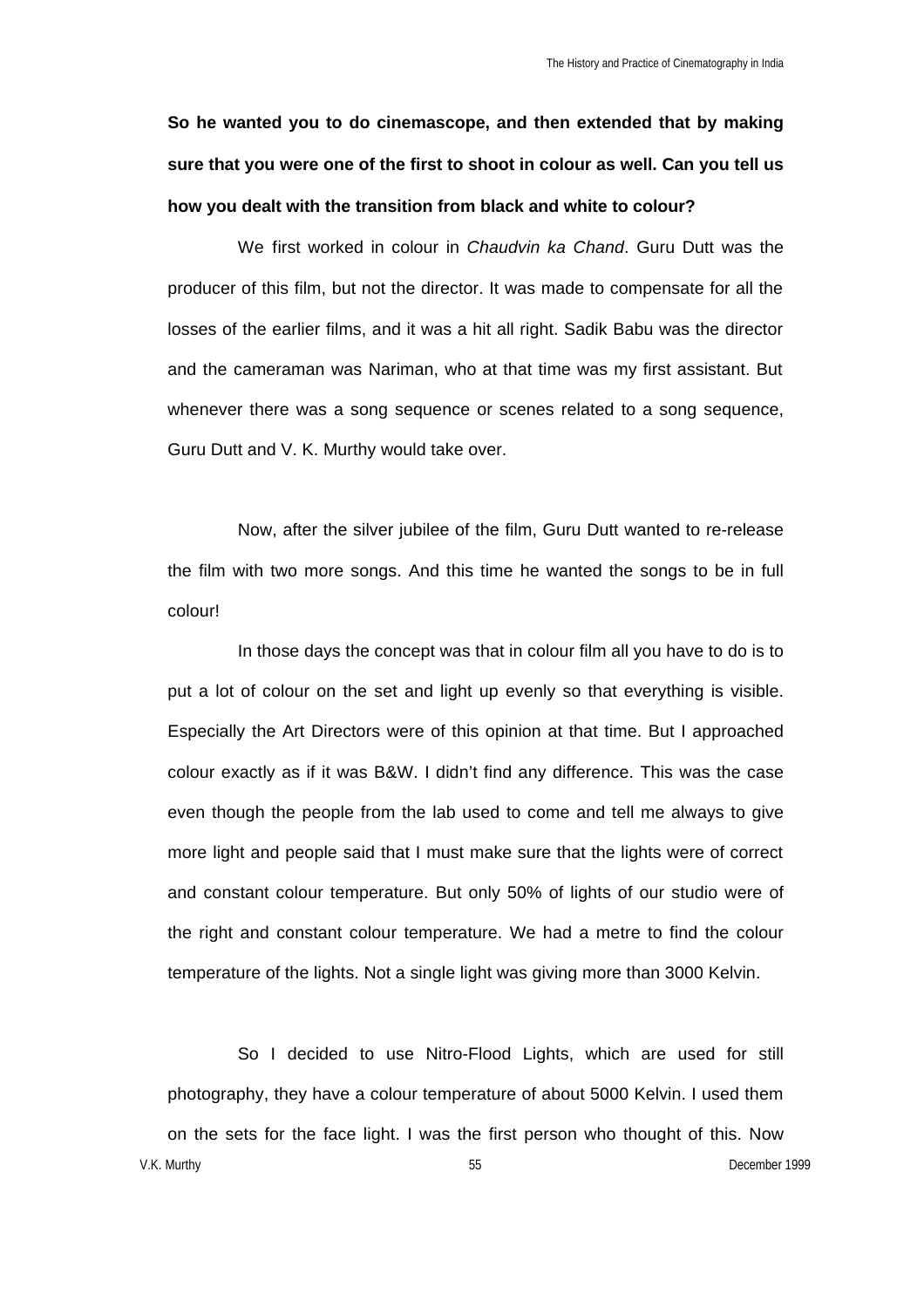these were white lights, so I used these in combination with the old Mole Richardson lights that were in the studio. I did all these experiments in *Chaudavin Ka Chand*.

And then, one of these songs was sent to the Kodak festival in London. Now this festival featured colour photography and colour sequences shot by many cameramen from different countries. It was very well appreciated and we even got letters from London, saying, "V.K. Murthy is our VIP. You can get whatever facilities you want from Kodak".

#### **So you were in touch with Mr. Krishnan at Kodak?**

Very much so. Actually, he was the boss at Kodak in Bombay after that Englishman named John Kirsch left. This Englishman had learnt Hindi as well.

# **We have heard that you went for the shooting of** *Guns of Navarone***. How did this happen and what was the experience like?**

I wasn't actually interested in going abroad nor did I ask Guru Dutt to send me to London. Perhaps Guru Dutt was inspired by the fact that Raj Kapoor had sent his cameraman to study at Technicolour in London. Maybe because of that he wanted to send me. And also, his younger brother Atma Ram was in London doing Documentary Films for Burma Shell & Co.

V.K. Murthy 56 December 1999 *Guns of Navarone* was going to be shot at that time on Eastmancolor. So he (Atma Ram) went to the producer and talked to him about me saying that I wanted to get an opportunity to study colour photography. The producer agreed, talked to the union people and got a letter for me. And that is how I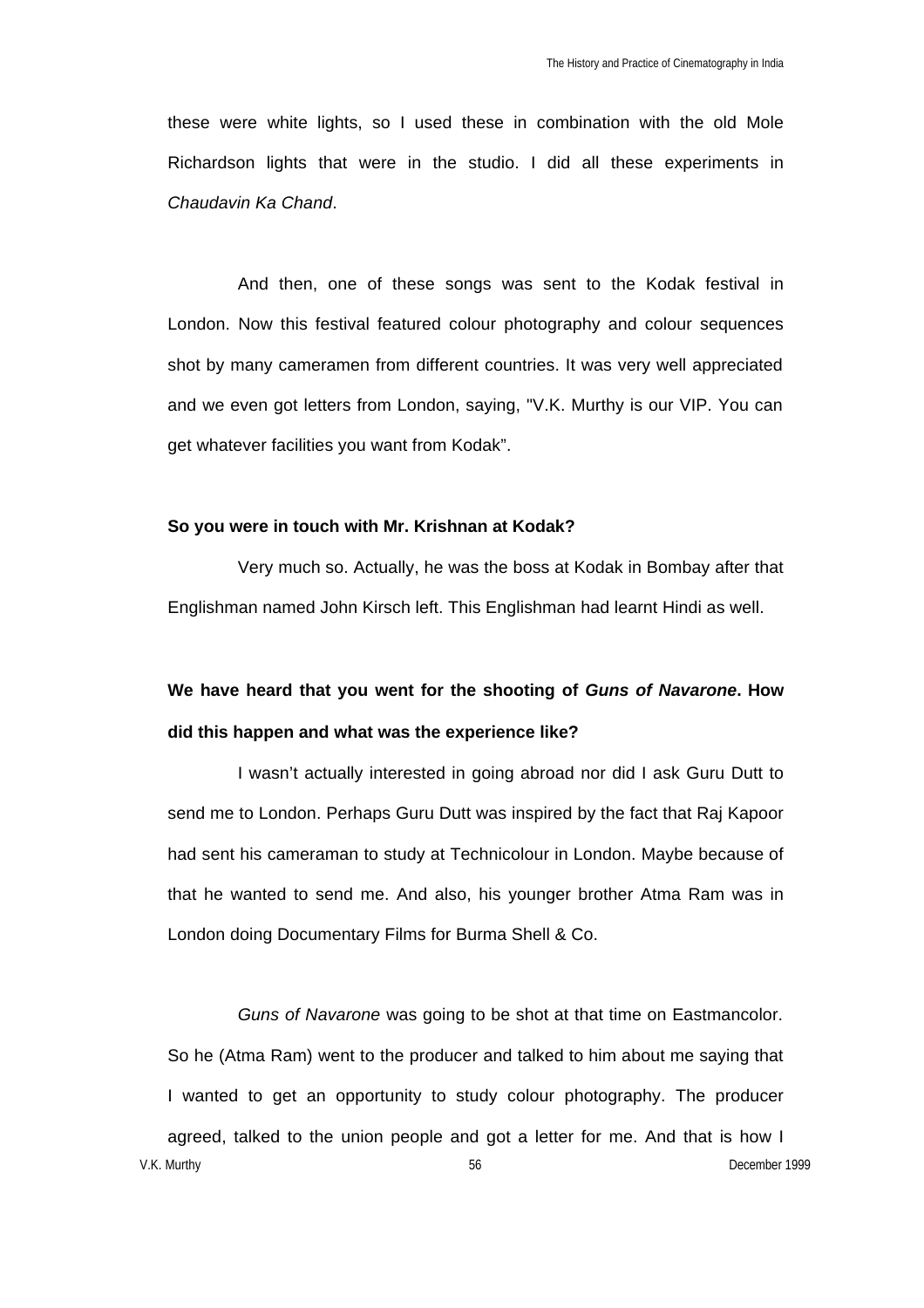went, I was very afraid, I had never been to a foreign country at that stage. I didn't know whom to contact. It was nighttime when I landed. Luckily when I landed, there was an announcement for me in the airport lounge. I went to the enquiry and the lady there said that someone was waiting for me outside. It was Atma Ram, so I felt all right.

#### **Which year was this?**

1960.

# **How was the atmosphere on the sets of** *'Guns of Navarone'* **different from what you were used to?**

It was disciplined, every man knew his job and there was no wasting of time. English people are very disciplined compared to Americans. But Americans are freer with people. Nobody in the unit talked to me, they were so reserved as people. But there was an American still photographer who was very free and he was often talking to me. If ever I asked the cameraman any question regarding photography or lighting, he used to answer very much to the point and then forget me. In London, I was staying with Americans. Guru Dutt called me and told me "You can stay there for as long as you want. I am sending you money, *Chudhavin Ka Chand* is a superhit."

But even then what was I going to do, there was very little for me to study, so I told them "Give me some work to do on the set." Then they told me our union objects to you working, that's why we cannot allow you to do any work. But the producer was very nice man. Somehow, I spent two and a half months in outdoor shooting, doing very little.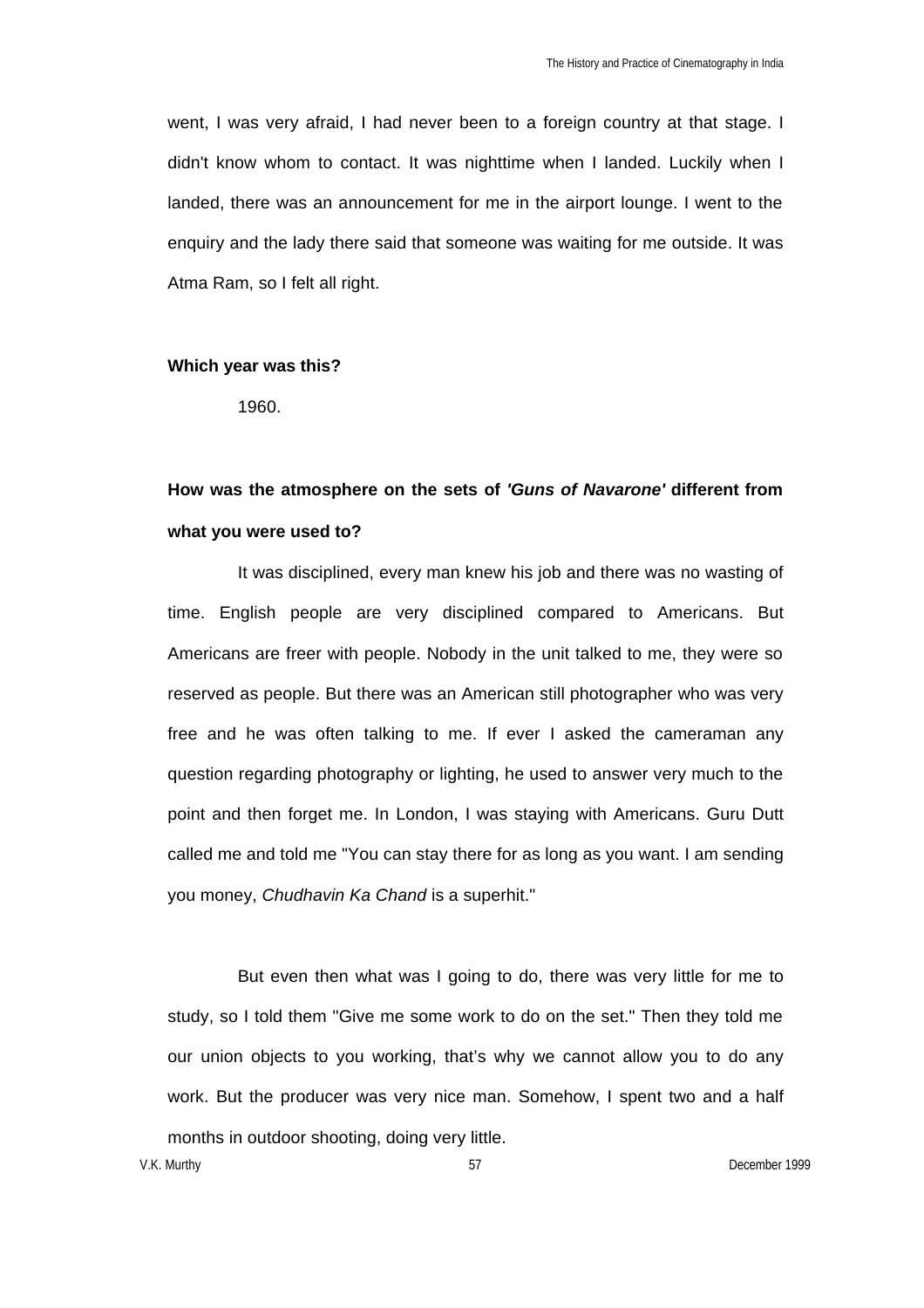#### **Did they have a lot of cameras?**

No, only one camera, with one standby camera. After shooting, when we went back to the hotel a technician used to be there to take care of the camera. The assistants were not doing these things, you know the work was well distributed and they were doing their jobs without hesitation.

The best part was, when even after 8-10 days of shooting nobody was still relaxed with me, Gregory Peck came to the set. Then everything changed. He was sitting, he saw me, asked me over and asked me where I was from, in a very friendly sort of way. I said "From Bombay", then he said, "From Bombay, oh! How nice. I have been to Bombay last year. How is it that you are here?" I said, "Sir, I am a cameraman. I just came here to study."

He called a still photographer and got him to take a picture of me with him (with Gergory Peck). So you see, the difference between an Englishman and an American.

#### **What did you enjoy about the shoot?**

We got to see the rushes quite soon. Each day's shooting rushes were sent to London the same day, and the very next day the printed and developed rushes used to come back. They had set up a big screen in the hall of a hotel and they were screening the rushes there. Each day after the shooting we could see the film as well. So if anything had gone wrong we could all see that. That was the best part, to be able to see rushes even on an outdoor shoot.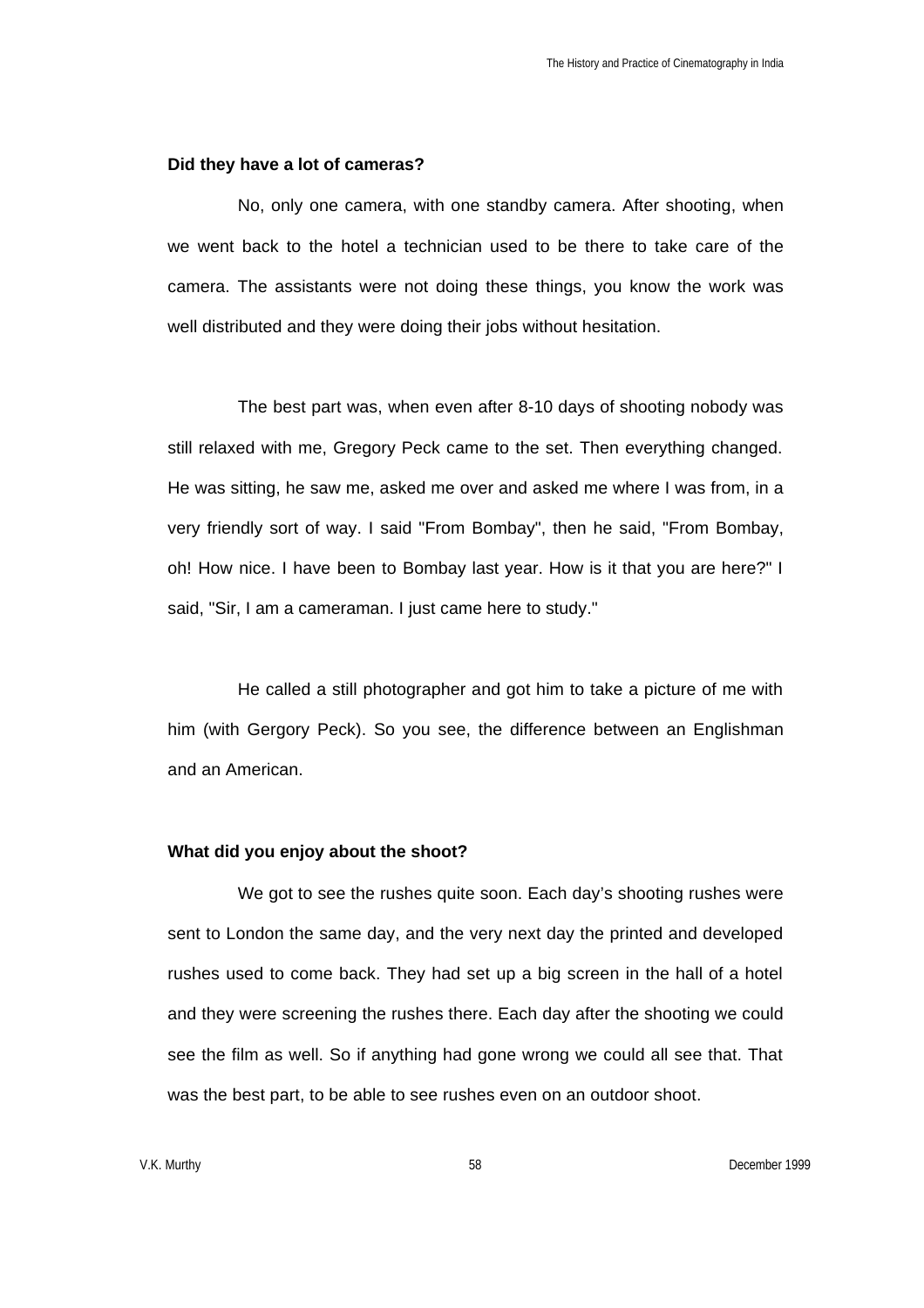#### **Who was the cameraman?**

Oswald Morris was the cameraman. He was the top man in the English film industry. He had trained as the operative cameraman to Jack Cardiff, whose work I liked very much. I like the camerawork in English films.

Apart from this, there was another cameraman whose work I really liked, this was Robert Krasker. He was very good; I remember a film he shot called "*Odd Man Out*". Even after 50 years I have not forgotten the title of the film or the name of the cameraman.

So apart from "Guns of Navarone" I would attend shooting in London studios, whenever I went and stayed with Atmaram.

#### **Did you go to the lab?**

Yes of course, that was the main purpose of my going there. By that time the "three strip" business had gone, and now each film was dyed in a different colour then joined. I knew that already, so, effectively, there was nothing for me to study.

## **Were you already familiar with the Technicolor process?**

In India, at that time, only one film was made in Technicolor and that was "*Jhansi Ki Rani*". It was shot by Adams Tyler. There were only 10 Technicolor cameras that were being hired out on a contract basis. Sometimes cameraman also used to go with the three-strip camera. But, by the time we started working in colour it was already an old and dated process.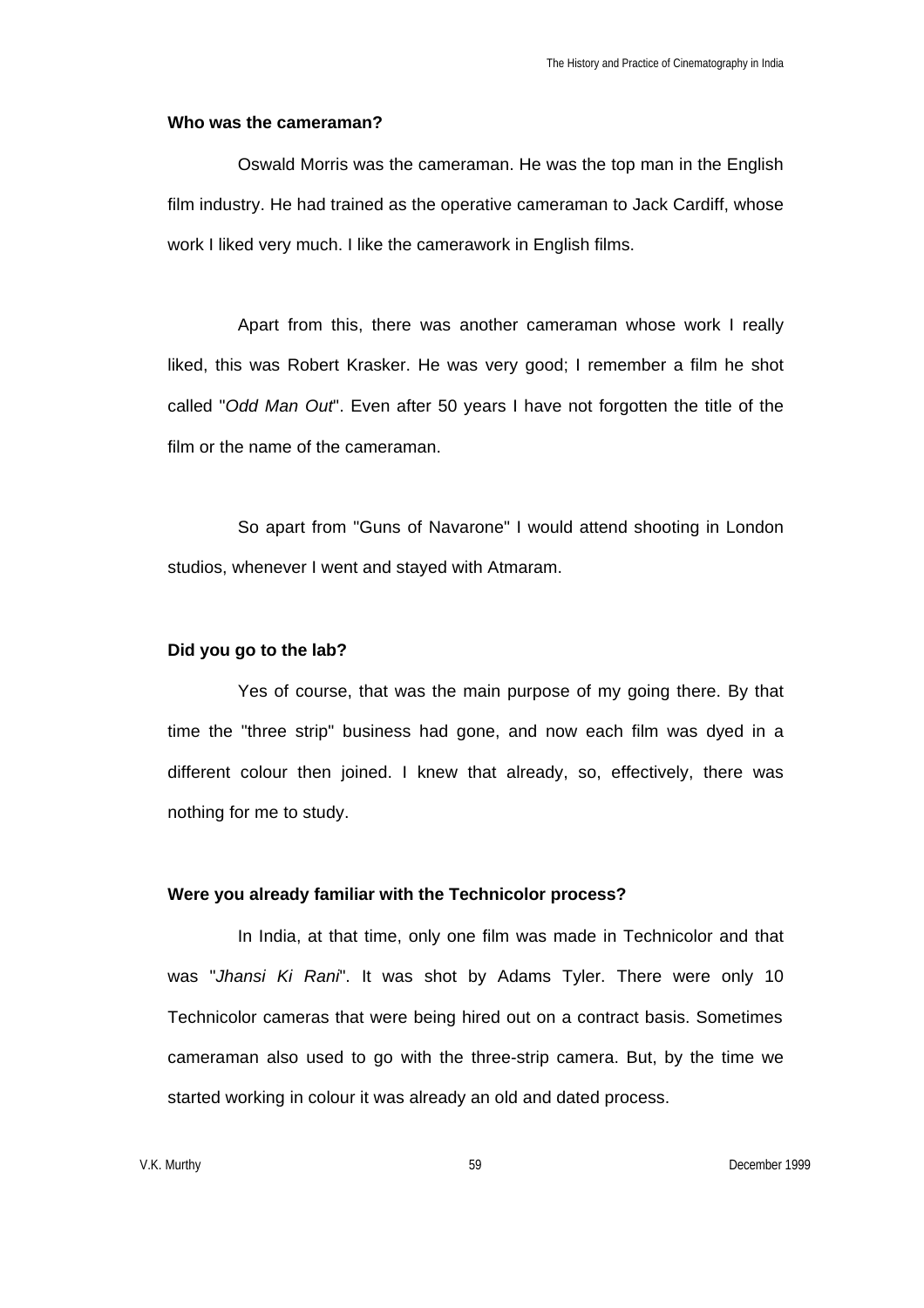## **When you came back, did you try and introduce any working methods that you had seen there?**

I used to tell them about what I had seen. After I came back Guru Dutt told me I want to give you a raise of salary of 500 Rupees. I said "No, don't increase my salary, please give the light boys a raise. I have come from London, and I have seen there that the minimum wages a man gets on a film unit he can live on, at least that much they pay the light boys. Why can we not pay a decent wage? If man needs 150 Rupees, to live on, we should pay him that much at least."

Guru Dutt said "kya musibat mein daal diya Murthy." (You have landed me in a fix)

I said, "If you can give Rs.500 to me why can you not do something for them. They are the boys who go up on to the catwalks taking risks with their lives and shift those hot lights. You see, I loved those boys.

He said, "tum kya union leader hai, communist hai kya?" (Are you a trade union leader, a communist?). I said, "We have to pay a decent minimum salary."

See, we were very free with each other. The only exception was that I didn't join him in drinking. Maybe just a couple of times I might have had a glass of beer with him. He used to drink everyday, our production manager Surya Swamy was there to give him company in that. With me he used to play cricket and badminton in the studio.

**Let us jump now to your television work, particularly your work on Shyam Benegal's multi part historical series -** *The Discovery of India***.**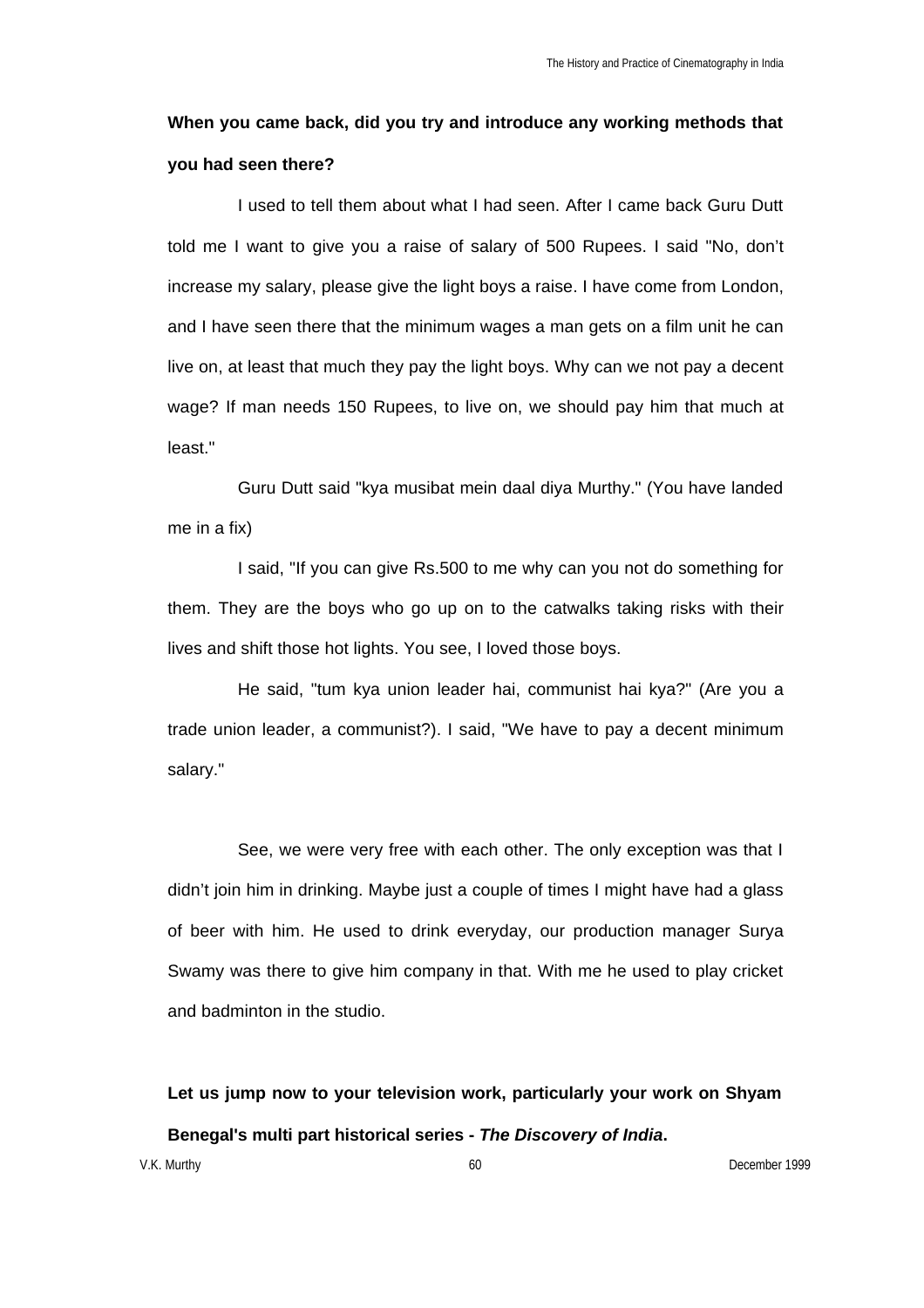I certainly enjoyed that. Shyam Benegal was a very nice person to work with. Full of information, intelligence and discovery. He did not interfere at all with the workers even though he had to take a lot of rehearsals. He had taken two editing rooms in Film City, and even as the shooting was going on he would be busy editing the rushes. As a result I had full freedom on the set when I was doing *Discovery*. Even though it was a 12-hour shift I was very happy because every day I could do whatever I wanted to do.

#### **Was it interesting to recreate all those different periods?**

Definitely and I worked very closely with the Art Director, Nitish Roy

## **But in recreating different historical periods did you have different visual styles in mind?**

Yes, and we had to do a lot of background research. Shyam insisted that Nitish and I look at a lot of paintings and old photographs and archival material from old libraries and archives. We even went to see some places before hand to get a sense of what the look could be for a particular episode. We looked at the history part of it very carefully. I could say that in one way it was the best period of my life. The work was hard, but I really enjoyed it.

## **Why do you say that?**

I had full freedom to do whatever type of lighting I wanted to do and from my point of view that was great. I could do any camera movement I liked. Even trolley shots could be planned easily. No one bothered about lengthy shots, there were circular and straight trolleys for us to do with, as we liked. You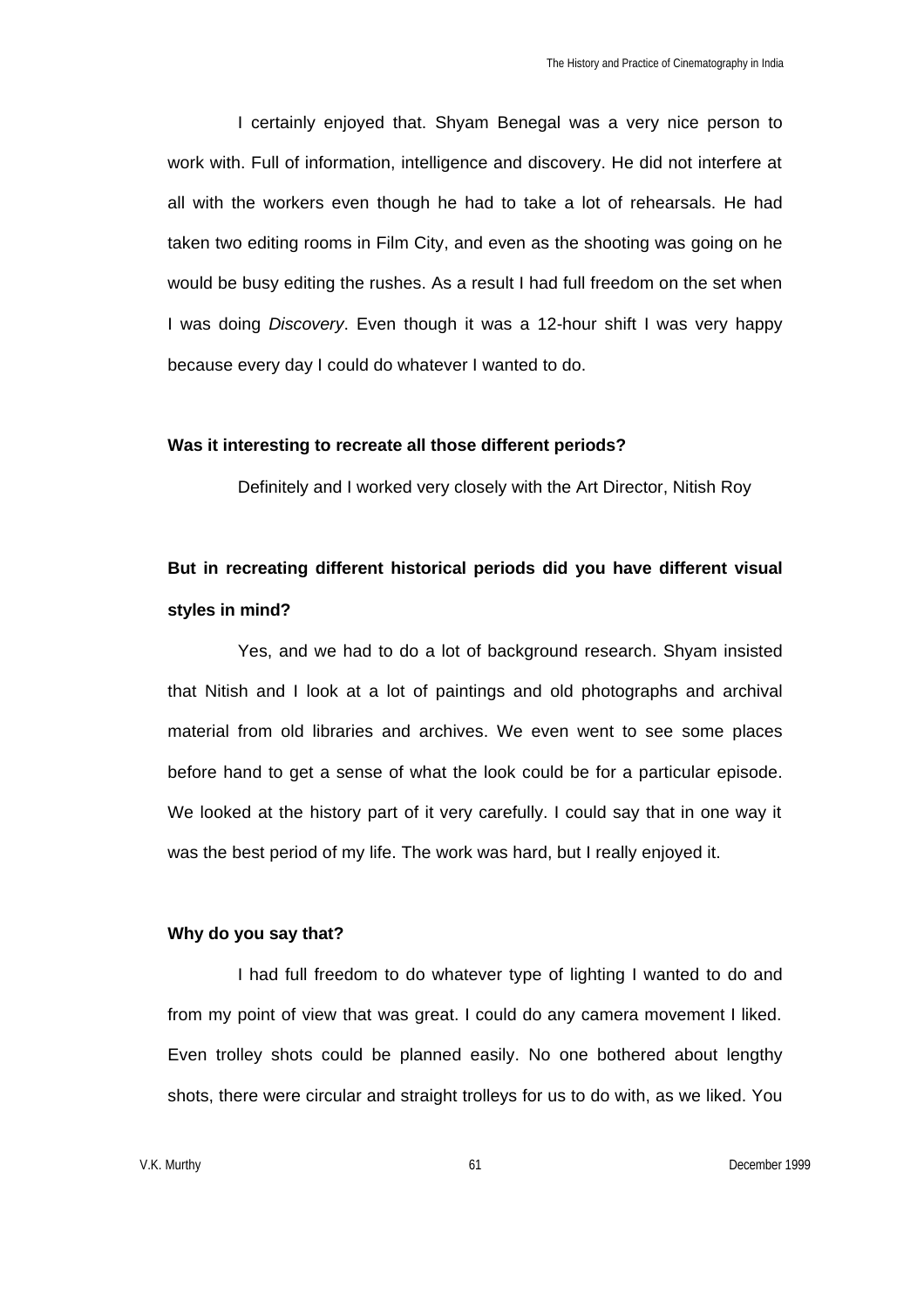cannot even imagine how smoothly and beautifully I could make the camera move on those trolleys.

**I remember there is a scene in the Mahabharata episode where there is a long circular track. Tell us about that.**

That was a long speech being given by Krishna to Duryodhana and his party. It was a complex shot, quite lengthy and a full circular trolley in which we had to move from close ups of Krishna speaking to 'group' close up shots of the others listening in a single take, while the camera was moving. I had to adjust the operation all the time, matching the camera movement with the actors. We did lots of rehearsals. It was not easy, neither for me, nor for the actors. The actor playing Krishna was also a very good artist. He was a Muslim doing Krishna's role. I think I can remember his name, yes, Salim Ghouse, that is the name. He was very good. Somehow, I really enjoyed shooting this very much.

#### **And you had to keep in mind that this would be for television…**

Yes, yes, I know it very well, in TV, do close ups. That is why once we had established a long shot for the location; we would work mainly in the mid/close range. We had an understanding, myself and Shyam, that since this is for T.V., we must work mostly in close -ups. We did it.

## **You said you had absolute freedom, so is there anything you did which you had never done before?**

No, there was nothing like that. Everything I did in "*Discovery'* I had done previously as well. Actually it was easy for me to do. I did not have to think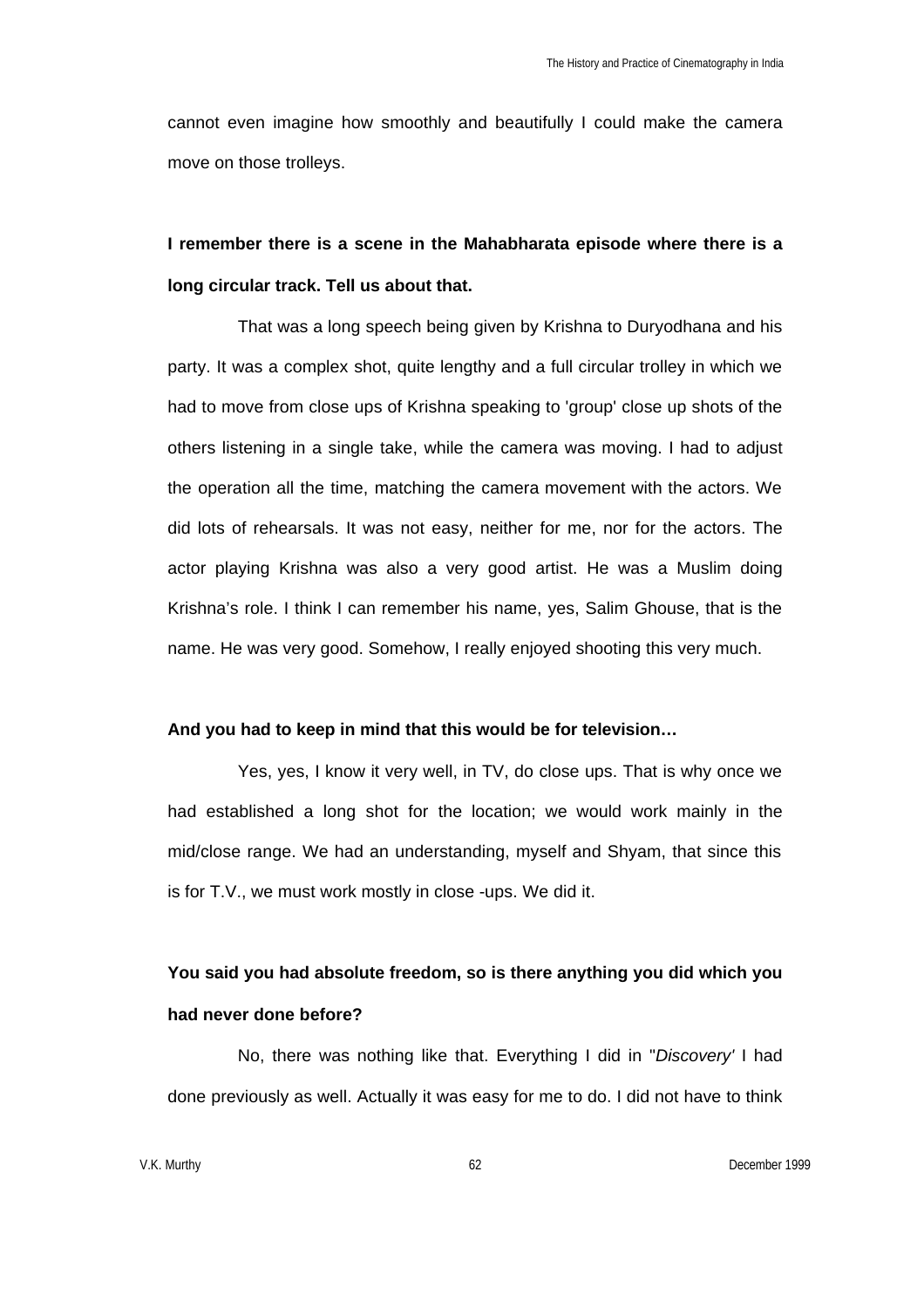so much, everything was there for me, I had to just follow my own ideas about the shooting.

Actually, "*Tamas*" was what I enjoyed the most.

You know "*Tamas*" was directed by my own student and assistant - Govind Nihalani. He is a cameraman, and is a director as well. When the script of *Tamas* was ready and everything had been arranged, he came to my place and started talking to my wife. In the days when he was my assistant he used to come often to my place, always have some snacks. He was very free and relaxed at my home. He was on very good terms with my wife. You see my wife is a very good conversationalist. She talks to everybody.

Even at the time that he came in connection with *Tamas*, half the time he spent in chatting with my wife. In the end he said, " Murthy saheb I am planning a serial, and I am sorry to tell you, I would like you to come and do the photography for it". I asked him "What sort of serial is it?" He told me the theme and said that it would be shot on film, not video - on 16mm film. *'Discovery of India*' was done on 35 mm and this was going to be on 16mm

He wanted a reply immediately but I told him "Govind I will be very happy to do but I need some 2-3 days to think about it."

# **Did you feel uncomfortable about the fact that your assistant is asking you to shoot for him?**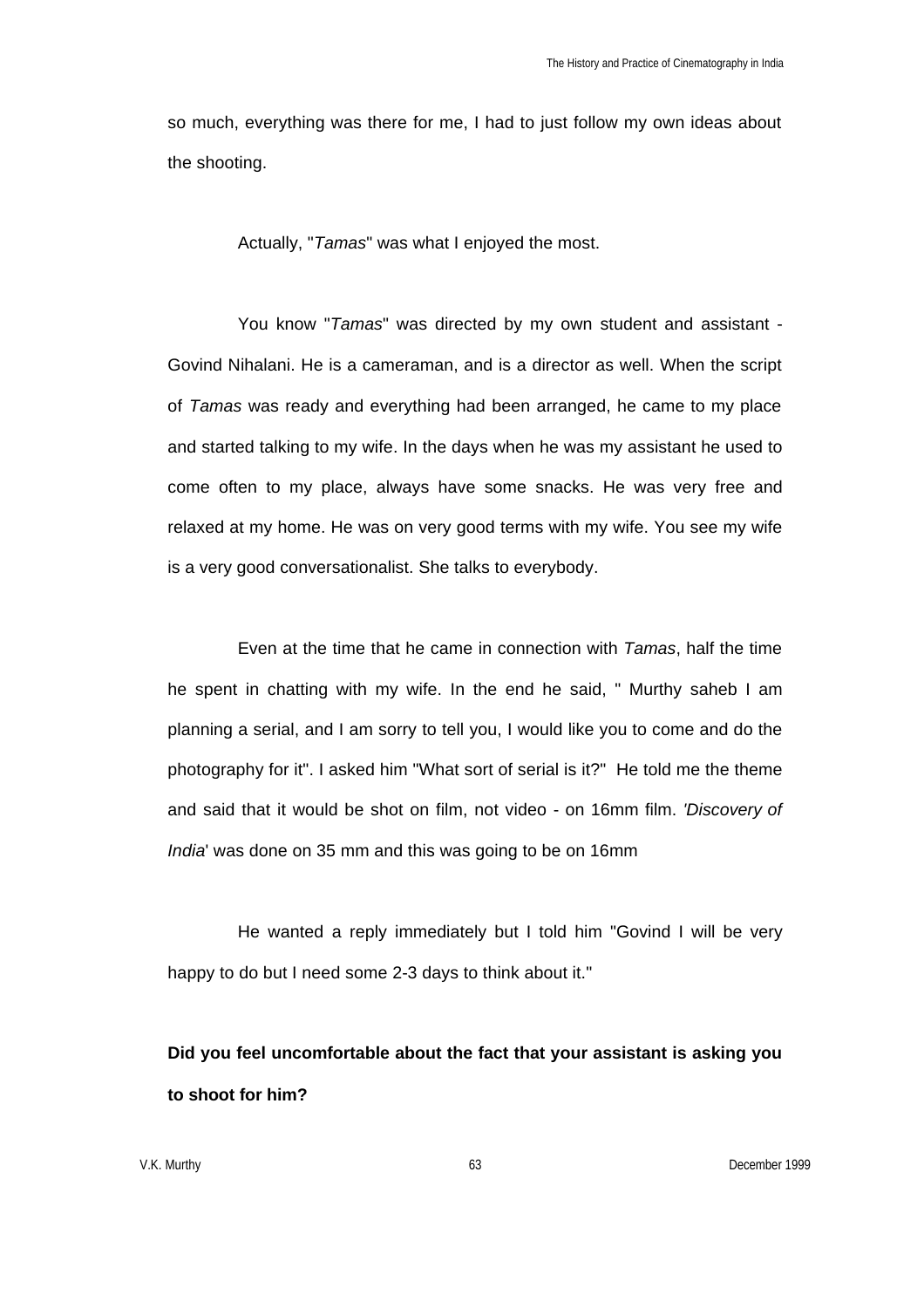I was not thinking about myself. After all, I had to simply do my job, that's all. The question of *guru* and *shishya* (master and disciple) didn't enter the picture at all. He would be a director I would be a cameraman, and this is some thing I had done in small ways in his earlier films as well. Whenever he made a film, he always wanted me to came and shoot for 1-2 days .

Once, Subrata Mitra had also come some work to the film city. To see a location or something like that. Govind was making this film called "*Aaghath*" at that time. So there was a scene in which he wanted a 2-3 camera set-up. And as usual, he had asked me to help out. I was on one camera at that time. Subrata*da* came, we were chitchatting, and he (Govind) was standing, waiting, hesitating to tell me what to do. I told him, "Look Govind you are the director I am the cameraman, don't hesitate, tell me exactly what I have to do".

 So this thing carried on to *'Tamas'* also. During *'Tamas'* also I told him "You want to give me a job. I will do it, but I want to take 2-3 days time to give my reply after consulting my wife"

She said, "You are working with so many *atram - patram* (run of the mill, mediocre) directors, who even don't know a bit of direction or have any sense of quality. If you can work for them, then why cant you work for Govind. After all, he is our boy and he is doing a very good job as a director, making good films. I think you should accept it."

So, after 3 days or so I told him, "OK I will come."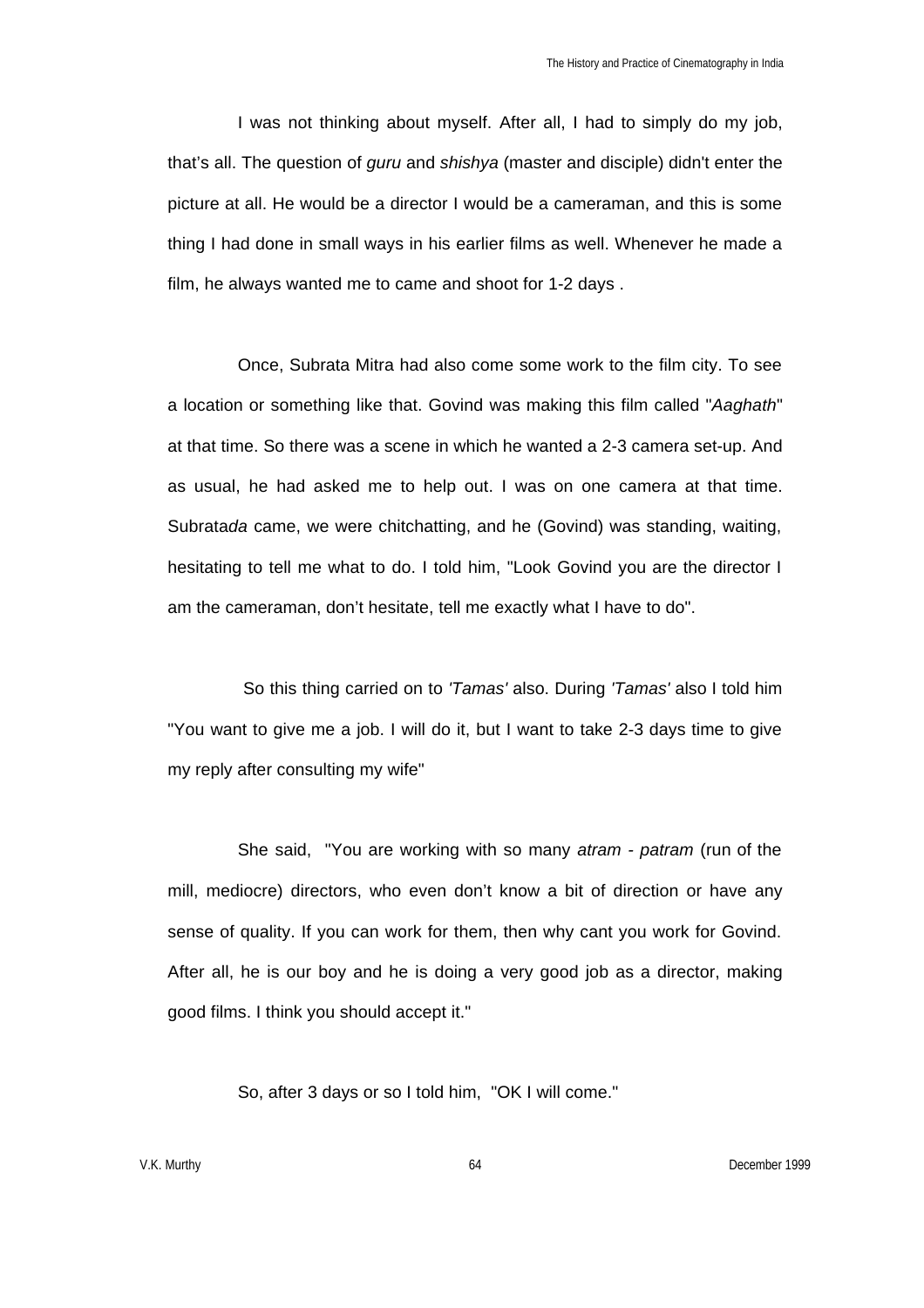#### *Tamas* **has a very different feeling...**

Govind is also a cameraman, I am also a cameraman. It is bound to show. But he did all the operating. His direction is also always through the camera. That is the habit he has developed. So there was no question of my operating the camera, unless it was a very difficult shot, say a shot that involved 180 degree panning in the trolley. You see he was a little bit of a fatty, and he couldn't sit and operate those kinds of shots easily.

So whenever there was that kind of shot, he would say to me, "Murthy saheb, please, you have to sit and take this shot...". So, I must say that we had very good understanding between us and were full of respect for each and everyone in the crew and amongst the artists.

In *'Tamas',* a very important element visual for me is that a lot of it is outdoor, and there is very strong sense of clouds, of monsoon, of storm. I found this very exciting.

**You shot Deepa Sahi in a very new way in** *'Tamas'***. You said earlier how you try and make a heroine look beautiful, and here you had to work with a character who was a peasant woman. So, tell me about how you arrived at the way you would shoot her in '***Tamas'***.**

V.K. Murthy 65 December 1999 See, 'Tamas' was definitely an 'Art' or 'Parallel' film. Whenever you see people who are doing artistic films or parallel films, you can see that they don't believe in 'glamorising' people. Shyam (Benegal) never used to like it, but I was still doing it, and Govind (Nihalani) you see, was my *chela* (disciple). So, in *Tamas* we had to stay between a 'parallel cinema' look and the way I was used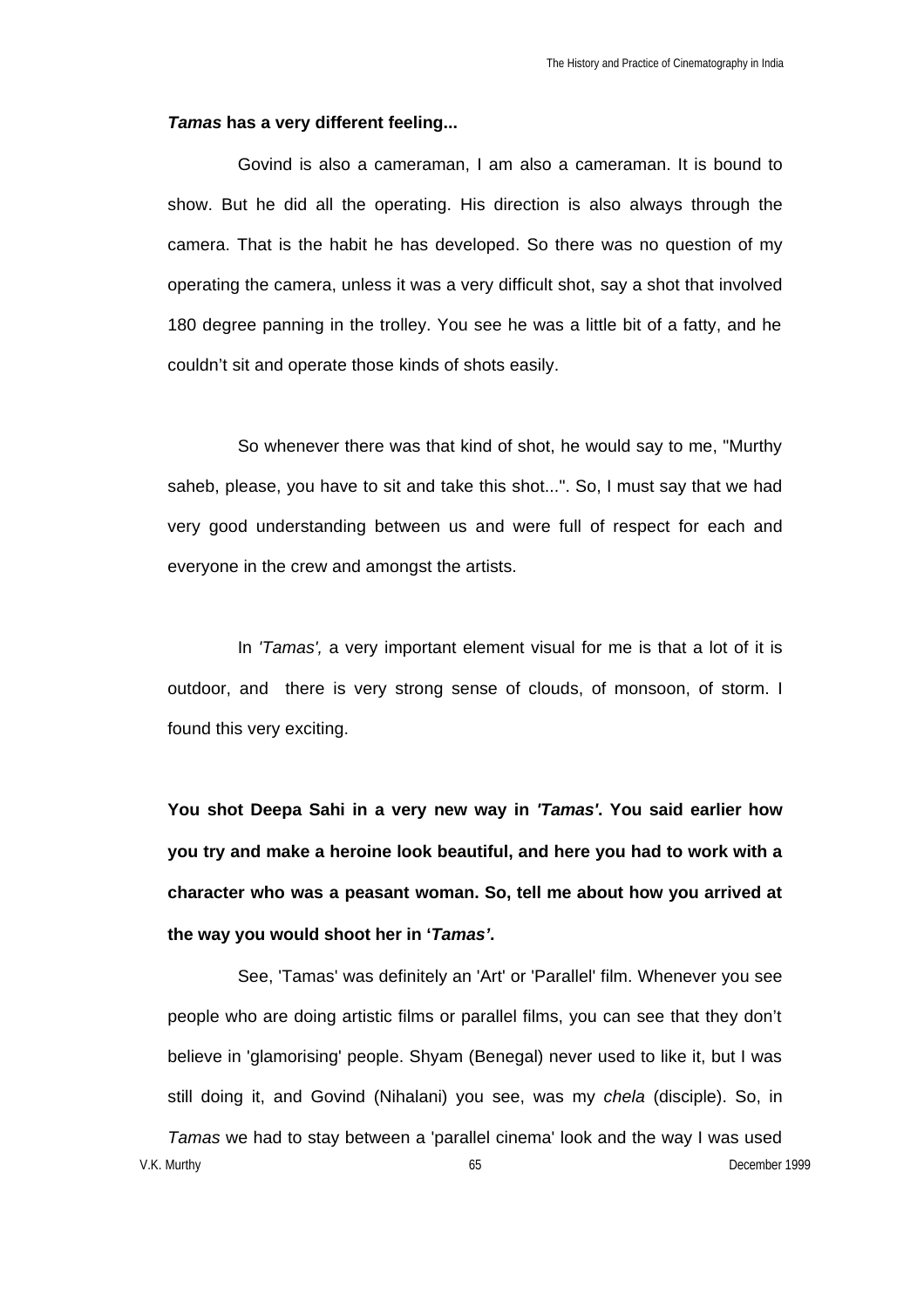to shooting. He wouldn't check much. But sometimes, very rarely, he would say, let us make them look a little beautiful. Now, how can you make Ompuri look beautiful!

We didn't used that much diffusion, we used bounced light and thermocol sheets to soften the light and for the rest of the scenes - they were outdoors, and as I told you, often in cloudy weather, so we didn't need to do anything in that kind of situation.

### **So how do you match tungsten with daylight.**

We didn't have with tungsten we had, what do you call those new lights that have recently come, (see, in the last two years I have forgotten the names) HMI Lights, yes, HMI lights with colour temperature matching that of sunlight. We were using these for face lights and we used a lot of reflectors also. In fact I used to feel that reflected light was better than HMI light.

#### **But did you soften the reflector because it has that cloudy feeling…**

In close shots I always used bounce light, but in long shot and mid shot I would use reflectors. I would bend the reflectors to make them like dishes and put a stick in between - to make a pair of parabolic reflectors - position one, so that the set would get a uniform spread of light and position the other for the four characters in the frame. These are the things I did. We got very good and excellent results and used to see rushes some times in between the shooting schedule itself. After the day's shooting we used to go to the lab.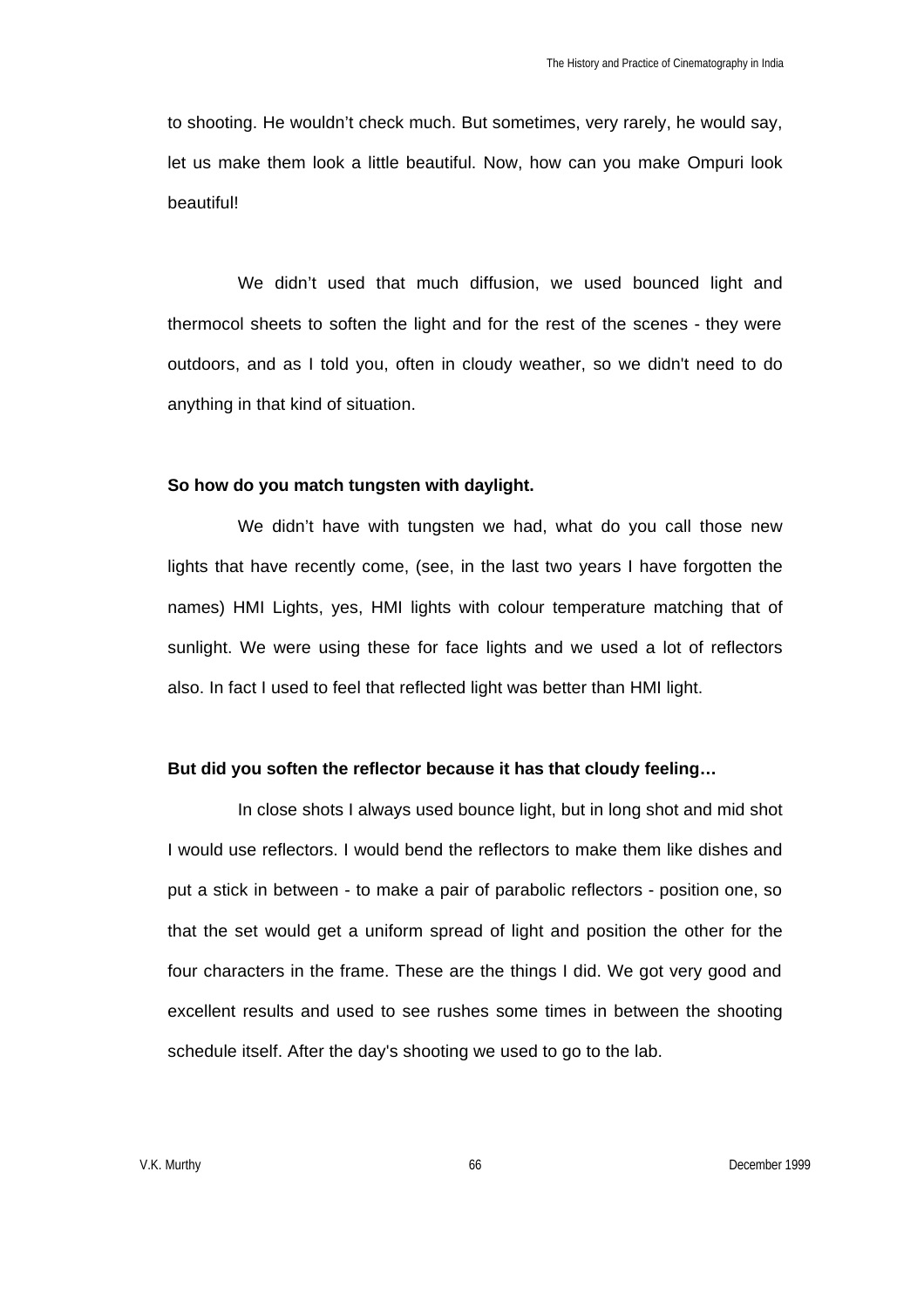## **In** *Tamas***, how were you able to achieve that very real "location" feeling, even in the studio set-ups?**

Everything is done for the story. For instance, the sequence where the Sikhs take shelter in the Gurdwara - was a big studio set up. That was a practical decision. We had to shoot day scenes as well as night scenes in that set up. But for the night scenes, we would not use the conventional way of lighting up, as is usually done on a studio set. I relied a lot on 'practicals' and fixtures. You see, in a village at that time (1947) there would have been no electricity, so we used lanterns. Inside the lanterns we would place small lamps attached to dimmers, to match the intensity of actual lantern light, all these things made it seem quite real and helped us get over the "studio" look.

**In** *Tamas***, you had very large group scenes with a lot of action as well as some very intimate moments, for instance the scenes around Deepa Sahi's pregnancy. Did you think and develop different patterns for the shooting of these different kinds of scenes?**

No thinking. I worked on the basis of needing to execute everything on the spot itself; I never did any homework. I didn't have to. I get inspired on the set itself. Once I placed the camera, did a few rehearsals then decided it all on the spot. No thinking, no homes work at all.

## **Was the shot breakdown done from before?**

It was done from before. Shot breakdown is the director's job. I used to have a copy of the shot break down, but many scenes were being changed on the spot. The writer himself (Bihsham Sahni) was also one of the actors, so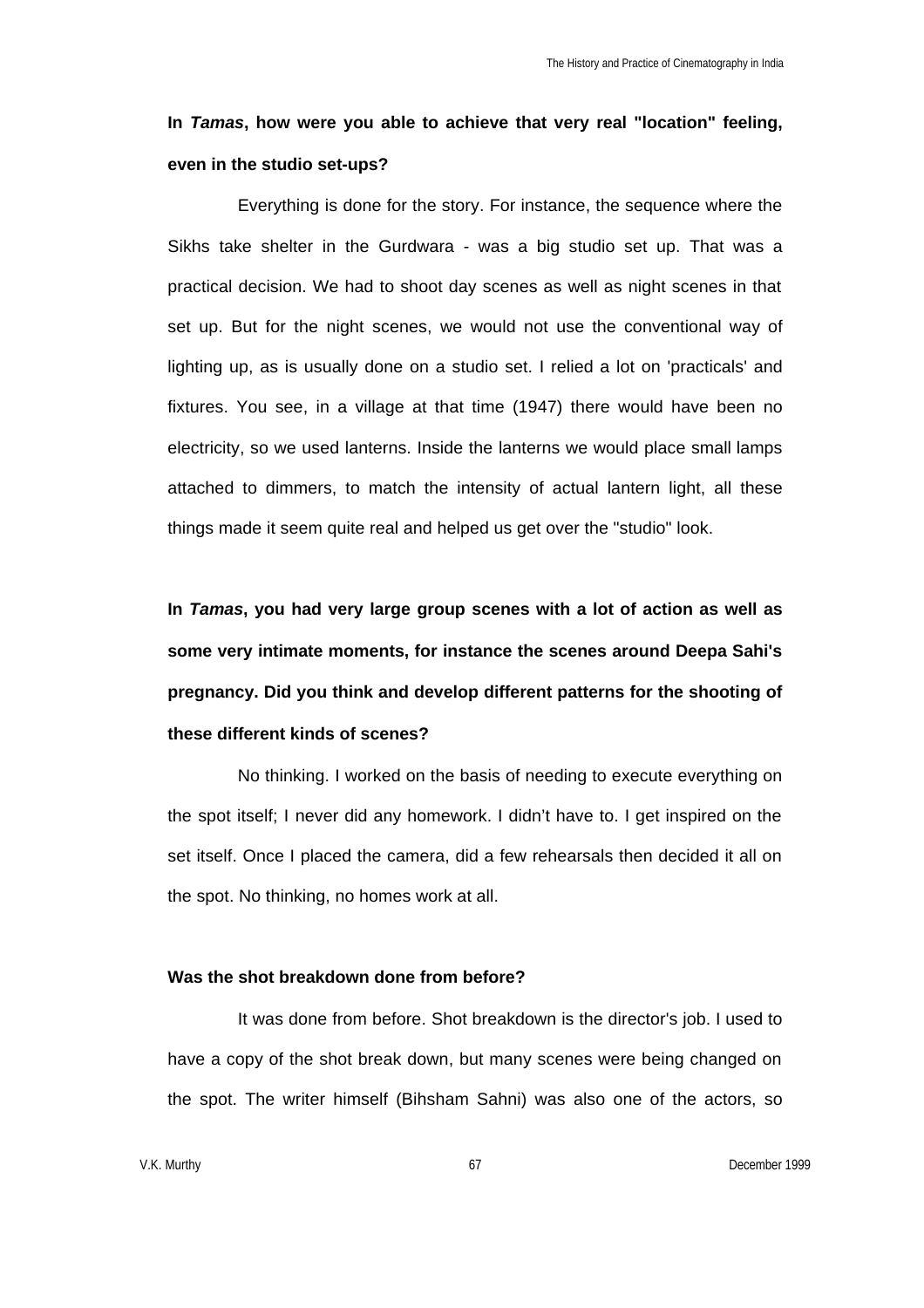there would be always lot of last minute changes. I didn't interfere; it was not my job.

In fact I didn't even know the language. I can read Hindi, but the language of *Tamas* had a lot of Urdu and Punjabi in it - which I don't understand.

I treated this as a very good opportunity to do whatever I wanted to, because I did not have to bother about the dialogue and language. I could concentrate on my work. And, Govind being a cameraman encouraged me, gave me a free hand and supplied me with whatever I wanted.

For instance, in most of the street scenes a lot of smoke is used to give it that dingy congested north Indian small town feeling - that set was put up and it was there for six months, just so that we could use it whenever we wanted to shoot the street scenes. All this just for one single street set-up designed by Nitish Roy.

We did very little studio shooting - the beginning of the film - the scenes to do with the slaughter of the pig and the gurdwara scene, which I have already told you about, and some scenes in the hut where Deepa Sahi and Om Puri live - these were the only things shot inside a studio, as far as I recall.

I think some sequences were done very well - the song sequence with Amrish Puri, and the jumping into the well by the women - these were very effective.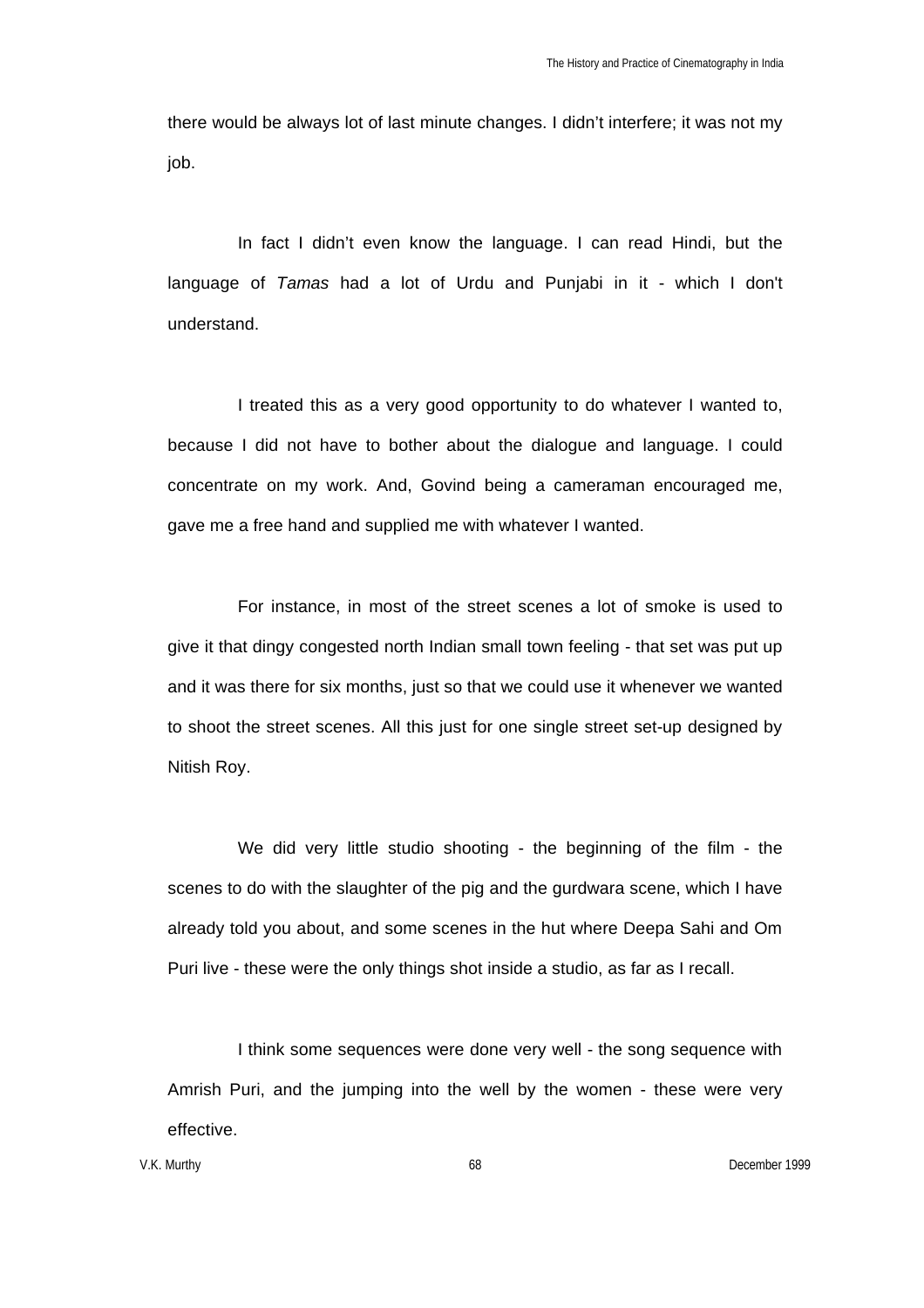**You chose a very unusual angle for that scene - (the women jumping into the well sequence)…**

We created a 10 feet deep ditch and placed the camera in that. You see, Govind, being a cameraman himself, wanted to try out unusual angles, first we did the scene from the top angle, there were a lot of ladies, then he said, "Murthy saheb, ab low angle se lenge" (Murthy saheb, now we will take it from a low angle).

It was a very good opportunity for me to do something like this, in colour photography, after a long time.

You see, after Guru Dutt, for a very long time I was doing colour photography for Pramod Chakravarty - all his films I have done. He was absolutely commercialized. He cared only for the quantity of work done in a day, because he was very hard pressed by the dates of the actors. So I had to compromise many times. I still remember, the very first film I did after my days with Guru Dutt (with Pramod Chakravarty) were very difficult for me.

### **What film was that?**

The film was *'Ziddi'*. It was a very successful film at that time. At first, I was trying to work in my style and it was taking time so he (Pramod Chakravarty) was getting upset. He had just started his career and had taken a lot of risk to produce this film. It took me nearly half of the shooting schedule of that film to adjust myself to that style of shooting.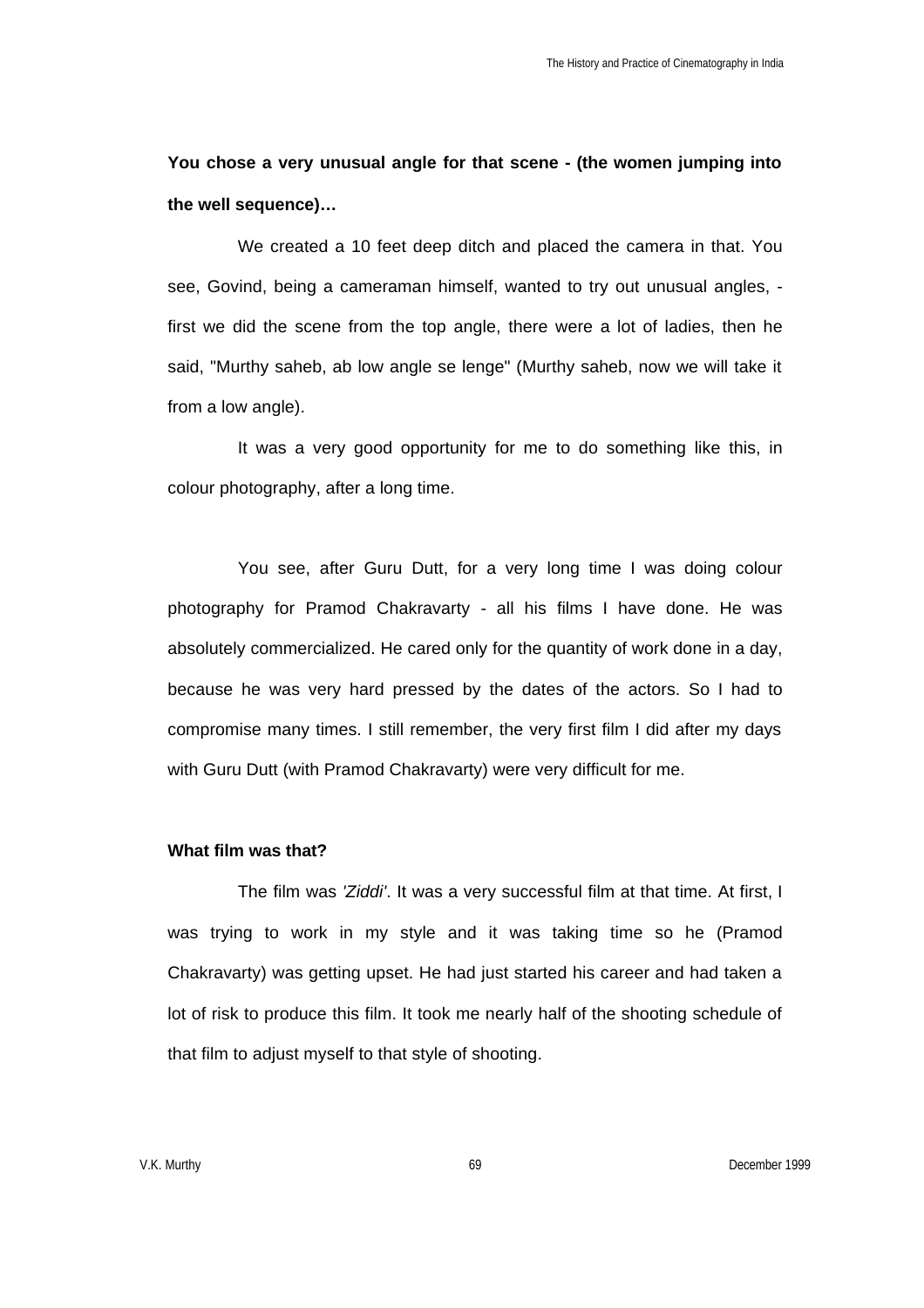#### **What did you do to adjust to that atmosphere?**

We have to work very fast, and the studio was also never our own space. We used to hire different studios for different schedules, and this led to a lot of technical difficulties - also, light boys were different each time. But I managed somehow. Out of those conditions also I did some very good work in those 30 years that I worked with Chakky (Pramod Chakravarty). The pity is, whenever people interview me they don't mention his name.

# **So tell us about this period. What was it like to be working in colour and with big stars**?

In the first film (*Ziddi*) there were both outdoor and indoor shoots. For out door shooting we went to Ooty. The climate there - you know - clouds, low sunlight. I was shooting in that cloudy weather.

Mahmood, one of the actors on the films was very doubtful about what I was doing. I said to him "Mahmood you do your job, I will do my job".

Chakky (Chakravarty) was also doubtful, he used to ask me "...theek rahega na?" (will it be all right). I would say to him "...theek rahega, bekar mein fikr mat karo" (It will be all right, don't worry unnecessarily)

When they saw the results they were so happy. The close ups were beautiful. I used only reflectors. Not harsh reflectors, I used soft reflectors. I used net and sometimes cloth to soften the reflectors. And then I would give the reflected light from a low angle to give just a glow in the eyes - so these were some to the things that I tried to do.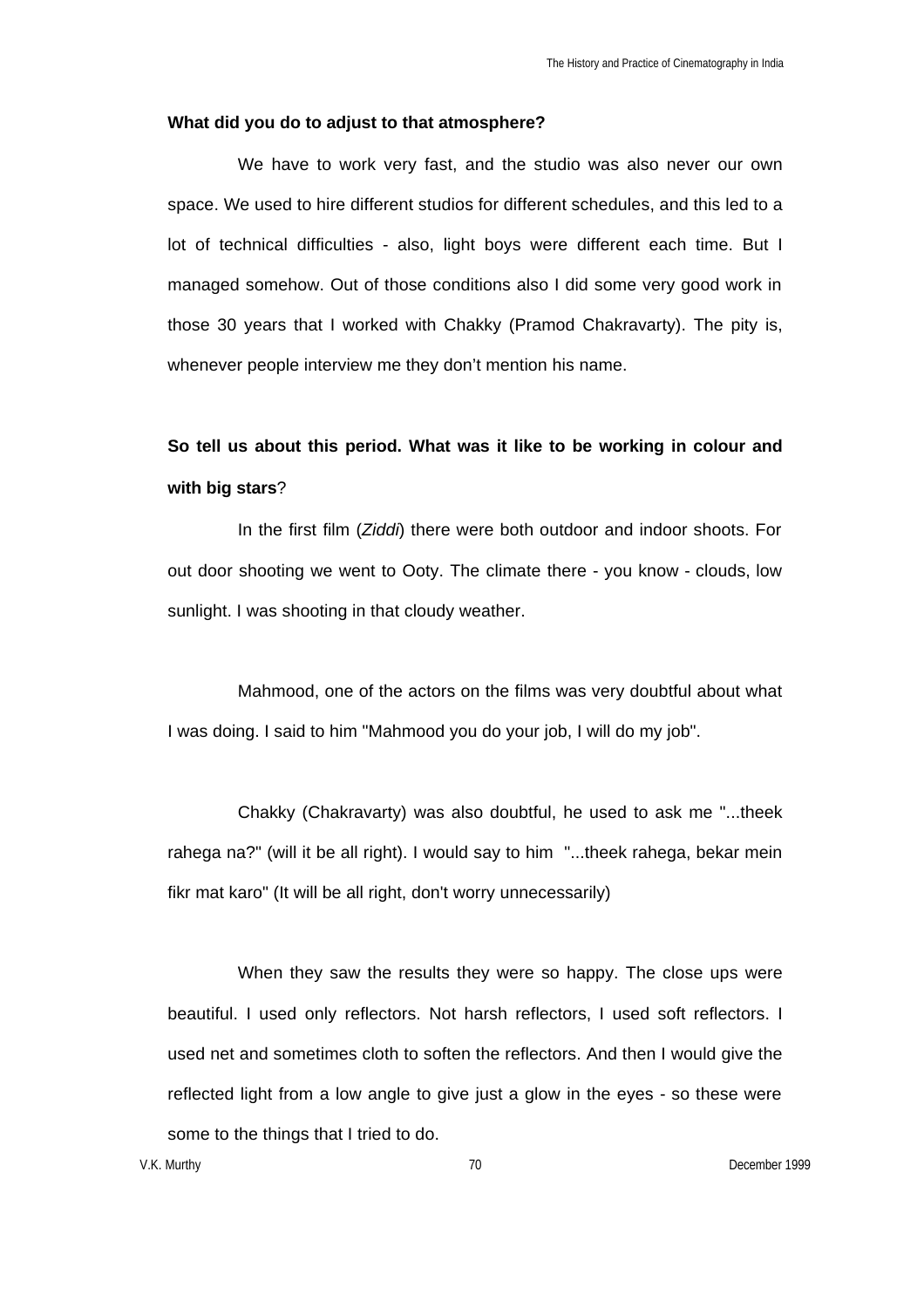This is why Asha Parekh, for instance became mad about me, and she started telling producers that she would accept their film only if I was doing the photography when her scenes were being shot. So producers started coming to me, requesting me to give dates, saying that she (Asha Parekh) insists that I must shoot her. So I had to explain to Asha Parekh that this was not going to be possible all the time, and that she could not expect me to go wherever she was shooting. There was also a moral binding - you may say - after all - the producer has already arranged to work with some other cameraman, he should not have to ditch him for me, just because Asha Parekh was insisting on it.

**But was there a notion that you had to change the lighting or the framing pattern when colour film came? Suddenly from the in-depth photography of the B&W days, you had flat frontal framing and lights blaring on the set. Why was that?**

Oh there was a lot of that when colour first came in. They would shoot with lots of top lights because they thought that in colour that was one way you could make dark people fairer, so that whenever you tilted up you would get the glare of three or four lights in your lens.

Or, they would use lots of make up, theatre make up which was not correct for colour photography at all. It would lead to all sorts of strange colours registering on the film instead of the correct skin tone. When I said once to Asha Parekh that she should just put some simple society make up on she said to me "Murthy sab kya bol rahen hain.." (Murthy saheb, what are you saying). But then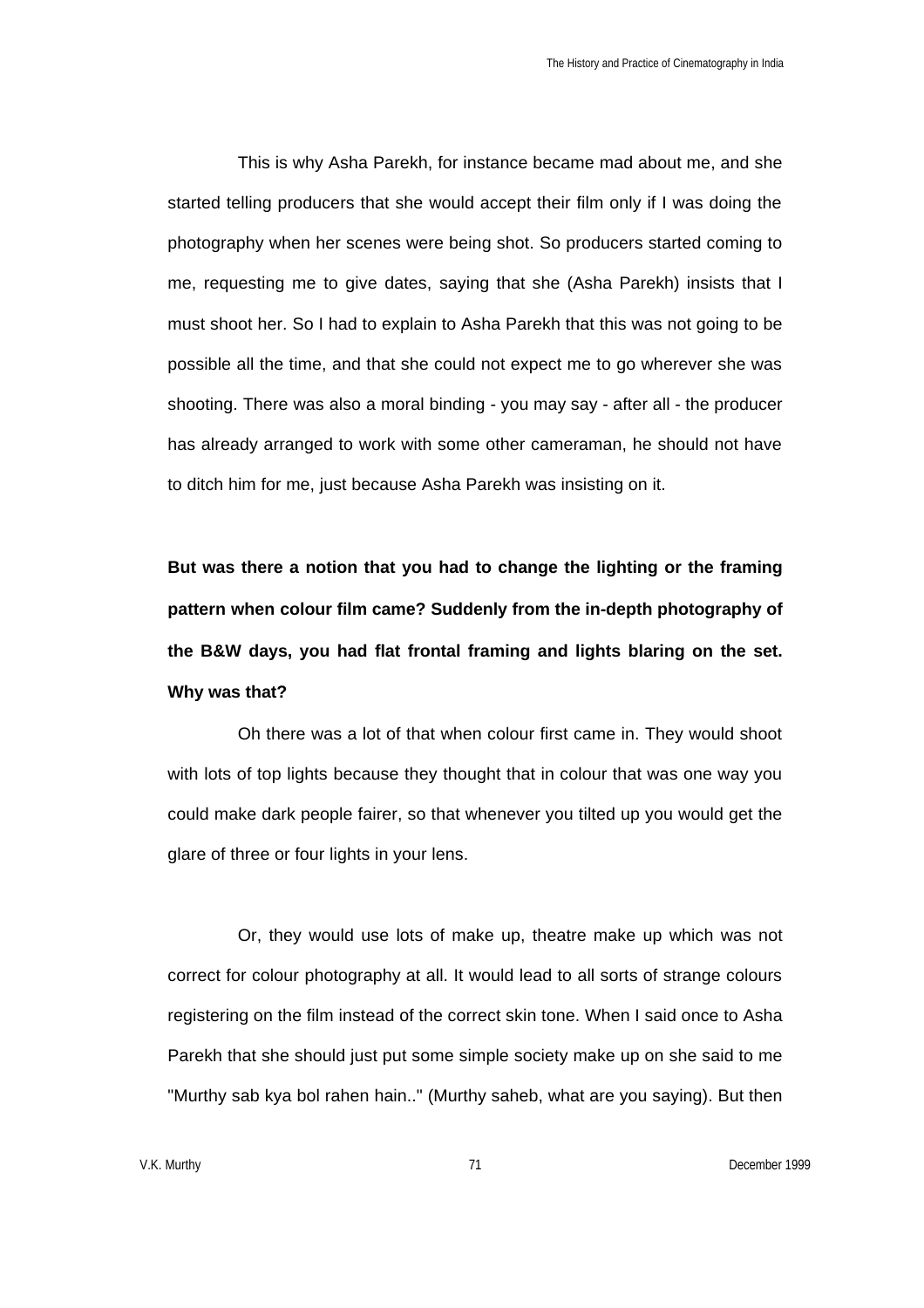I explained it to her and to her makeup man and then they started doing what I had told them.

#### **They didn't understand that in colour film things registered differently.**

 I told them, no thick make up, no theatre make up. All this happened because "*Junglee*" which was one of the early colour films became a super hit. In that film they used red and pink make up on everybody. So that became like a fashion. Now this just doesn't work with our (Indian) kind of skin. The glow of the skin just doesn't feel right. That is why I used to insist on light make up and kept saying, don't use these very bright lipsticks and don't put rosy and pink shades on the skin. In fact I was the first person to say "just use normal society make up, don't use these bright shades"

# **Were there any technical innovations that you made, any devices that you had designed?**

Nothing in particular. I once improvised a table like thing on which you could put a light. This way you could put a light in a higher place. Earlier, you just took a high stool and then placed a light on it, and everybody followed this method. But I saw that the problem with this was that you could not easily reach and work with the lights, change their position or anything like that. So I thought that if you cut a groove on two legs of the high stool, lower down and then place a plank on it, a person can easily stand on it and manipulate the lights, even at that height.

I did this in Madras when I was shooting two films there and then we introduced it in Bombay as well and then people started calling it "Murthy ka ghora' (Murthy's horse).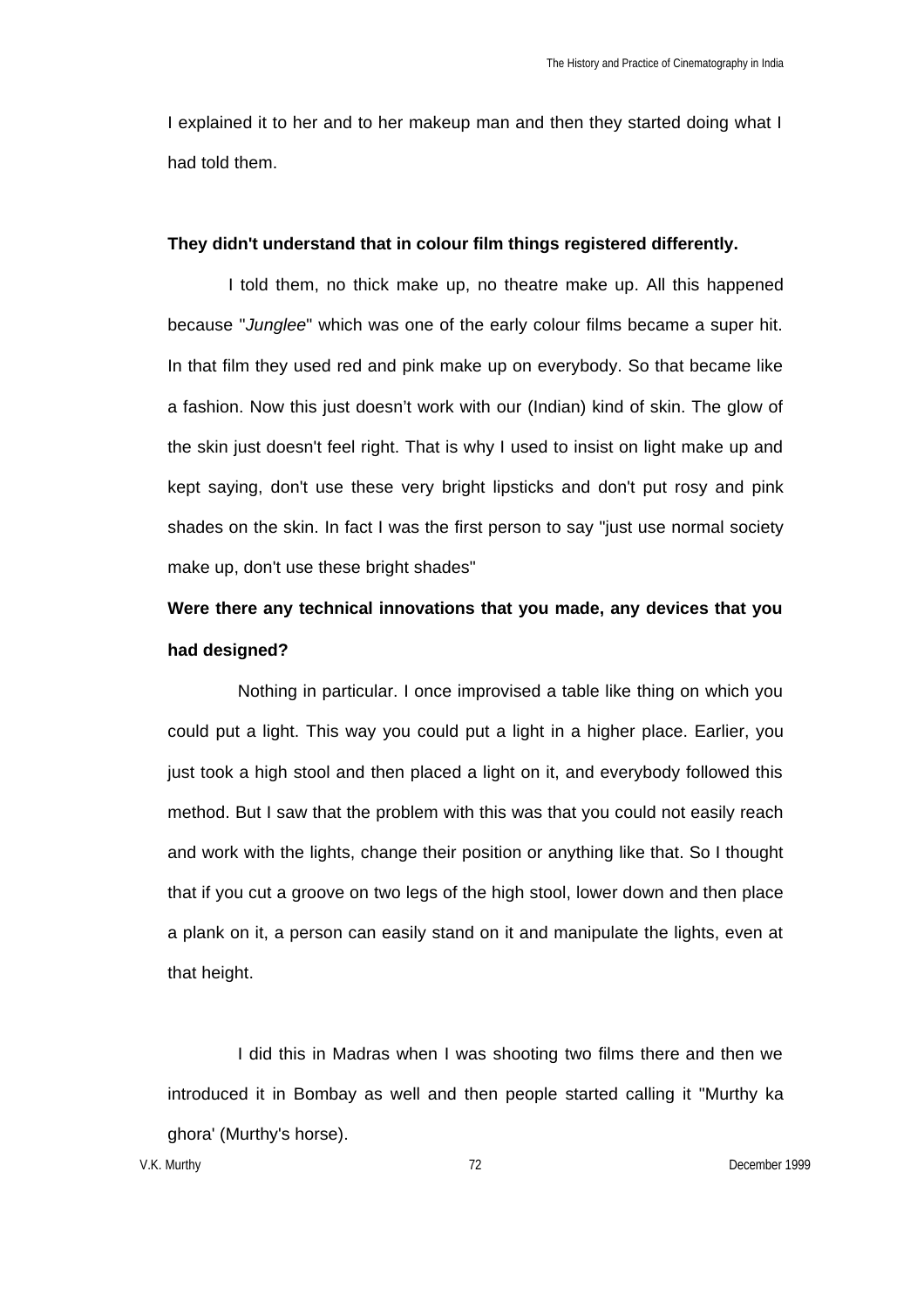Whenever I needed things like this I made them myself.

#### **Tell us about the parabolic reflector that you made.**

I have told you already about how we used Parabolic Reflectors in *Tamas*. But I thought about it long before that.

See, the problem is - if the characters are very close together and standing against a dark background you need softer light to match with the background. If I give a reflector from up close there will be too much intensity so I have to position it from afar. Now, to create an even sort of spread it made sense to curve the reflector. So that you got a dispersed, less intense throw of light. So I can get soft light beautifully spread in a bigger area.

See every time I was doing something like this it was because there was some shortage or some problem. So that is how I made this curved, bulging reflector. And two months later I saw in the American Cinematographer magazine a design for something new called a 'parabolic reflector'. I saw that it was basically my design, so someone else had also been working on the same problem. Only the word 'parabolic' was new for me.

## **You should have patented it and earned some money!**

(Murthy laughs....) There was no time to think about anything like that.

V.K. Murthy 73 December 1999 But, seriously, time was a real problem. It was very difficult when you are shooting in a situation where there are a few big stars, too many productions and too little time. Once Amitabh Bachchan was working in a film that I was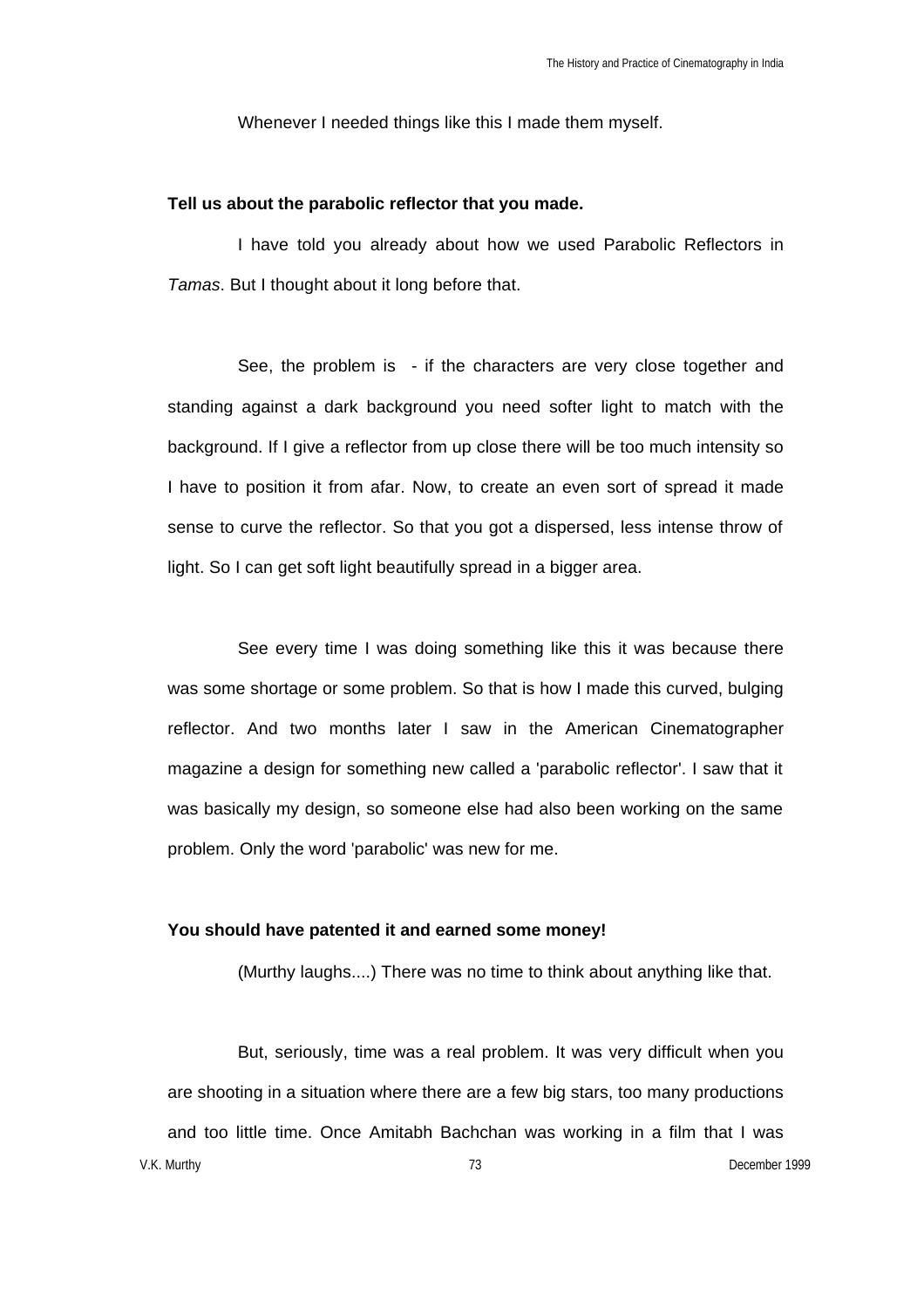shooting. He was doing two shifts a day. And the second set was outside Bombay, some 50-60 kilometres away. So he would say - "please, at two-oclock I have to go for another shoot, can we be a little faster?" At the same time he would say to me "Murthy *Garo* (Garo is sir in Telugu) what superb photography you have done in *Kagaz ke Phool*". How could I tell him that I had time when I was doing *Kagaz ke Phool*, and that I had no time anymore?

Even Pramod Chakravarty who would never otherwise interfere with the lighting or anything would always ask us to hurry up. I was not happy in those days. Still, my film was in the top five nominations for the Filmfare awards for camera in those years, but I never got an award.

#### **Tell us about the method of shooting day for night in B&W.**

I couldn't do it to my satisfaction, because by the time I had an opportunity to do a day for night scene properly in a film, colour had come in. But I had tried it out in B&W in my free time in the studio days. Basically you have to use a combination of filters. You have to use the N5 (green filter) along with the 23A (red orange filter) in front of the lens. The whole frame would go completely dark, but the faces would register as pale. In fact they looked as if they had a white mask. So then I tried this out with a yellowish make up on the faces and this time the skin tone registered perfectly and it looked like night as well. The results were very good, but I could not use it. No one wanted to shoot in Black and White anymore.

#### **So it was the studio system that made all these things possible...**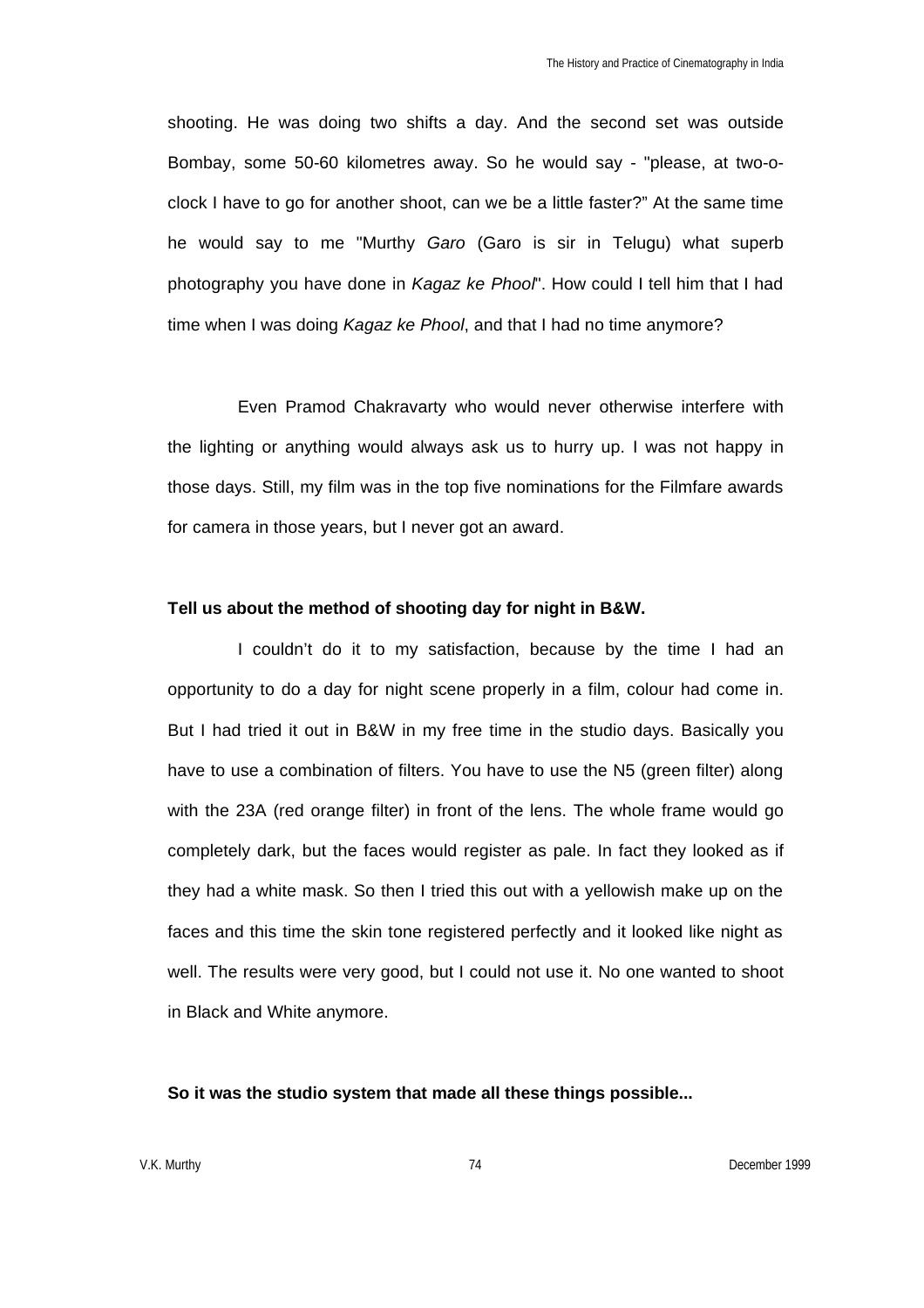We could do a lot of experiments in the studio. We had time, we had to go there everyday, even if there was no shooting. Makeup man was there, assistants were there, props were there, the carpenter was there, lights were there, properties were there and the lab was there. We could try things out, print and see the results. This made a lot of difference to the work. We could do what we liked. All this is possible only when you have every thing at your command, other wise it is not possible.

Now the studios are all closed. The studio system is over. No producers have their own studio except the RK people.

# **When video came in, you decided that you would continue to work on video while many people in your generation decided not to. Why is that?**

In the beginning I too was not sure. I thought it is too late for me to learn ABCD all over again. I was also a bit upset by the kind of way in which people were shooting in video. So I didn't know what to do.

Now, you must have heard of Jal Mistry, younger brother of Fali Mistry - whom I had assisted. Jal told me, when you do the lighting for video, just think that you are lighting for 40 ASA film stock. So I did that. Later on better cameras came, and now you can shoot even in existing light. So now you have Betacam and even Digital cameras.

Anybody can shoot with video. When people come with these new little cameras from America even little children say "Uncle, uncle I want to do shooting".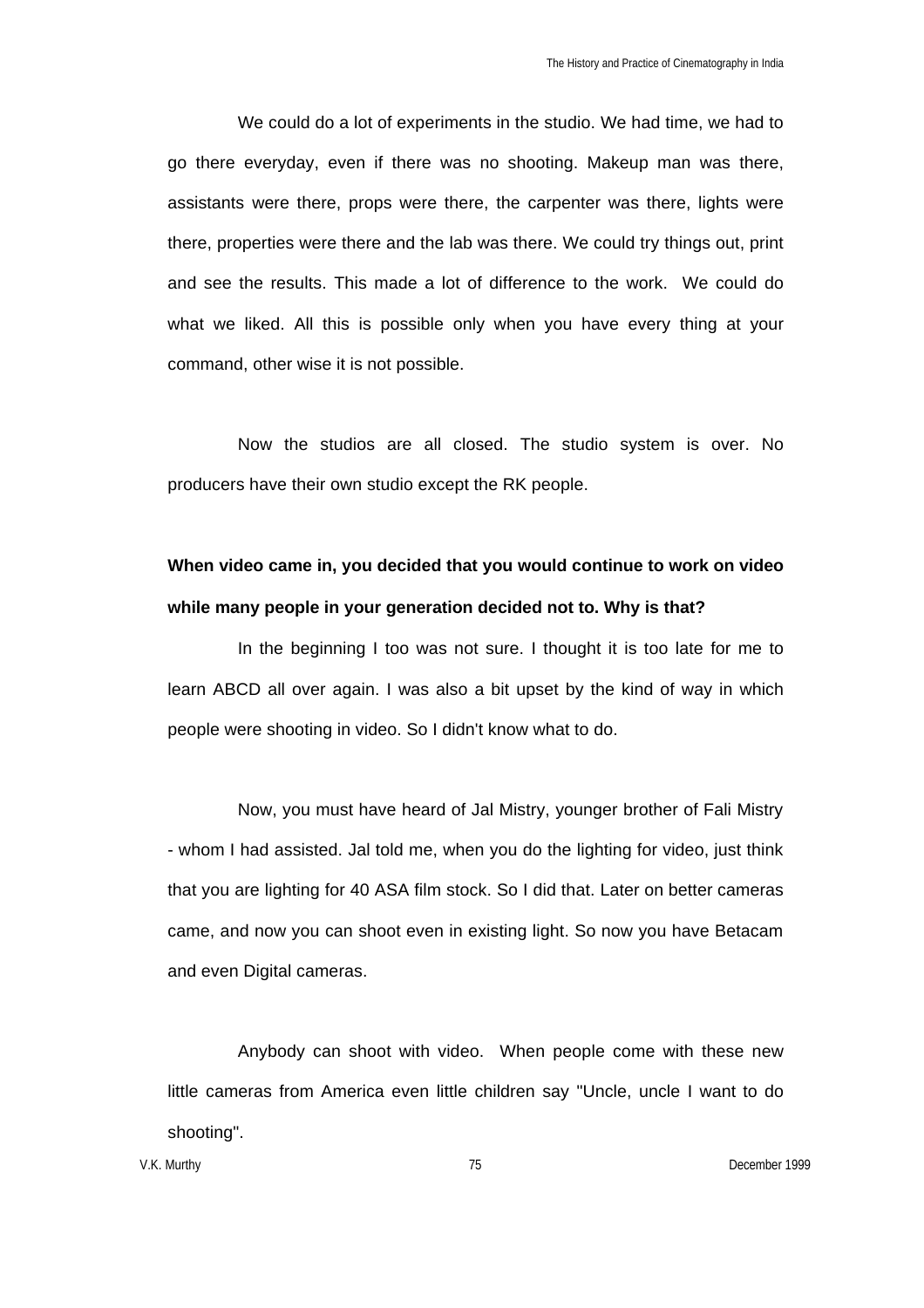The History and Practice of Cinematography in India

Now I don't know what to say, but you know doing camera is a job, and we have to do it whatever happens, for the sake of the job. We belong to the older generation, young directors would come to me and ask me to do camera. We all have had to face that.

So when this video camera came, first I thought I can now leave Bombay and go to Bangalore and rest. And I almost decided that I would not work unless Shyam Benegal or someone like that calls me. Six months after this, one Shyam Kapur, who was a production manager in Guru Dutt films, came to me. Now he was working with the Cinevista people. So he asked me to shoot for their serial. I said "Nothing doing", they insisted, and then I said that I must be paid properly. Normally they pay you 7,500/- per episode, so I asked for 10,000/- per episode. They said, "Please work now for 7,500/-, later we will pay you more." This was in 1995. What were 3 or 4 episodes in the shooting would become 5 or 6 episodes in the editing. So not bad for me. They would pay me regularly and on time. I didn't even have to ask. Best payment, because, you rarely come across people who pay you regularly like this in the film industry. With these people I never came across a bounced cheque.

You see my generation is almost retired. The last film of Pramod Chakravarty released last year. He said this is my last film, no more after this. So I want it to be successful.

# **What in your opinion was the best floor to shoot on?**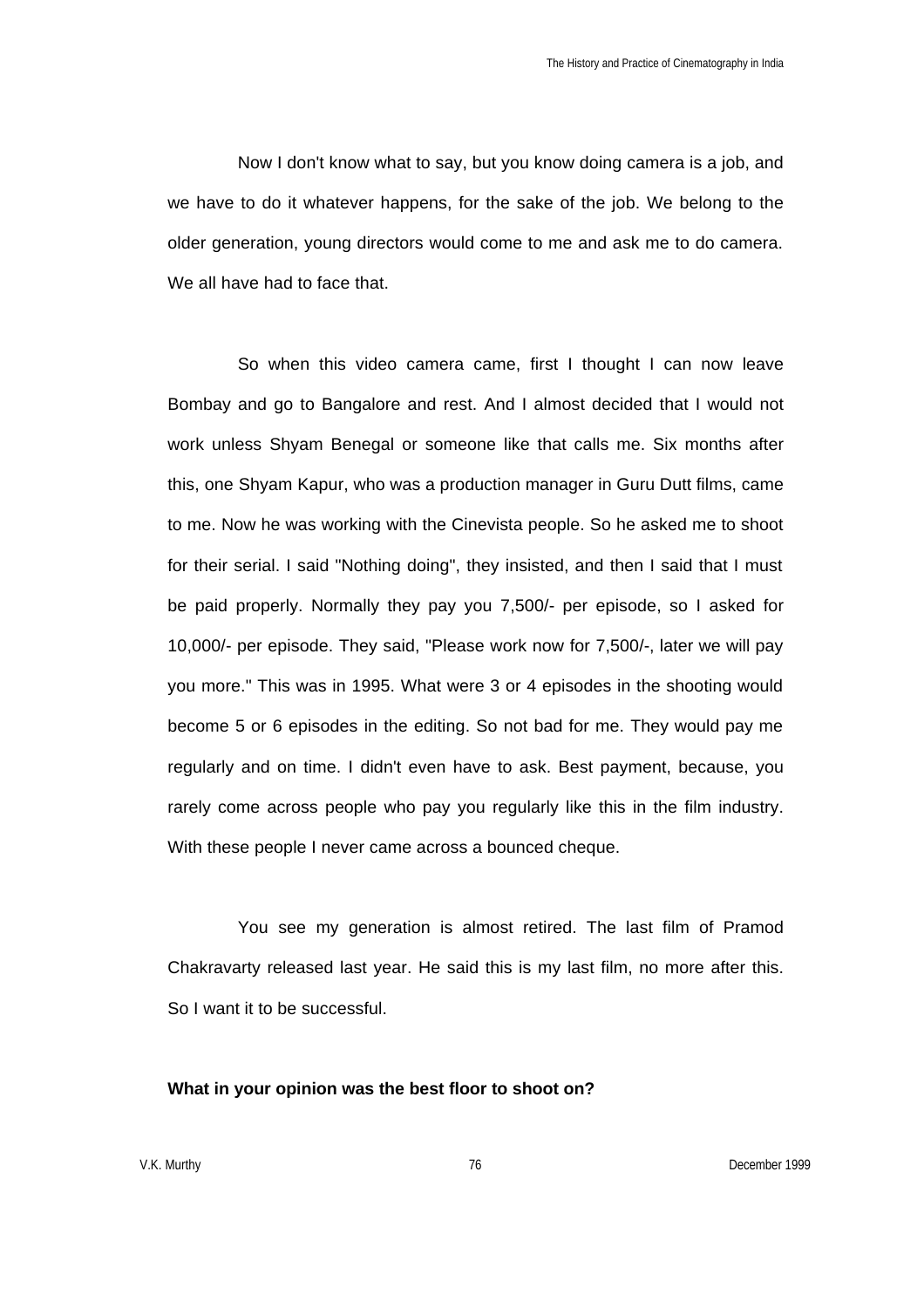For me, the best floor was the floor on which Guru Dutt's films were made. That floor was one of the biggest floors in Bombay. I think it was about 120 feet long and 60 feet wide and 30-40 feet in height. Earlier, that plot belonged to one Govind Ram. There was a studio in that plot, but that particular floor was built for Alexander Korda. Korda had some plans to make a film in India and wanted a studio to be built for him. He sent the specifications for the dimensions and also sent an advance amount. That was how this studio floor got built. But then, Korda never came, and this floor was lying vacant. Nobody was shooting there.

Then Guru Dutt thought, "Why don't we ask if we can take that studio on hire". The owners agreed and we got the studio on a rent of Rs. 7500/- per month. We got the whole floor along with all the lights that were there. It was quite a good deal, even for those days.

Afterwards we got some extra 20 KW lights made. I was the first person to encourage lights to be made in India. The Patel India Company were the first people to start making lights; they started with 2 KW lights. They would come to me every time they made a new light and ask me to test it. I would turn their light on and keep it next to an original MR (Mole Richardson) light and compare the range and the throw of the two lights.

Some lights had very bright centres like spotlights, and in some the centre would be dark. The Patel India people would come and talk to me about all these things. I would give them suggestions about what had to be done on the technical side. I used to tell them, "See the difference between your lights and the MR lights. You have to think about what metal you are using, what type of reflectors you have and what is the element that you are using. You have to study all this carefully".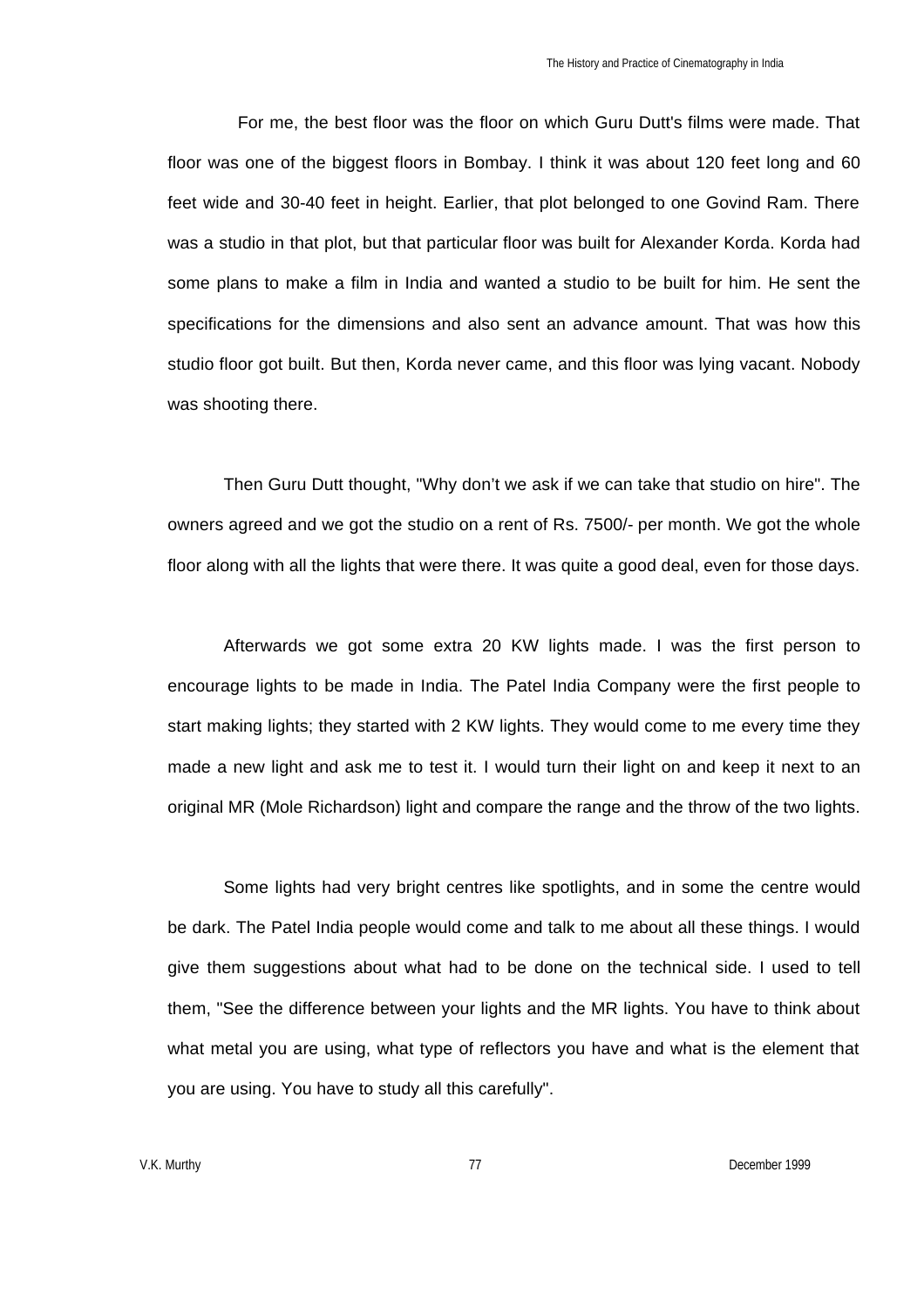They listened to me and did all that I had told them to do, and then made quite a number of lights successfully. I was the first person to use their lights and buy the stuff from them. It was good for their business - the fact that V.K. Murthy had bought lights from them.

## **And what about other appliances - like track & trolleys?**

Unlike today, in those days we used to have metal tracks, about 4 inches broad on either side. They were very heavy. You had to put a felt on the rails and then place the trolley on it. Then you could pull and push the trolley. We had to be careful at the joints; the joints were the places where you always got jerks. We always had to adjust the joints.

Afterwards I had the idea of making tracks with round pipes and in fact I told the electrician and one *mistry* (craftsman) to think about how we could make tracks with round pipes. This mistry was the only person in Bombay who made reflectors and accessories for lights.

I told him "...if you can think of a system in which the trolleys wheels have grooves which can fit on round pipe like tracks, then we can get a really smooth movement, with hardly any jerks in the joints."

He said, "Maybe I can find out something from the people who make things for aircrafts and airports". He went and tried to find out from these people, but he could not come up with any solution.

The important thing here was the groove in the wheel. It would have made for very smooth and silent operation. Then after some time, this kind of trolley actually came on the market. I don't know where from it came, or who started making it.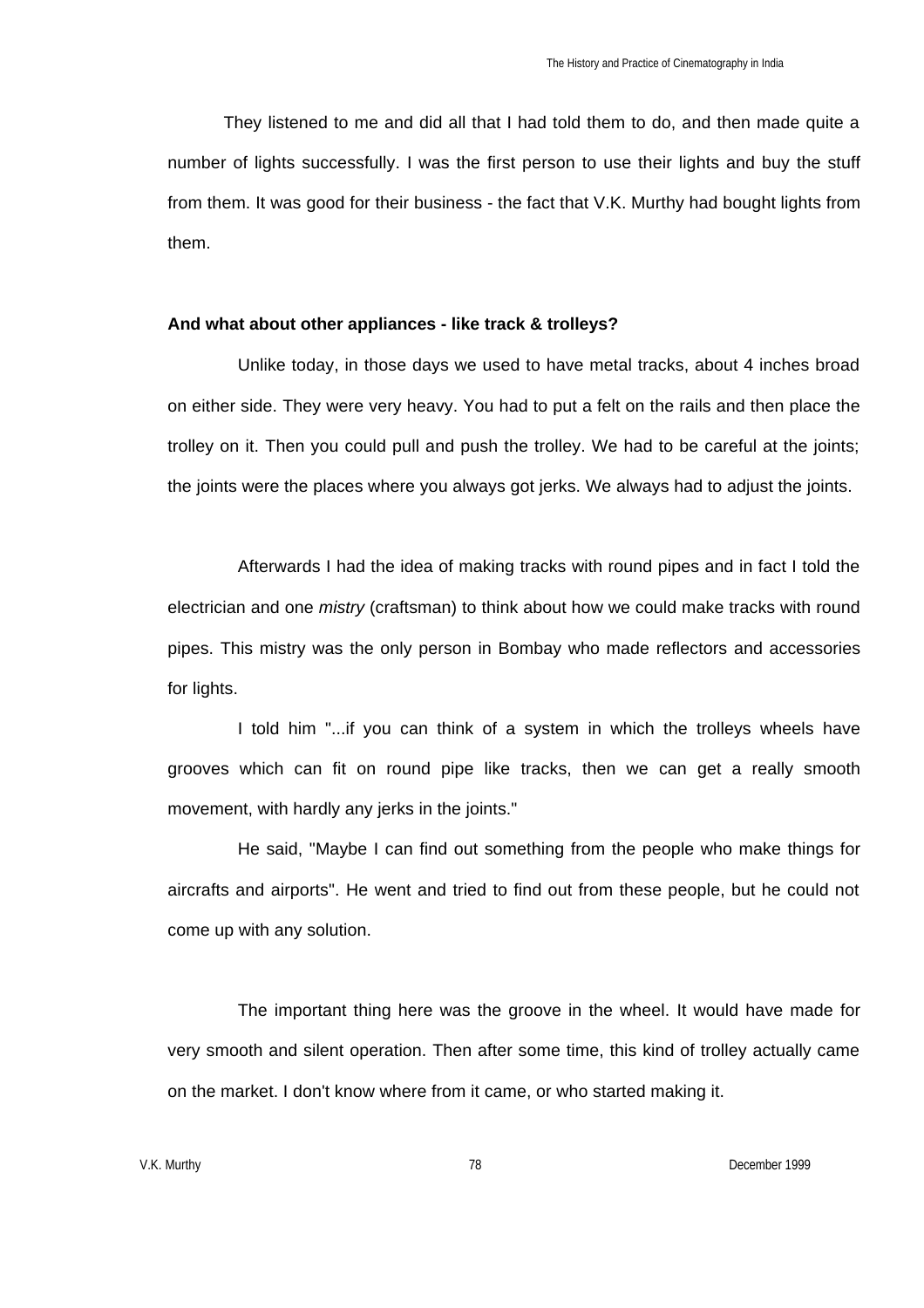I had seen trolleys of this kind in London, they were electrically operated and had exactly that kind of smooth flow that I had in mind. There was nothing extraordinary about it.

#### **How many cameras did you have?**

We had only two cameras, one Mitchell camera, and the other one was an Arriflex.

**Did you have a division worked out between the cameras, any thing to ensure that the Mitchell was used only for studio work and that the Arriflex would go for outdoors?**

No, nothing strict like that. We did use the Arriflex a lot in outdoor shoots. But it was used whenever it was needed, indoors or outdoors. It had the possibility of variation of speed; you could get 24 frames per second (fps), 48 fps or 16 fps. So whenever we needed a camera with variable speed it was used.

In those days the way we did shooting was not like it is today. I shot a film for Pramod Chakravarty in 14 countries. In France, Italy, Spain and in a lot of other places as well. At that time the Arriflex camera was very handy.

## **What was the experience of shooting in other countries like?**

Shooting outdoor in foreign countries is much easier than in India because people don't disturb you at all. Here the moment you put a camera somewhere, thousands of people will come and waste their time and our time. In other countries it is not like that. They won't even look at the camera, or cross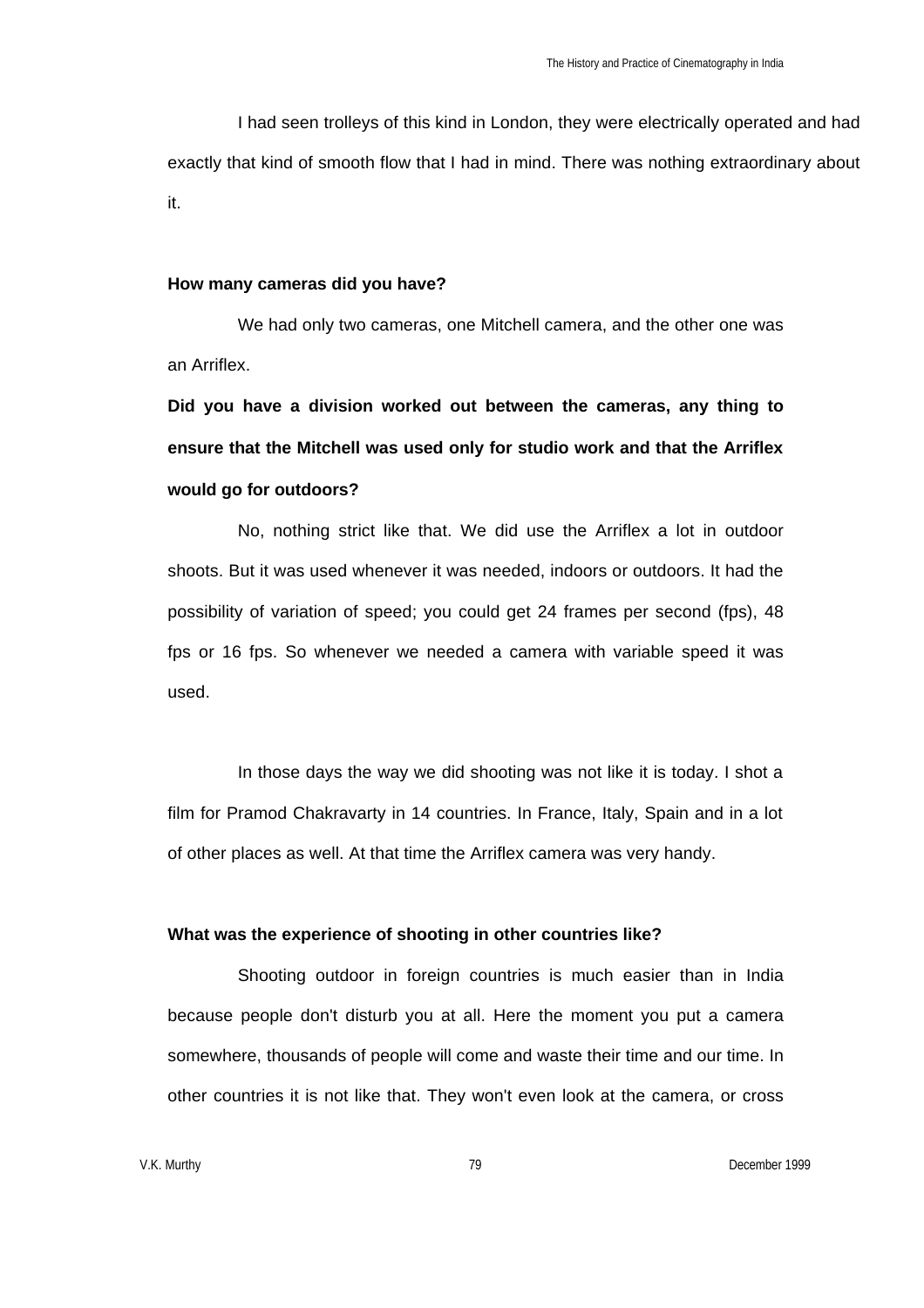the frame. If they cross in front of the camera by mistake they would say "...oh, I am so sorry".

In fact I took a test the moment we landed in Paris. We had taken the camera, our own Arriflex camera; it was in the luggage, so I wanted to test and check whether or not the lens element had got shaken. I took a test in the outdoors. We asked the production manager, a French man, if we could get the film processed by the evening. He got it done, and we saw the results, the camera had worked ok. That fellow was very impressed, he said " you shot just like that and got such beautiful results. Our cameraman would have taken two days, to take a shot like that". He then said, "Mr. Murthy, do you want to do films in Paris, I can get you work. You will get five times the salary you get in India."

#### **You were not tempted?**

Even during the shoot of *'Guns of Navarone'* in Greece they offered me a job in an Athens studio. I was home sick at that time, I never liked to stay for long in foreign countries.

#### **What has happened to Guru Dutt's studio now?**

It got broken down when the Highway (Ali Yavar Jang Road) came up.

## **So there's no trace of it now?**

No trace at all. That studio had gardens, trees and landscapes for outdoor shooting. Afterwards, after Guru Dutt, a Delhi man came and built a very nicely maintained air-conditioned studio. But it fell in the middle of the land where the highway was supposed to be constructed. So...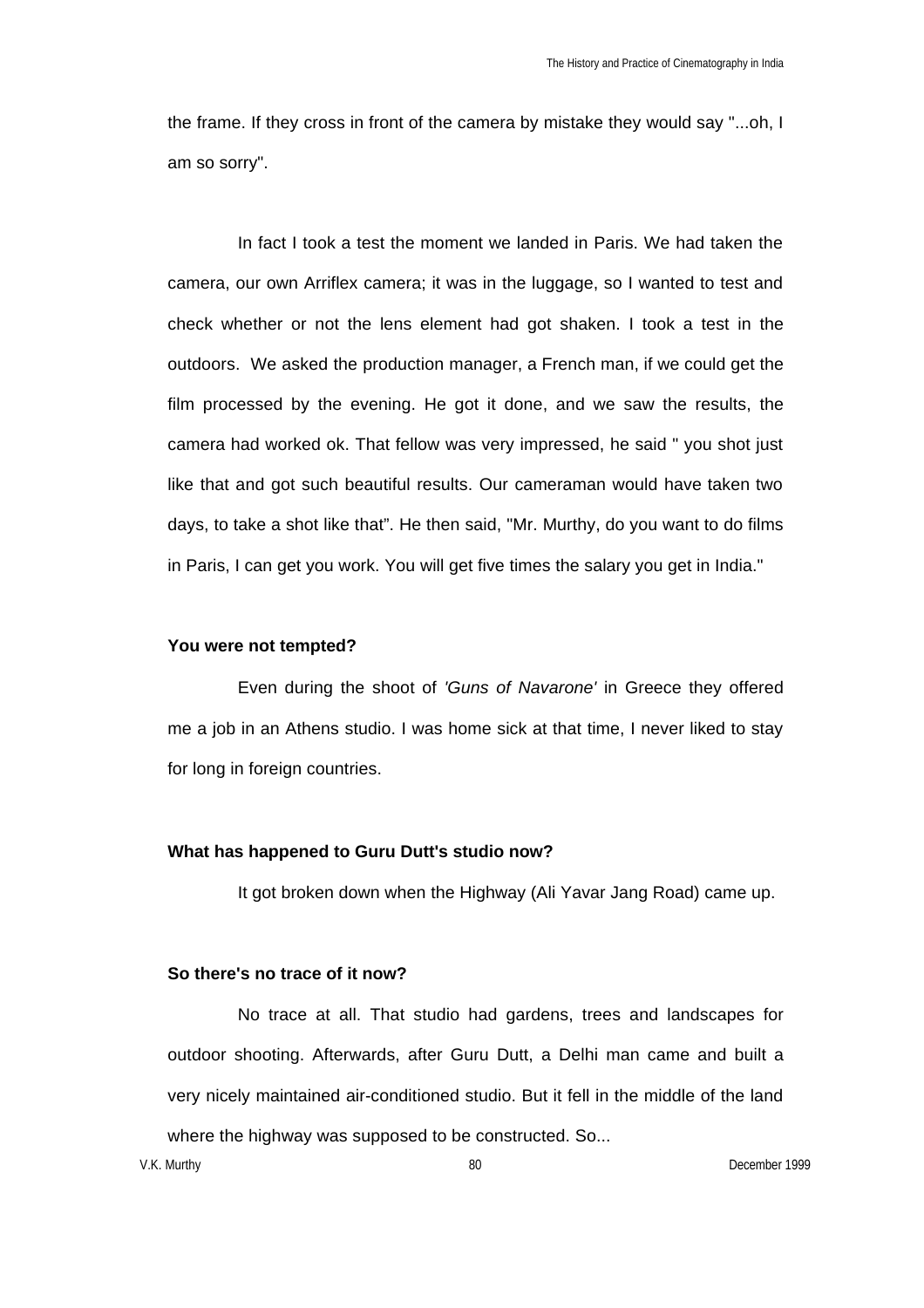**The studio sequences in** *Kagaz Ke Phool***, with whole scenes on the filmshooting floor, do you think they reflected the atmosphere of the studio?**

A studio is a studio. Always the same. A big hall with a backdrop of the sky. But when a studio is lying empty, all there is are some lights standing in the corner, or tables. Sometimes the studio has a few flats. That's all.

In that song "Waqt ne kiya, kya haseen sitam" Guru Dutt and Waheeda Rehman are seen alone in the empty studio floor. In that song also I used that beam from the exhaust fan, the floor was empty, there was just one bullock cart lying there, that's all. It was a property - there was nothing else.

I used the bounce light system in that song. Bounced sunlight off a mirror outside, then bounced it off another mirror on the gallery in the second floor, then it entered as a strong highlight on to the floor. I have described this to you earlier as well, in connection with that scene of that earlier meeting in the studio between them.

There was nothing else on the set, it was empty, you could see the walls, no backdrops, just odd bits of wiring. And I had time. So in that sense the lighting was easy for me. Guru Dutt liked it immensely and you can see that he used this throughout the film.

And then we see the heroine come, sit down and she imagines that song. When we cut to a closer shot I used a reflector's light from a lower angle, as if it was a reflection from that 'sunbeam' highlight coming from the door.